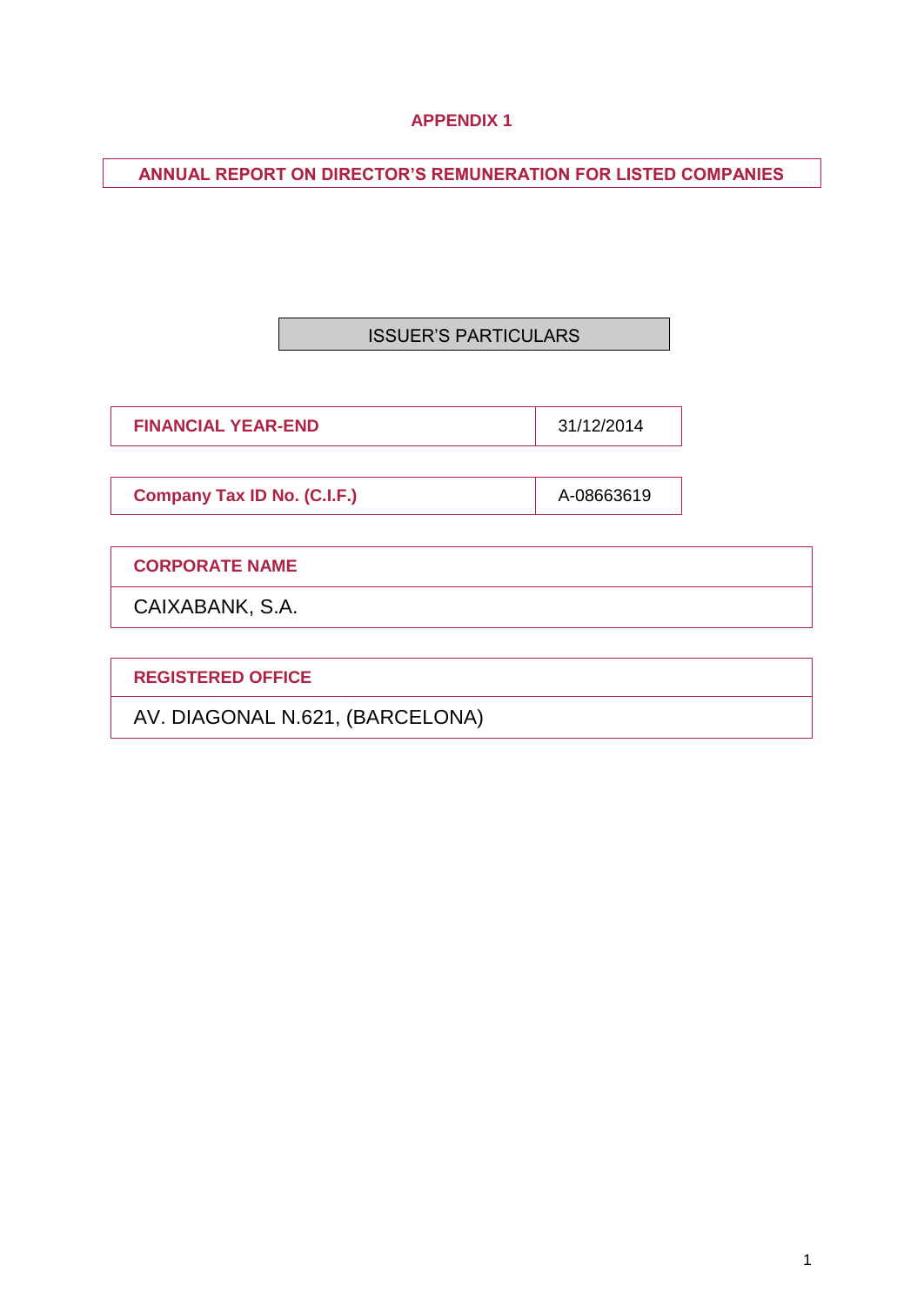### **ANNUAL REPORT ON DIRECTORS' REMUNERATION FOR LISTED COMPANIES**

### **A REMUNERATION POLICY APPROVED FOR THE CURRENT YEAR**

A.1 Explain the policy on Directors' remuneration, including:

- General principles and rationale of the remuneration policy.
- Most significant changes in the remuneration policy as compared to the previous financial year and changes introduced in the current year to the conditions for the exercise of options granted in previous years.
- The criteria used and composition of comparable groups of companies whose remuneration policies have been examined to establish the company's remuneration policy.
- Relative weight of variable components compared to non-variable components of remuneration and criteria on which the various components of Directors' remuneration is based (remuneration mix).

#### **Explain the policy on Directors' remuneration**

a) General guidelines applicable to CaixaBank

CaixaBank upholds the following general remuneration principles:

The overall Remuneration Policy is designed to encourage the generation of value and sustainability of results on a long-term horizon. Consequently, the variable remuneration takes into account not only the achievement of targets but also the way in which these targets are met.

The individual targets set for each employee are determined on the basis of the commitments employees assume and establish with their managers.

- The strategy behind the Remuneration Policy focuses on attracting and retaining the talent of its employees, offering them the possibility of taking part in a distinctive social and business initiative, with the possibility of developing professionally and enjoying competitive total remuneration conditions.

As part of these overall compensation conditions, the Remuneration Policy seeks to ensure that fixed remuneration plus benefits are highly competitive, chiefly basing the Group's ability to attract and retain talent on these two components of remuneration.

In respect of benefits, the core element is a corporate retirement programme offered to professionals. The terms of this programme outperform those of other Spanish financial institutions, making it a key element of the remuneration offer.

The fixed component and the social benefits offered constitute the bulk of the remuneration packages offered. In general, variable remuneration tends to be more moderate, as it could potentially generate risk for the Entity.

The promotions system is based on an assessment of the skills, performance, commitment, and professional merits of employees over time.

Remuneration of senior management is established within the general framework defined in this Remuneration Policy, and is approved by the governing bodies of CaixaBank.

In addition to the above, members of the Board of Directors are subject to certain remuneration principles established in article 33 of Law 10/2014, of 26 June on the organisation, supervision and solvency of credit institutions (hereinafter LOSS for its initials in Spanish) which are applicable to those persons whose activities significantly impact the risk profile of the Entity and its Group (hereinafter the Identified Group).

This information continues in Section E.1.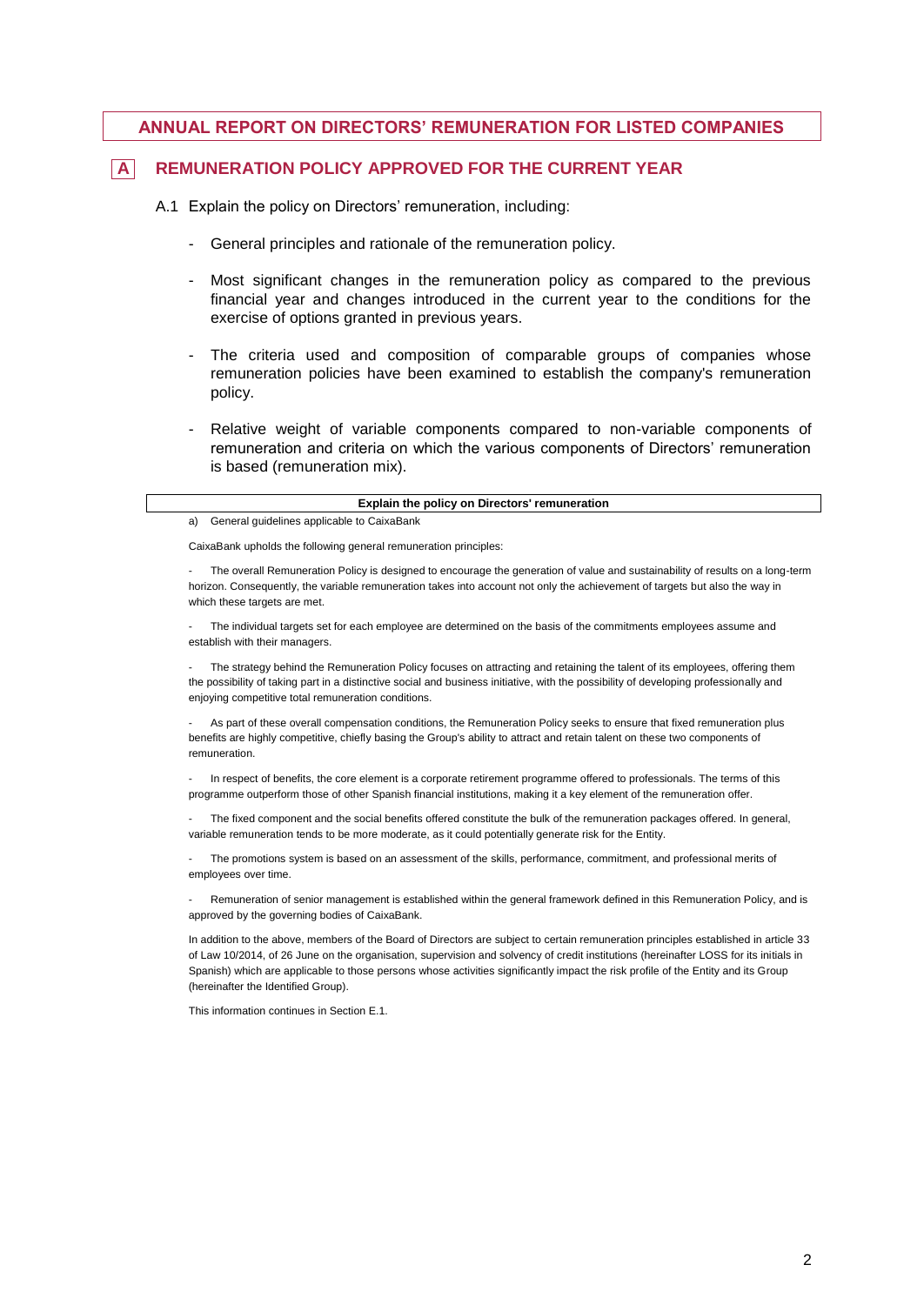A.2 Information concerning the preparatory and decision-making process used for determining the remuneration policy and information, if applicable, about the role of the remuneration committee or other supervisory bodies in the design of the remuneration policy. This should include information, if applicable, about the mandate and composition of the remuneration committee, and the names of external consultants whose services have been used in determining the remuneration policy. Likewise, list the category of Directors who, if applicable, have been involved in defining the remuneration policy.

#### **Explain the process for determining the remuneration policy**

a) Board of Directors

Pursuant to the LSC, the Board of Directors shall have, inter alia, the powers which cannot be delegated:(i) determining the Company's general policies and strategies; (ii) appointing and removing the Company's Chief Executive Officer, as well as establishing the terms and conditions of their contract; and (iii) decisions on Director remuneration, within the legal requirements, if applicable, of the remuneration policy approved by the General Meeting.

CaixaBank's Bylaws and Regulations of the Board of Directors are consistent with these precepts.

b) Remuneration Committee

Pursuant to the LSC, the Remuneration Committee of a listed company shall have, inter alia, the following duties: to propose to the Board of Directors the Directors' remuneration policy, as well as individual remuneration and the other contractual terms and conditions of executive Directors, and ensuring that these are observed.

CaixaBank's Bylaws and Regulations of the Board of Directors are consistent with these precepts.

Under the provisions of the LSC and the LOSS, on 26 February 2015, the Remuneration Committee comprised the following:

María Amparo Moraleda Martínez (independent Director) Chairman

Salvador Gabarró Serra (proprietary Director), Member

Alain Minc (independent Director), Member

Leopoldo Rodés Castañé (proprietary Director), Member

In 2014, there were various changes in the composition of the Remuneration Committee which, along with the current Appointments Committee, was one single committee, the Appointments and Remuneration Committee.

On 27 February, following the resolution to appoint Antonio Sainz de Vicuña y Barroso to the Board of Directors of CaixaBank, the Board, based on a proposal from the Appointments and Remuneration Committee, resolved to appoint Mr. Sainz de Vicuña y Barroso to said committee to replace Javier Godó Muntañola who had tendered his resignation.

On 24 April 2014, shareholders at the Annual General Meeting approved the appointment to the Board of María Amparo Moraleda Martínez as an independent Director to cover the vacancy left by the departure of Susana Gallardo Torrededia following the completion of her tenure.

Following the General Meeting, the Board of Directors, and based on a proposal from the Appointments and Remuneration Committee, resolved to reappoint Mr. Sainz de Vicuña and appoint Mrs. Moraleda as members of the Appointments and Remuneration Committee, which in turn resolved to appoint Mr. Sainz de Vicuña as Chairman.

On 25 September 2014, in compliance with the LOSS, the CaixaBank Board of Directors resolved to divide the Appointments and Remuneration Committee into a Remuneration Committee, with the same composition as the previous Appointments and Remuneration Committee, and to create a Remuneration Committee and appoint the following members: Salvador Gabarró Serra, Leopoldo Rodés Castañé and María Amparo Moraleda Martínez, who was appointed Chair of the new committee.

The last modification occurred on 18 December 2014 when the Board, based on a proposal from the Appointments Committee, resolved to appoint Alain Minc (independent Director) to the Remuneration Committee.

c) Explain the process for determining the Remuneration Policy

The Remuneration Committee is responsible for preparing, reporting and proposing all decisions regarding Director remuneration. It is assisted in this task by the General Secretary and the Secretary to Board of Directors in the case of non-executive Directors, and by the Human Resources Department (Human Resources and Organisation Deputy General Division) in the case of executive Directors, due to their position as executives at the Entity.

All decisions regarding remuneration outlined in the Remuneration Policy and proposed by the Remuneration Committee shall be studied by the Chairman before being laid before the Board of Directors for its deliberation and, if applicable, approval.

Should these decisions fall within the remit of the CaixaBank General Meeting, the Board of Directors shall include these on the agenda as proposed resolutions along with the corresponding reports.

d) Identify the external advisors used to define the Remuneration Policy.

CaixaBank was assisted in drawing up a large part of the Remuneration Policy by legal firm J&A Garrigues.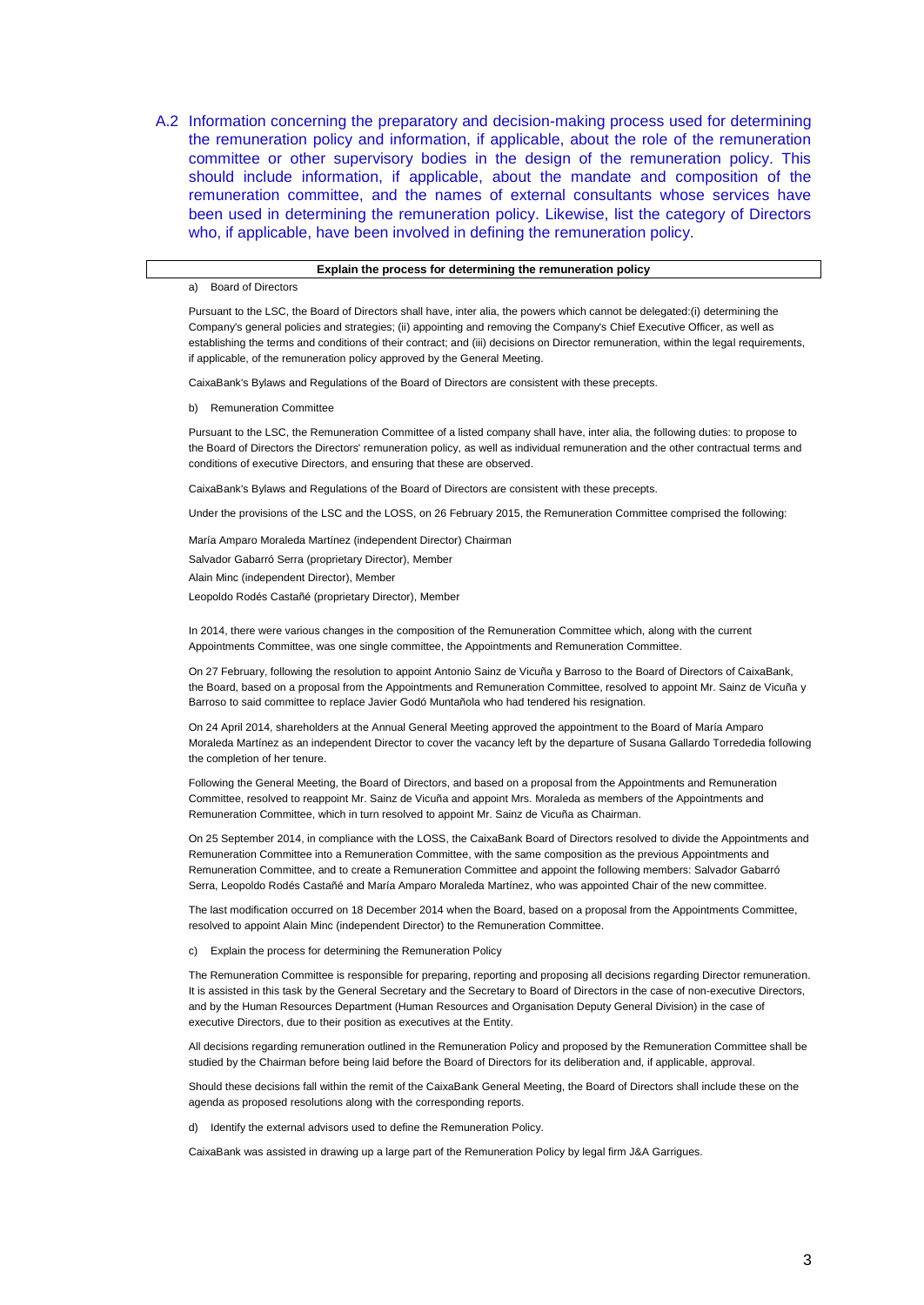A.3 Indicate the amount and nature of non-variable components - itemised, where applicable of the remuneration received for discharging senior management duties and of any additional remuneration for the Chairman or for membership of any Board committees, of per diems for attendance at Board and Board committee meetings, and of any other nonvariable remuneration paid to Directors. Provide an estimate of the annual non-variable remuneration payment they give rise to. Identify non-cash benefits and the main parameters for granting them.

#### **Explain the non-variable components of Directors' remuneration**

a) Fixed components of remuneration for non-executive Directors

Pursuant to the Bylaws, Director remuneration at CaixaBank (non-executive Directors) shall only comprise fixed components, with the exception of variable components, pension schemes, remuneration in kind or systems based on shares or instruments linked to its share price. Non-executive Directors have a purely organic working relationship with CaixaBank, and as such do not hold contracts with the Company nor are they entitled to any form of payment should they be dismissed from their position as Director.

Likewise, the Bylaws state that Director remuneration shall consist of a fixed annual amount, to be determined by the General Meeting, and which shall remain in force until the General Meeting agrees to modify it.

The amount established by the General Meeting shall be used to remunerate the Board of Directors and its Delegate Committees, and shall be distributed as deemed appropriate by the Board, following the proposal of the Remuneration Committee, both in terms of remuneration to members, especially the Chairman, according to the duties and position of each member and to the positions they hold in the various Committees and with regard to the frequency and the form, i.e. of attendance fees, Bylaw-stipulated remuneration, etc.. Therefore, remuneration may different from Director to Director.

Any future proposals for share-based remuneration shall be approved by the CaixaBank Board of Directors pursuant to the Corporate Enterprises Act and the Bylaws.

Finally, Executive Directors are covered by the civil liability policy for Directors and executives of the CaixaBank Group to cover any third-party liabilities they may incur when carrying out their duties.

b) Additional remuneration for the Chairman of the Board of Directors

The Chairman of the Board receives additional fixed remuneration for carrying out his duties. This additional remuneration is justified given the dedication expected from the Chairman when carrying out the duties laid down in the Corporate Enterprises Act and especially the Bylaws, at a group of the size and complexity of CaixaBank.

Pursuant to the LSC, the Chairman shall ensure that the Board of Directors operates efficiently; he shall call and chair Board meetings; set the agenda and direct deliberations and debates; he shall ensure that Directors are supplied with sufficient information in advance of Board meetings, and work to procure a good level of debate and the active involvement of all members, safeguarding their rights to freely express and adopt positions. The Chairman of the CaixaBank Board also chairs the Entity's General Meetings.

In addition, and pursuant to the Bylaws, and without prejudice to the duties entrusted to the Chief Executive and the authorisations and delegated duties conferred, the Chairman shall, inter alia, represent CaixaBank and its Group entities (without prejudice to duties entrusted to the Board of Directors); represent the Company vis-à-vis corporate bodies and representatives of the sector, pursuant to the Bylaws; be responsible for the official signature of the Company and thus sign on behalf of the Company, any agreements that are necessary for legal or statutory reasons, contracts, accords or other legal instruments with public bodies and other entities; and be the official representative of the Company vis-à-vis authorities, entities and third-party Spanish or foreign bodies.

Even though, from a qualitative standpoint, the above mentioned duties cannot be considered executive given their organic or representative nature, from a quantitative standpoint they do entail a virtually exclusive dedication which is much higher than that of other Board members (except for those which also carry out executive duties).

This information continues in Section E.1.

#### A.4 Explain the amount, nature and main features of variable components of the remuneration schemes.

#### In particular:

- Identify each remuneration scheme to which Directors are entitled, its scope, date of approval, date of implementation, duration and main characteristics. For share-based schemes or schemes based on other financial instruments, the general characteristics of the plan shall include the terms for exercising the options or other financial instruments of each plan.
- Indicate any remuneration paid in the form of profit sharing and/or bonus payments and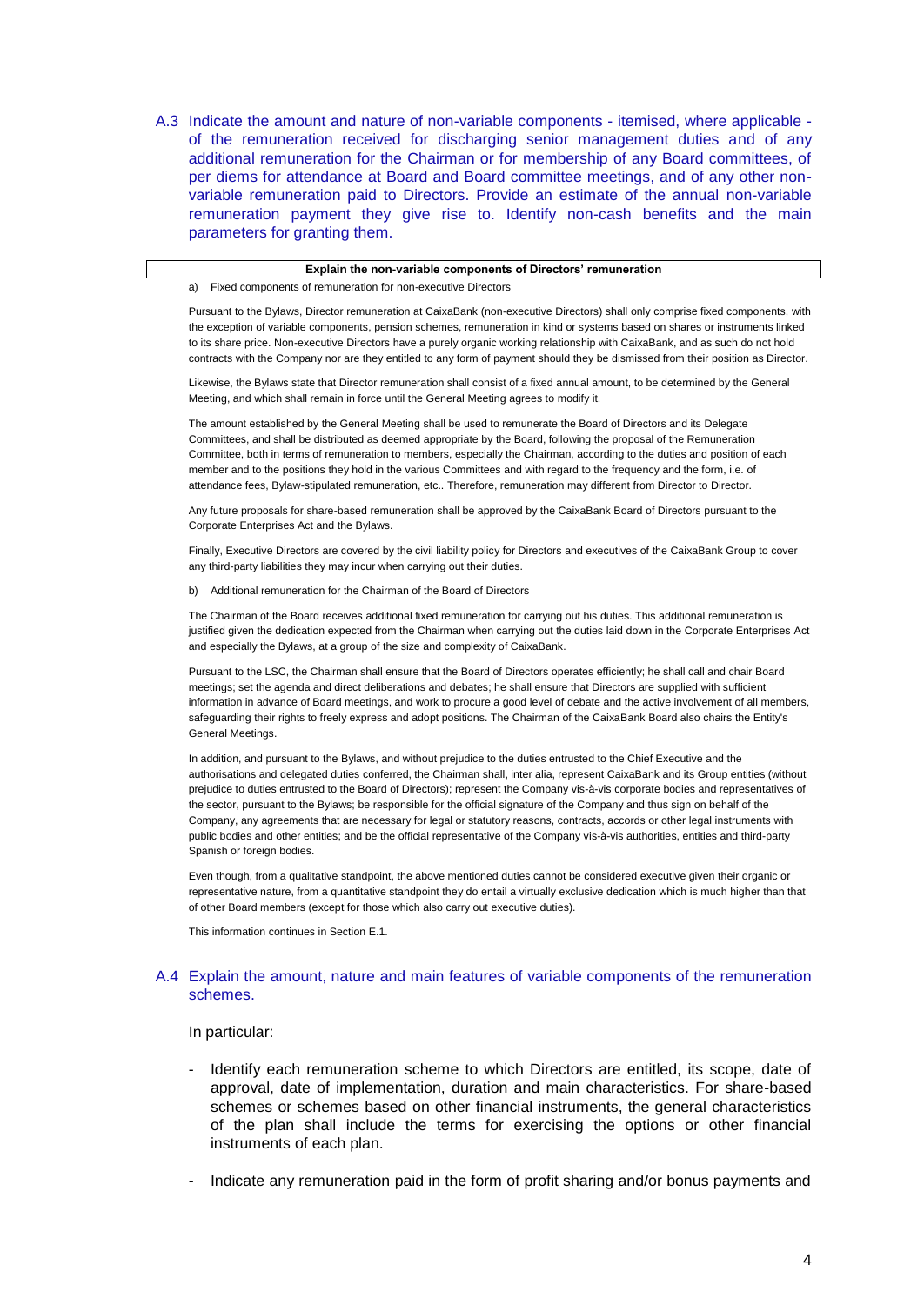the reasons why such bonus payments and/or profit sharing were granted.

- Explain the main parameters and rationale for any annual bonus scheme.
- The classes of Directors (executive, proprietary, external independent or other external Directors) entitled to schemes or plans that include variable remuneration.
- The rationale of variable remuneration schemes or plans, the performance criteria chosen, the components and methods for evaluating performance to determine whether the criteria have been met, and an estimate of the sum total of variable payments arising from the existing remuneration policy, as a function of degree of compliance with pre-set targets or benchmarks.
- Disclose, where applicable, the periods of deferral or delay of payment established and/or any holding or lock-up periods of the shares or other financial instruments.

| Explain the variable components of the remuneration schemes |                                                                                                                              |  |  |  |  |  |
|-------------------------------------------------------------|------------------------------------------------------------------------------------------------------------------------------|--|--|--|--|--|
|                                                             | Variable components of remuneration for non-executive Directors                                                              |  |  |  |  |  |
|                                                             | In accordance with section A.3, the Remuneration Policy does not currently contemplate non-executive Directors receiving any |  |  |  |  |  |

variable components of remuneration.

However, any future proposals for share-based remuneration shall be approved by the CaixaBank Board of Directors pursuant to the Corporate Enterprises Act and the Bylaws.

- b) Variable components of remuneration for executive Directors
- i. Variable remuneration in the form of bonuses
- General aspects

Risk-adjusted variable remuneration in the form of a bonus for executive Directors is based on the remuneration mix (a proportional balance between fixed and variable remuneration, as mentioned above) and on performance measurements. Exante and ex-post remuneration adjustments are applied in view of the performance measurements, as a risk alignment mechanism.

Both quantitative (financial) and qualitative (non-financial) criteria are taken into account when assessing performance and evaluating individual results. These must be clearly specified and documented.

Variable remuneration for executive Directors is established based on an individual target bonus established by the Board of Directors based on a proposal from the Remuneration Committee, and a maximum achievement percentage of 120%; the achievement level is set on the basis of the following measurement criteria:

50% based on individual targets 50% based on corporate targets

The 50% corresponding to corporate targets is set each year by the CaixaBank Board of Directors based on a proposal by the Remuneration Committee, and its weighting is distributed among objective concepts according to the Entity's main objectives. These concepts may comprise, inter alia, all or some of the following:

- ROE
- Percentage variation of recurring operating expenses
- Percentage variation of net interest income plus fees and commissions
- Business volume
- Variation of distressed assets
- **Quality**

The composition and weighting of corporate targets shall be set in accordance with the provisions of the LOSS and implementing regulations and may vary between executive Directors.

The part of individual targets (50%) shall have a minimum degree of fulfilment of 60% and a maximum of 120%, and shall be distributed over targets linked to CaixaBank's strategy. The final valuation carried out by the Remuneration Committee, based on consultations with the Chairman, may vary +/-25% with regard to the target evaluation of individual targets, in order to include the quantitative evaluation of the executive Director's performance. Any exceptional achievements during the year, and which were not contemplated at the beginning, shall also be taken into account.

The Board of Directors, based on a proposal by the Remuneration Committee, shall approve the final achievement amount of variable remuneration to be accrued.

Seniority

In order to receive the variable remuneration in the form of a bonus, executive Directors must be employed by CaixaBank at 31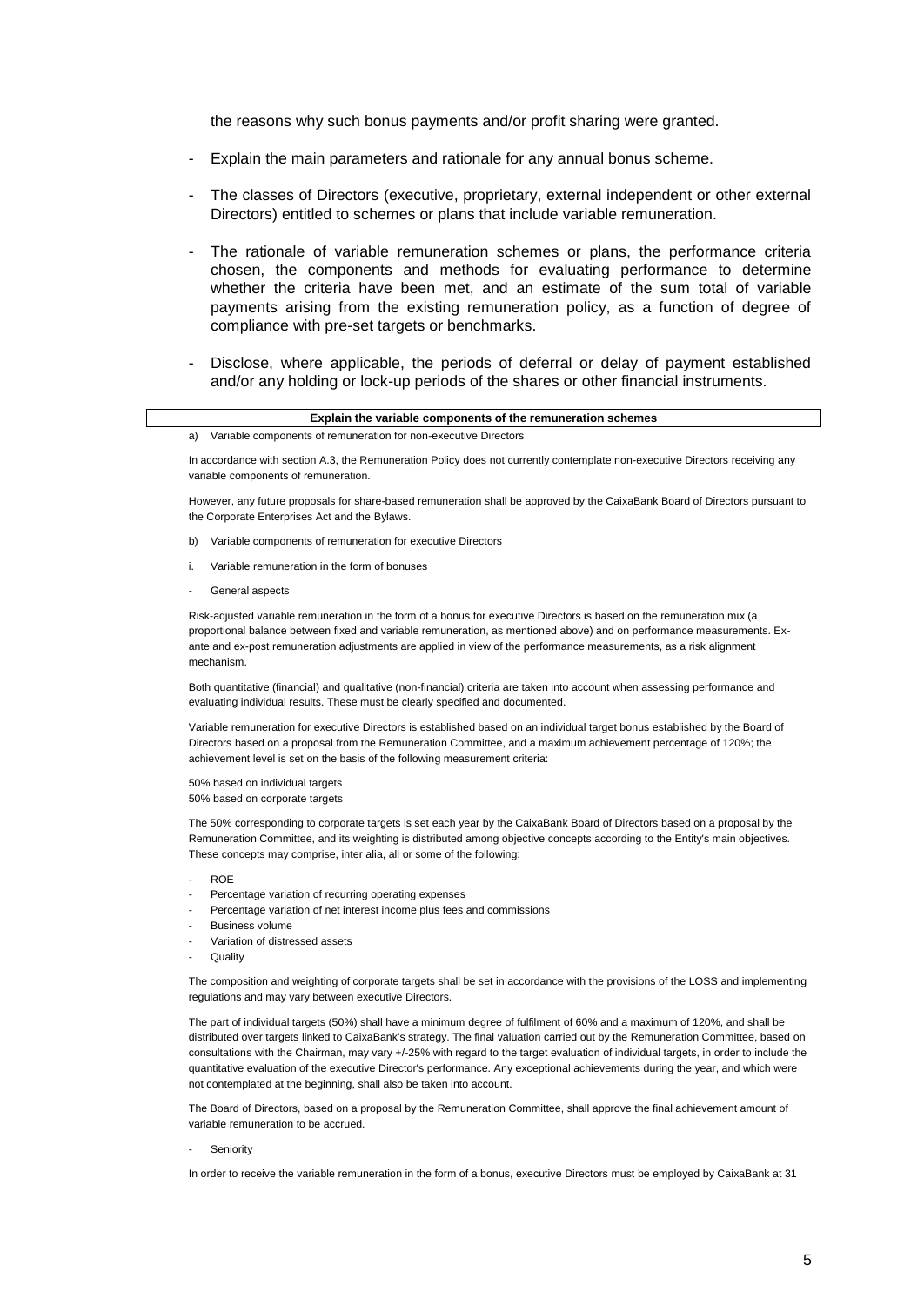December of the year in which the variable remuneration has been accrued.

- Retained payment

Pursuant to the LOSS, variable remuneration in the form of a bonus for executive Directors shall be paid in accordance with the following:

- Once the amount of variable remuneration has been set, 40% of that amount shall be paid on a date during the first quarter of the year (hereinafter, Initial Payment Date).

- 50% of this payment shall be in cash, with the remaining 50% being paid in CaixaBank shares after corresponding taxes (or withholdings or payments on account) have been settled.

Providing that none of the situations foreseen in section A.4. arise, the retained portion of risk-adjusted variable remuneration (remaining 60%) shall be paid in three instalments, in the amounts and on the dates determined as follows:

1/3 12 months after the Initial Payment Date

1/3 24 months after the Initial Payment Date

1/3 36 months after the Initial Payment Date

- 50% of the amount payable at each of these three dates shall be paid in cash. The remaining 50% is paid through CaixaBank shares, after the corresponding taxes (or withholdings or payments on account) have been settled.

CONTINUES IN SECTION E.

A.5 Explain the main features of long-term savings schemes, including retirement and other survival benefits, both partially and fully funded by the company, and whether allocated internally or externally. Provide an estimate of the amount of equivalent annual cost, indicating the type of plan, whether it is a defined-contribution or a defined-benefit plan, the terms for vesting of economic rights in favour of Directors and compatibility with any other type of compensation for early discharge or termination of the contractual relationship between the company and the Director

Indicate any contributions on the Director's behalf to defined-contribution pension plans, or any increase in the Director's vested rights in the case of contributions to defined-benefit schemes.

#### **Explain any long-term savings schemes**

a) Long-term savings schemes for non-executive Directors

CaixaBank's Remuneration Policy does not contemplate setting up a long-term savings scheme for non-executive Directors.

- b) Long-term savings schemes for executive Directors
	- **Overview**

Executive Directors who hold an employment contract may be eligible for a complementary pension scheme as are CaixaBank employees. If they hold a commercial contract, they may be eligible for specific pension schemes equivalent to the complementary pension scheme.

Executive Directors can choose a combined defined-contribution plan (for retirement, disability or death) and an optional definedbenefit (for disability and death) plan. These additional commitments are externalised through group life insurance policies subscribed by the Entity.

Non-discretionary

The contributions regime for the pension scheme applicable to executive Directors cannot be considered a discretionary benefit. As a result, the pension scheme for executive Directors must be applied objectively according to when the individual became an executive Director or similar circumstances which entail changes to their remuneration, taking the form of a lump sum or an amount benchmarked to fixed remuneration, according to their respective contracts.

Therefore, the amount of contributions or the degree of coverage of the benefits (i) must be set at the beginning of the year and be suitably defined in the corresponding contracts; (ii) may not originate from variable parameters (such as attaining targets, achieving milestones, etc.); (iii) may not take the form of extraordinary contributions (e.g. bonuses, awards or extraordinary contributions made in the years leading up to retirement or departure); and (iv) may not be related to substantial changes in the retirement conditions, including any changes arising from merger processes or business combinations.

- Elimination of duplications

The contributions made to pension schemes by CaixaBank shall be less the amount of any contributions made to equivalent instruments or policies which may be established as a result of positions held in Group companies or other companies in the interest of CaixaBank; therefore these contributions must be adjusted to avoid duplications.

Consolidation of rights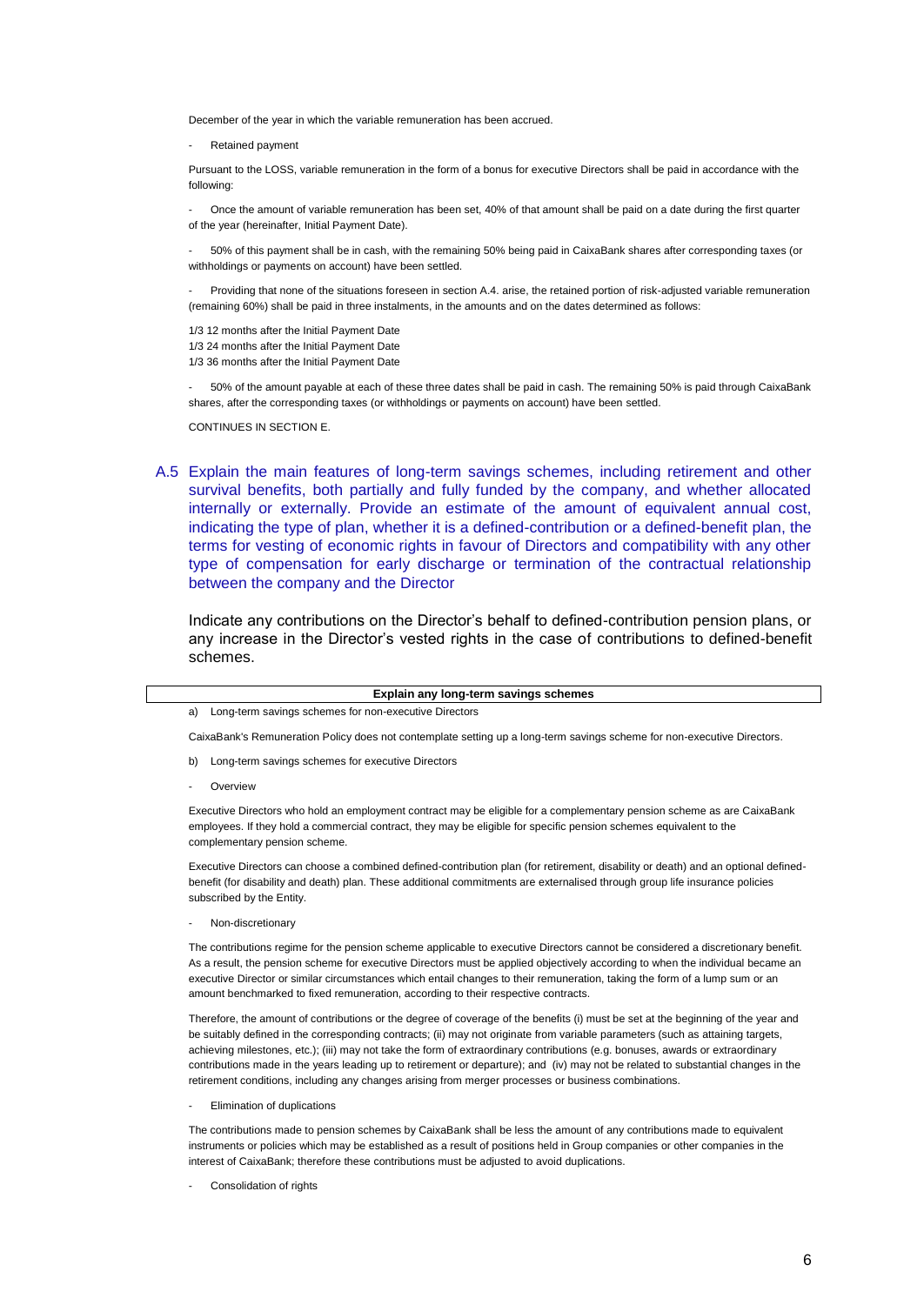The pension scheme for executive Directors recognises the consolidation of economic rights in the event that the professional relationship is terminated or rescinded before the date the covered contingencies occur, unless this termination is due to lawful disciplinary dismissal or a justified cause in the case of commercial contracts, as defined in section A.4, or for any other specific causes which may be expressly included in the contracts.

Compatibility with payments for early termination of contracts

Payments made for early termination of contracts of executive Directors shall be less the amount in their favour through complementary pension schemes, both during the time they have served as executive Director and any period preceding in the event that they had previously held managerial posts at the CaixaBank Group.

c) Long-term savings schemes for executive Directors in 2015.

Gonzalo Gortázar Rotaeche:

In 2015, a total contribution of EUR 255,000 shall be made to cover retirement, death or total, absolute or serious permanent disability.

In addition to the above, the same policy shall include coverage in the event of death or total, absolute or serious permanent disability in the amount of two annual payments of fixed remuneration at the time the event occurs. We have estimated that the premium for this coverage for 2015 is approximately EUR 32,000.

#### Antonio Massanell Lavilla:

In 2015 a total contribution of EUR 100,000 shall be made to cover retirement, death or total, absolute or serious permanent disability.

In addition to the above, the same policy shall include coverage in the event of death or total, absolute or serious permanent disability. In the event of death, the amount shall be 1 times the annual fixed remuneration plus the amount of the annual contribution to the pension scheme described above. In the event of total or absolute permanent disability, the amount shall be 1.5 times this amount, and 3 times this amount in the event of serious permanent disability. We have estimated that the premium for this coverage for 2015 is approximately EUR 51,000.

d) Long-term savings schemes planned for Directors for future years.

Any change to the amount or the structure of the long-term savings schemes for Directors for future years shall be made according to the LOSS.

#### A.6 Indicate any termination benefits agreed or paid in the event of termination of the appointment of Director.

#### **Explain any termination benefits**

Non-executive Directors have a purely organic working relationship with CaixaBank, and as such do not hold contracts with the Company nor are they entitled to any form of payment should they be dismissed from their position as Director.

The payment regime for terminating contracts of executive Directors is described in section A.7.

A.7 Indicate the conditions to apply to the contracts of executive Directors exercising senior management functions. Among them, disclose the duration, limits on the amount of termination payments, seniority requirements, notice periods, payments related to the duration of a notice period ("garden leave") and any other clauses covering hiring bonuses, as well as indemnities or "golden parachutes" in the event of early termination of the contractual arrangement between the company and the executive Director. Include, inter alia, non-competition, exclusivity, seniority or loyalty, and post-contractual non-competition agreements or arrangements.

#### **Explain the conditions of contracts of employment of executive Directors**

- a) General conditions of contracts.
- i. Nature of contracts.

Executive Directors generally hold commercial or employment contracts which are determined by the level of duties carried out above and beyond those of Director, pursuant to prevailing legislation and the Supreme Court's doctrine concerning the so-called "relationship theory".

ii. Duration.

Contracts shall generally be indefinite in duration.

iii. Description of duties, dedication, exclusivity and incompatibilities.

Contracts shall contain a clear description of the duties and responsibilities to be assumed and the functional location and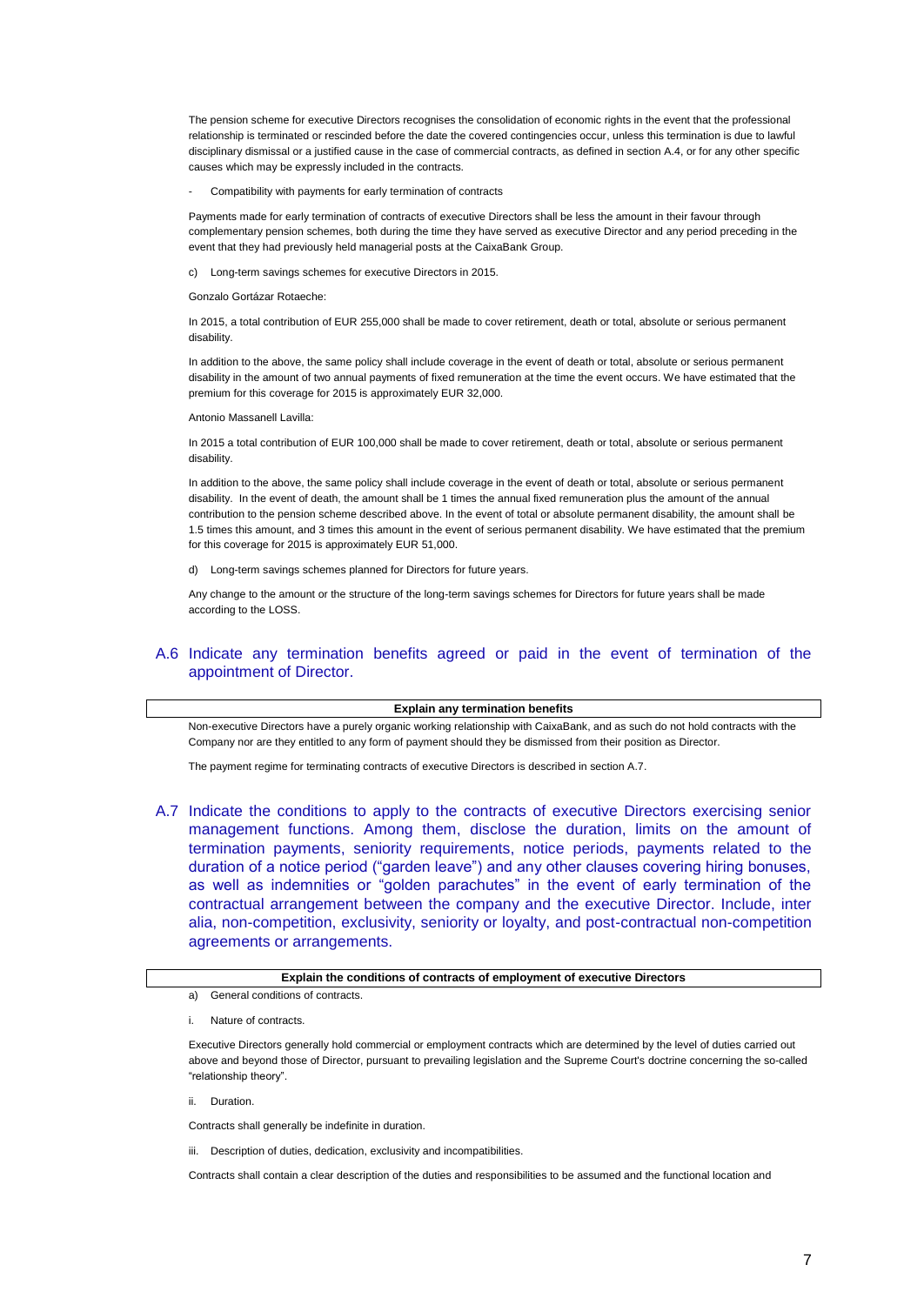reporting levels within the organisational and governance structure at CaixaBank; likewise, they shall also stipulate the duty of exclusive dedication to the Group, without prejudice to other authorised activities in the interests of the CaixaBank Group or certain teaching activities and participation in conferences or responsibilities in own or family-run companies providing these activities do not prevent the Director from exercising their duties diligently and loyally at CaixaBank nor pose a conflict of interest with the Entity.

Other seniority conditions which are in CaixaBank's best interests may also be agreed in the contracts.

Executive Directors shall be subject to the regime of incompatibilities laid down in the law governing credit institutions.

iv. Compliance of duties and confidentiality.

Without prejudice to the law covering directorships at corporations, Director's contracts shall contain strict obligations to comply with the duties inherent in their position as Director and obligations regarding any confidential information they may have access to during their tenure at CaixaBank or its Group.

v. Civil liability coverage and compensation.

Executive Directors are covered by the civil liability policy for Directors and executives of the CaixaBank Group to cover any thirdparty liabilities they may incur when carrying out their duties.

Likewise, the contracts may state that CaixaBank shall hold executive Directors harmless of any losses or damages arising from claims by third parties unless the executive Directors have acted negligently or with wilful deceit.

vi. Post-contractual non-competition agreements.

Contracts shall contain non-competition agreements for financial activities in general, which should last no less than one year following termination of the contract. Unless otherwise justified, compensation for non-competition agreements may be set as a percentage of the fixed remuneration or one annual payment of fixed remuneration for every year specified in the non-competition agreement.

Likewise, should the non-competition agreement not be honoured, CaixaBank shall be entitled to receive from the executive Directors compensation in the amount of the compensation paid to the Director.

#### vii. Termination clauses.

Contracts shall outline the cases where the executive Director may terminate their contract with the right to compensation. These may include non-compliance on the part of CaixaBank, unjustified dismissal or a change of control at the Entity.

Likewise, contracts shall recognise CaixaBank's right to terminate the contract in the case of non-compliance by the executive Director, with no compensation due to the Director.

In the event a contract is terminated, CaixaBank shall have the right to request that the executive Director give up any other position or duty carried out within the CaixaBank Group or companies in the interest of CaixaBank.

Contracts shall also include reasonable notice periods in the event of termination of the contract, and appropriate compensation in the event of non-compliance, proportional to the fixed remuneration to be accrued during the years not served.

viii. Payments for cancellation of previous contracts.

In cases where remuneration packages are agreed with the executive Director involving hiring bonuses or other forms of compensation or payments for cancellation of previous working contracts, these must be in the Entity's long-term interests, establishing, pursuant to the LOSS, provisions regarding withholdings, deferrals, performance and recoveries consistent with the principles established in the Remuneration Policy.

ix. Other contractual conditions.

Executive Directors' contracts may contain other common contractual clauses which are compatible with the LOSS, LSC, other prevailing legislation and the Remuneration Policy.

CONTINUES IN SECTION E.

#### A.8 Explain any supplementary remuneration accrued by directors as compensation for services provided other than those inherent in their post.

#### **Explain any supplementary remuneration**

CaixaBank's Remuneration Policy for Directors does not contemplate additional remuneration as compensation for services rendered other than those inherent in their position

Notwithstanding the above, any services rendered (other than those inherent in their position) or any transactions carried out between CaixaBank and members of the Board of Directors or related parties, shall be subject to the regime of loyalty stipulated in the LSC and, as a result, shall be submitted to the regime of communication, exception, individual exemption and publicity described therein, and all other regulations governing related-party transactions applicable to credit institutions.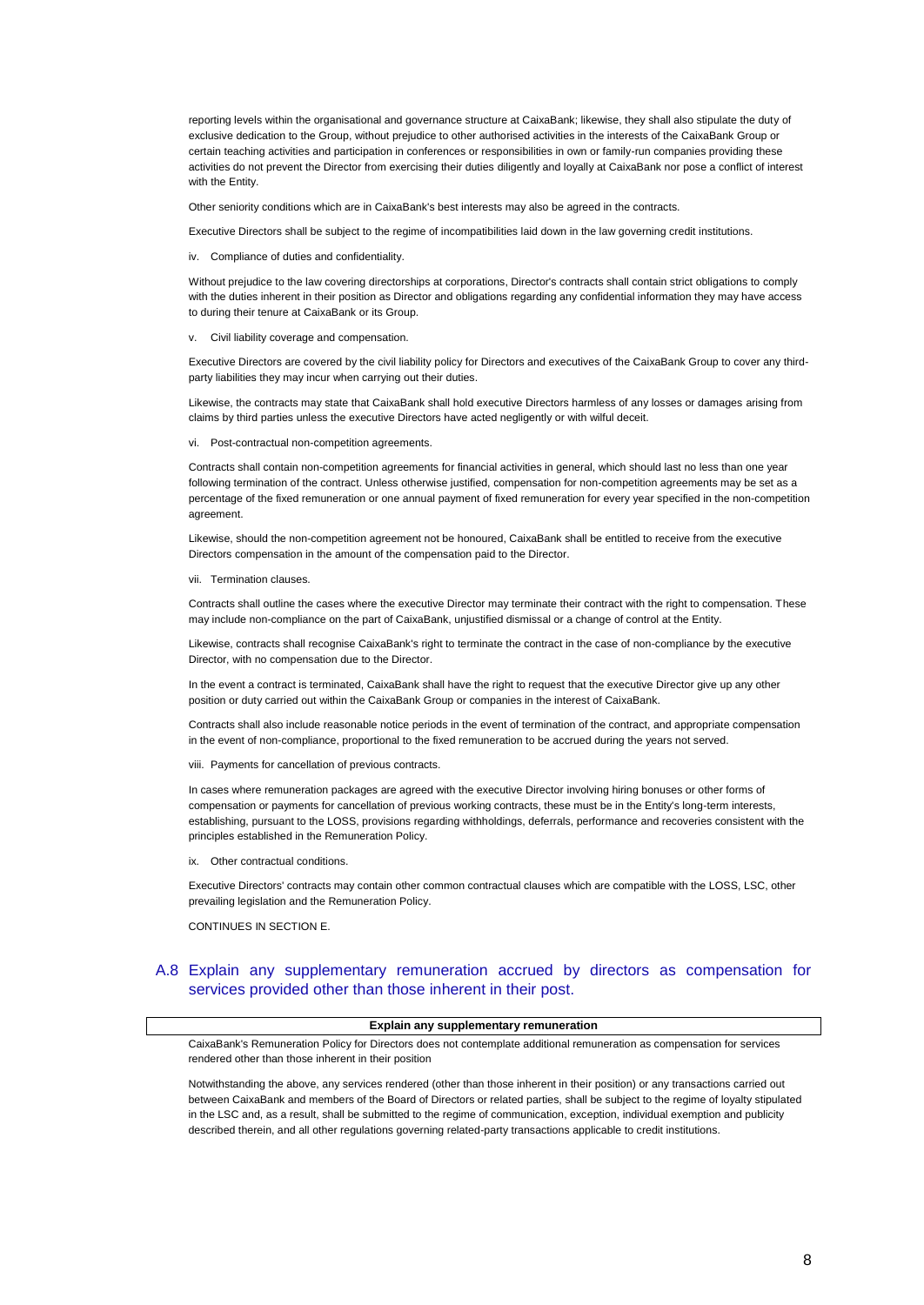A.9 Indicate any remuneration in the form of advances, loans or guarantees granted, along with the rate of interest, essential features and any amounts returned, as well as the obligations assumed on their behalf in the form of guarantees.

#### **Explain any advances, loans and guarantees granted**

At present the Entity does not contemplate offering Directors financial assistance as remuneration.

#### A.10Explain the main characteristics of non-cash remuneration.

#### **Explain any non-cash remuneration**

a) Remuneration in kind for Directors.

According to the Remuneration Policy, at present and from 2015 Directors shall be entitled to remuneration in kind due to the civil liability policy for Directors and executives covering the whole "la Caixa" Group.

b) Remuneration in kind for executive Directors.

Executive Directors may receive remuneration in kind in the form of health insurance for themselves and their immediate family, the use of a vehicle or a dwelling, or any other similar benefits which are common in the sector and appropriate to their professional status.

c) Remuneration in kind for executive Directors in 2015.

Executive Directors' contracts contain a health insurance for themselves, their spouse and children under 25. In 2015, these are valued at EUR 5,229 for Gonzalo Gortázar and EUR 2,092 for Antonio Massanell.

d) Remuneration in kind planned for Directors for future years.

Any allocation of remuneration in kind for Directors for future years shall be applied in accordance with the principles of the Remuneration Policy.

### A.11Indicate remuneration accrued by the director by virtue of payments made by the listed company to another entity at which the director is employed where such payments are designed to remunerate the services provided by the director at the listed company.

**Explain remuneration accrued by the Director by virtue of payments made by the listed company to another entity at which the Director is employed.**

There are currently no payments made by the listed company to another entity at which the Director is employed where such payments are designed to remunerate the services provided by the Director at the listed company.

Any payments of this nature planned for the future shall be pursuant to the LOSS and the Remuneration Policy.

A.12Any kind of compensation other than those listed above, of whatever nature and provenance within the group, especially when it may be accounted a related-party transaction or when its omission would detract from a true and fair view of the total remuneration accrued by the Director.

|  |  | Explain any other compensation |
|--|--|--------------------------------|
|--|--|--------------------------------|

a) Remuneration for positions held at Group companies .

As we have explained in section A.3., in general, fixed remuneration for executive Directors includes remuneration received in connection with duties carried out at CaixaBank Group entities or other entities in the interest of CaixaBank, whereby this remuneration is deducted from the net amount of fixed remuneration to be paid by CaixaBank.

b) Remuneration for positions held at Group companies in 2015.

In accordance with the prevailing remuneration at the respective companies, estimated remuneration for Board membership at CaixaBank or investees is as follows:

Gonzalo Gortázar Rotaeche

| L.                       | Member of the CaixaBank Board of Directors      | EUR 140,000 |
|--------------------------|-------------------------------------------------|-------------|
| ä,                       | Chairman of the Board of Directors of VidaCaixa | EUR 894,000 |
| $\overline{\phantom{0}}$ | Director of Grupo Financiero Inbursa            | EUR 3,000   |
| $\overline{\phantom{0}}$ | Antonio Massanell Lavilla                       |             |
| ÷                        | Member of the CaixaBank Board of Directors      | EUR 140,000 |
| ÷                        | Telefónica                                      | EUR 189,000 |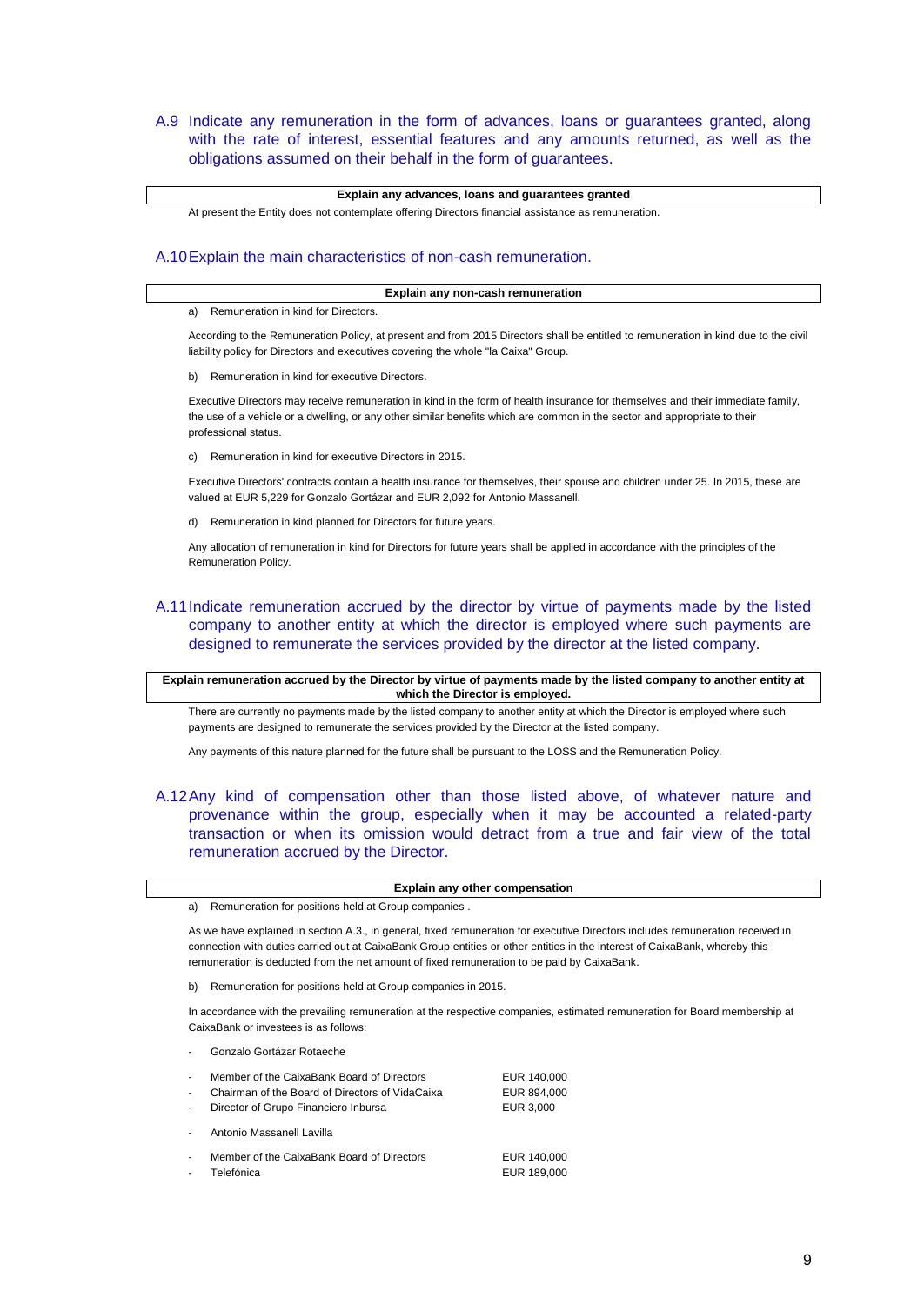| $\sim$ | Director of SAREB                               | EUR 85,000 |
|--------|-------------------------------------------------|------------|
|        | Director of Mediterránea Beach & Golf Community | EUR 32,000 |

c) Deferred payment of variable remuneration.

Executive Directors shall receive deferred payment of variable remuneration as described in section A.4.

Estimated payments for this in 2015 are:

| $\overline{\phantom{a}}$ | Gonzalo Gortázar Rotaeche | EUR 5.139 |
|--------------------------|---------------------------|-----------|
| $\overline{\phantom{a}}$ | Antonio Massanell Lavilla | EUR 4,148 |

A.13 Explain the actions taken by the company with respect to the remuneration system to reduce exposure to excessive risks and adjust it to the company's long-term objectives, value or interests, including, as appropriate, a reference to: measures in place to guarantee that the remuneration policy is based on the long-term results of the company; the measures in place to establish an appropriate balance between the non-variable and variable components of the remuneration; the measures adopted with respect to professional categories of employees whose professional activities have a material effect on the entity's risk profile; the reimbursement formulae or clauses set out to reclaim variable components of performance-related remuneration when these components have been paid based on data that have been proved to be manifestly misstated; and measures in place to prevent conflicts of interest, where applicable.

#### **Explain actions taken to reduce risks**

CaixaBank is a credit institution that is subject to stringent regulation as regards the remuneration of all the professionals at the Group whose activities materially affect the Entity's risk profile. As we have shown in previous sections, these regulations are found in the LOSS and its implementing regulations, and affect all of the remuneration components received by the Directors, both executive and non-executive.

As such, we have included in each of the corresponding sections of the Remuneration Policy those measures adopted which are in line with the LOSS to ensure that the Remuneration Policy is based on the long-term results of the Company; measures to establish an appropriate balance between the non-variable and variable components of the remuneration; the clauses set out to reclaim variable components of remuneration; and the measures in place to avoid conflicts of interest.

Likewise, and in accordance with the provisions of the LOSS, CaixaBank has a Remuneration Policy for all other personnel who are not Directors, and whose professional activities have a material effect on the Entity's risk profile

### **B REMUNERATION POLICY PLANNED FOR FUTURE YEARS**

B.1 Provide an overview of the remuneration policy for future years by describing the said policy in terms of: non-variable components and per diems for attendance; variable components; the relationship between remuneration and performance; pension schemes; the terms of the contracts of employment of executive Directors; and estimates of the most significant changes in the remuneration policy as compared to previous financial years.

|  |  |  | Overview of the planned remuneration policy |  |
|--|--|--|---------------------------------------------|--|
|--|--|--|---------------------------------------------|--|

The following sections of this Directors Remuneration Report provide an overview of the Remuneration Policy applicable to Executive Directors at the Bank in terms of their fixed and variable remuneration components, long-term saving schemes and the terms and conditions of their senior management contracts. At the same, it provides an overview of the most significant changes to Remuneration Policy with respect to previous years.

B.2 Explain the decision-making process used for determining the remuneration policy planned for future years and the role of the remuneration committee, if one exists.

**Explain the decision-making process used for determining the remuneration policy planned for future years** No significant changes are expected in coming years in the decision-making process applied to set the Remuneration Policy, given that the powers and functions of the management bodies involved in this process —including the RC— are established by law in the LSC, and additionally, in the LOSS in the case of credit institutions.

B.3 Explain the incentives created by the company with respect to the remuneration system to reduce exposure to excessive risks and adjust it to the company's long-term objectives, value or interests.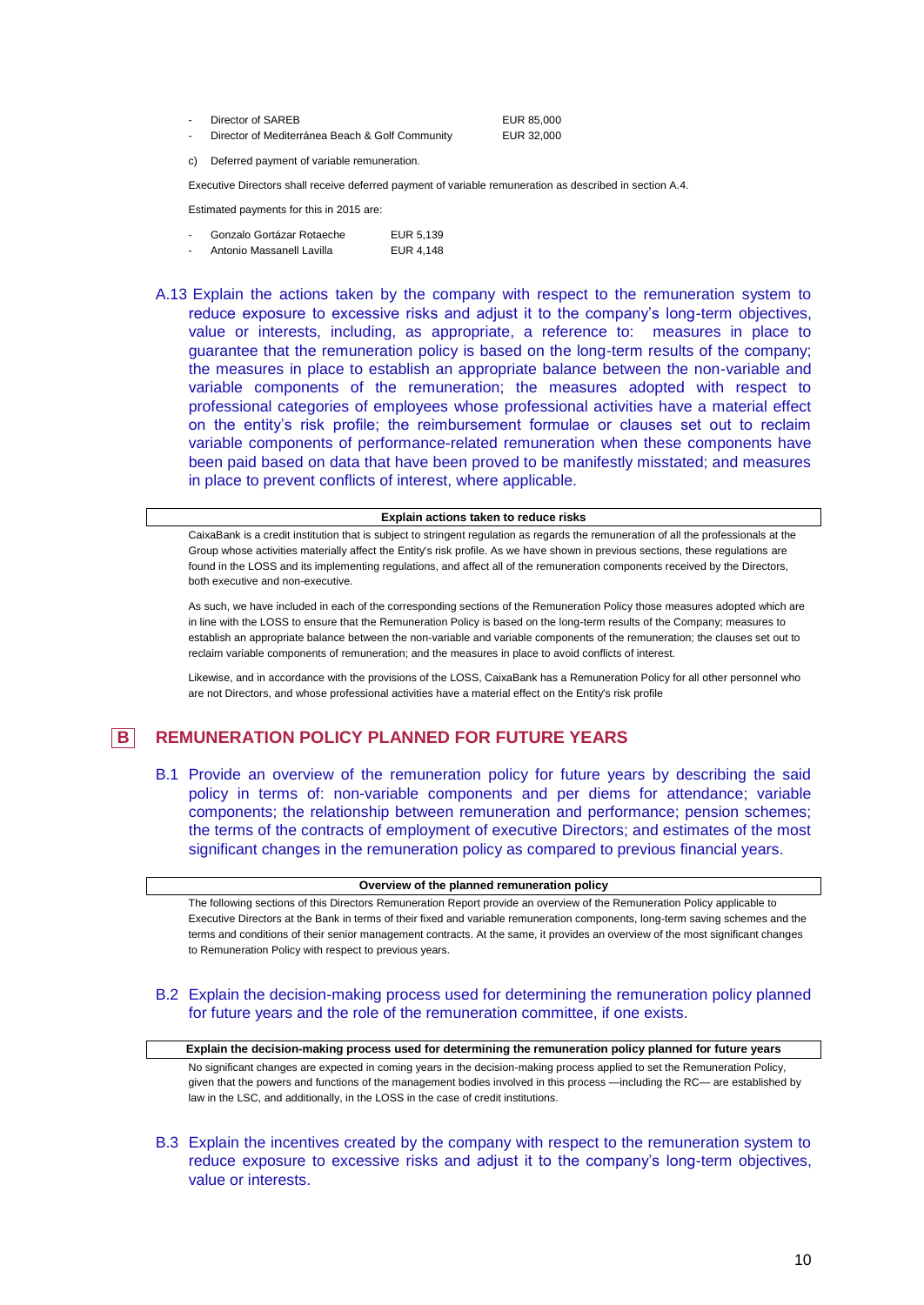**Explain incentives created to reduce risks**

As outlined in section A.13, CaixaBank is a credit institution that is subject to strict regulation in the area of remuneration of all the professionals at the group whose activities materially affect the institution's risk profile. As described in previous sections, these regulations are found in the LOSS and its implementing regulations, and affect all of the remuneration components received by the Directors, both executive and non-executive.

For example, the following measures have been taken to reduce excessive risk exposure and to align these risks with CaixaBank's long-term objectives, values and interests.

The fixed component and the social benefits offered constitute the bulk of the remuneration packages offered. In general, variable remuneration tends to be more moderate, as it could potentially generate risk for the Entity.

Variable remuneration in the form of bonuses is linked to the achievement of pre-established targets and prudent risk management.

Pursuant to section A.4, once the amount of variable remuneration has been set, 40% shall be paid with the remaining 60% being paid in equal yearly payments over the next three years.

Deductions to variable remuneration (malus) have been extended and clawback clauses have been introduced, both of which may affect 100% of the variable remuneration

All or some of the executive Directors may receive a variable remuneration concept comprising a long-term share-based incentive plan, whereby they may receive, after a specified period of time, an amount in shares, share options or cash, providing certain conditions in the incentive are met, such as the executive Director still being employed on the payment date and the attainment of certain compliance and financial indicators.

The pension scheme for executive Directors does not recognise the consolidation of economic rights in the event that the professional relationship is terminated or rescinded before the date the covered contingencies occur due to lawful disciplinary dismissal or a justified cause in the case of commercial contracts, as defined in section A.4.

As stated in section A.7, in general, the amount of payments for early termination of contracts of executive Directors shall not exceed two times the annual amount of the fixed components of remuneration. Likewise, payments for early termination of executive Directors' contracts shall be subject to the same deductions as for variable remuneration outlined in section A.4.

Consequently, any measures taken to reduce excessive risk exposure and to align these risks with CaixaBank's long-term objectives, values and interests —as defined in the remuneration policy for the identified group—, must be consistent with the provisions of the LOSS and its implementing regulations.

### **C GLOBAL SUMMARY DESCRIBING THE WAY IN WHICH THE REMUNERATION POLICY WAS APPLIED LAST YEAR**

C.1 Provide an overall summary of the main features of the remuneration structure and components in the remuneration policy applied during the year that resulted in the itemized individual remuneration accrued by each Director appearing in section D of this report, and a summary of the decisions taken by the board to apply the components.

**Explain the remuneration structure and concepts of the remuneration policy applied during the year**

1. Regarding the Non-Executive Directors.

As indicated in the ARDR for 2013, CaixaBank has adopted a system of linear and fixed remuneration for the members of the Board of Directors of CaixaBank or its affiliates for the performance of their oversight functions or for their seats on any of its committees.

The General Shareholders' Meeting of CaixaBank on April 24, 2014, agreed to establish the maximum amount of the annual remuneration of CaixaBank Directors at EUR 3,800,000.

At its meeting on April 24, 2014, the Board of Directors approved the Appointments and Remuneration Committee's proposal to maintain the remuneration to be received in 2014 by all the Directors and committee members of the company at the same levels as in 2013, including the 10% decrease agreed in mid-2012, pursuant to the authorisation established in this sense in both article 34 of the Bylaws and in the resolution adopted by the Ordinary General Shareholders' Meeting of April 24, 2014, in point eight of the agenda. This established the following:

EUR 81,000 p.a. to be paid to each member of the Board of Directors;

EUR 27,000 p.a. to be paid to each member of the Executive Committee, the Audit and Control Committee and the Appointments and Remuneration Committee;

The remuneration indicated in the points above was not conditional on attendance at meetings.

The Board of Directors also approved the Appointments and Remuneration Committee's proposal regarding the remuneration of the Bank's Chairman beyond the remuneration received for his membership of the Board and any committees, which maintains his remuneration separate from any other he may receive as a member of the Board of Directors and from any possible remuneration that he could receive as a member of any of its Committees. This amount was set at the same amount as in 2012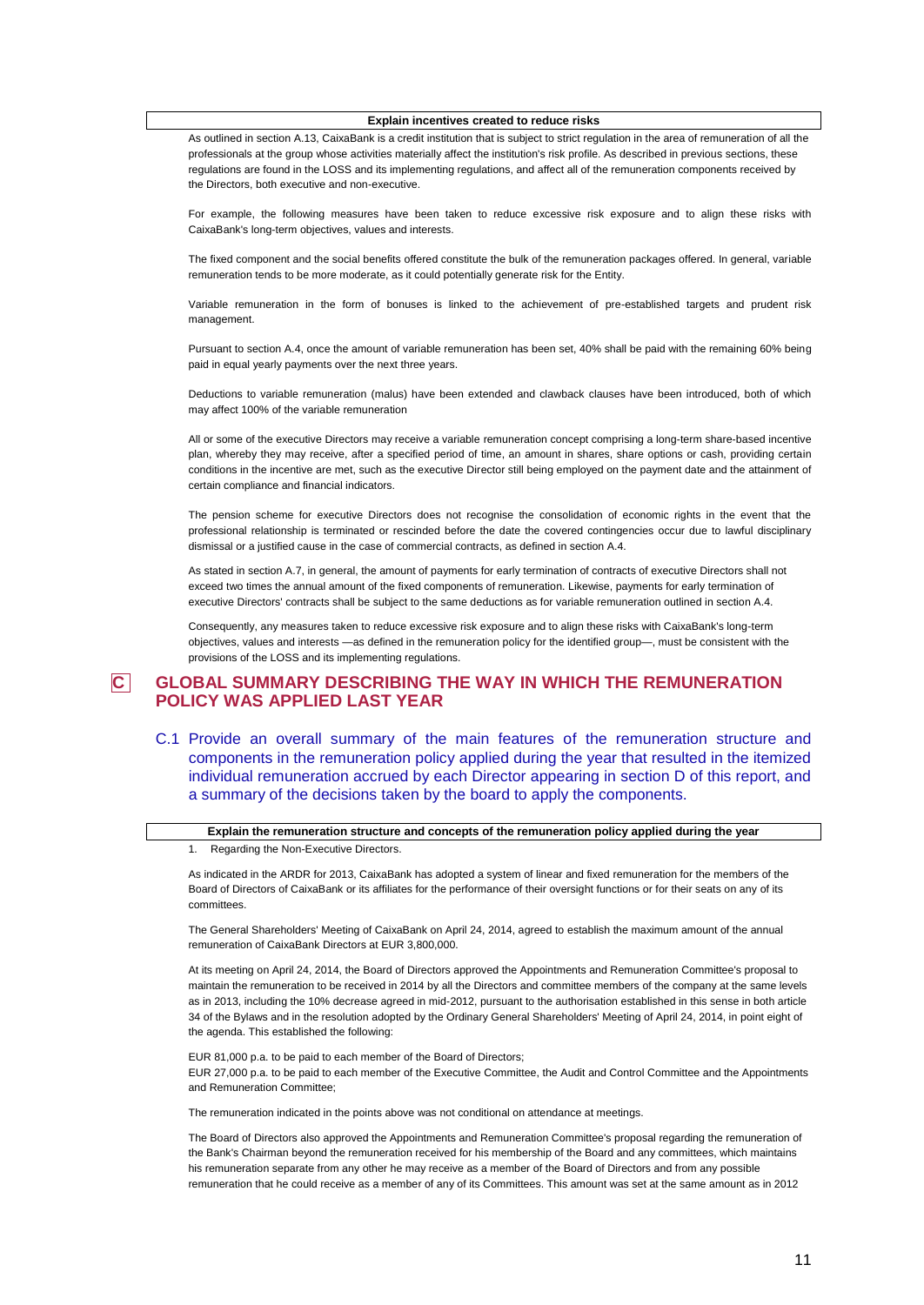and 2013, i.e. EUR 1,000,000. It also ratified the remuneration payable to the Chief Executive for his executive functions at the Company, which had been approved at the meeting of the Board of Directors held on February 27, 2014.

Finally, in the event that any new committees are created, the Board agreed that each of the members of these new committees would receive the same pay as the members of the committees: Executive Committee, Audit and Control Committee, Appointments and Remuneration Committee, which were approved for the year 2014

The amounts received in 2014 by the members of CaixaBank's Board of Directors for the performance of their oversight functions or their seats on any of its committees, are detailed in section D.

- 2. Regarding the Executive Directors.
- a) Juan María Nin Génova:
- General aspects.

The structure of the remuneration and the elements paid to Juan María Nin in 2014 were set out in detail in the ARDR for 2014. In that year, in accordance with the provisions of article 34 of the Bylaws of CaixaBank in force in 2014, Juan María Nin was entitled to remuneration for the performance of his executive functions in addition to and independently from any remuneration received for his seat on the Board of Directors.

During 2014, the total remuneration received by Juan María Nin until he ceased to provide his services at the group is detailed in section D, where he was paid for the following concepts:

- A linear and fixed remuneration for his membership of the Board of Directors of CaixaBank or its subsidiaries, or for his seat on any of its committees, independent from his executive functions at CaixaBank. The remuneration payable for his membership of these management bodies is the same as that set out in section 1 above.

- A fixed or basic remuneration component for the performance of his executive functions.
- A fixed contribution to a survivorship life insurance policy as part of a defined-contribution plan.

- A variable remuneration component whose final payable amount was assessed and settled according to the rules and standards established at the General Shareholders' Meeting held on April 25, 2013.

Additionally, for duties performed as Director and, subsequently, as chairman of the insurer VidaCaixa, S.A. de Seguros y Reaseguros, S.A., in 2014 he received a total fixed remuneration of EUR 76,000. This amount is shown in section D.1.b) i) "Remuneration accrued by directors for seats on the boards of other group companies "fixed remuneration".

- Services agreement for the position of Executive Deputy Chairman and Chief Executive Officer of CaixaBank of May 29, 2014.

The ARDR for 2014 noted that the entry into force of Law 26/2013, of December 27, governing savings banks and banking foundations, established the obligation for Caja de Ahorros y Pensiones de Barcelona, "la Caixa" (hereinafter, "**la Caixa**") — CaixaBank's controlling shareholder— to become a banking foundation before December 29, 2014. As a result, the transformation of "la Caixa" into a banking foundation and the subsequent end to CaixaBank's activities as its vehicle bank led to CaixaBank assuming full responsibility for its financial activities, which had previously come under "la Caixa". Therefore, the roles and functions, as well as the structure and amounts of Director remuneration at CaixaBank —and particularly those of the Deputy Chairman and Chief Executive— could be amended to reflect the additional duties and responsibilities assumed at CaixaBank.

As a result of this, the services agreement with Juan María Nin and the remuneration conditions of his tenure as Executive Deputy Chairman and Chief Executive, were adapted to reflect the new situation at the Bank and the concentration of responsibilities following the loss by "la Caixa" of its status as a credit institution, as well as the direct assumption of the functions previously executed by Juan María Nin as part of his general management of CaixaBank's financial activities. Therefore, on May 29, 2014, Juan María Nin and CaixaBank

signed a new services agreement, the main remuneration features of which are as follows:

The agreement entered into force and became fully effective from June 16, 2014, the date on which the banking foundation that emerged following the transformation of "la Caixa" was registered in the state-level Register of Foundations. The following remuneration components were established:

- For having assumed additional functions and responsibilities at CaixaBank, the gross annual fixed remuneration was increased to EUR 2,660,000, less the amounts received by Juan María Nin by way of remuneration for his membership of the Board of Directors of CaixaBank or its delegate committees, or other boards internal or external to the group, except for the

amounts that Juan María Nin received by way of remuneration for his role as Chairman of VidaCaixa, S.A. de Seguros y Reaseguros. Until the date he ceased to provide his services —that is, on June 30, 2014—, Juan María Nin earned the amount of EUR

946,000 in fixed remuneration.

Section D.1.a) i) "Salaries" shows the fixed remuneration accrued until the date he ceased to provide his services at CaixaBank less the amount of EUR 54,000 for his seats on the Board of Directors of CaixaBank and its committees.

- An annual premium to a survivorship life insurance policy to be paid (i) on reaching the age of 65 years, (ii) in the event of permanent disability (in any degree), and (iii) in the event of death. The annual premium was EUR 1,845,021, with recognition of vested economic rights should the contract be terminated before the occurrence of the contingencies covered, provided that the contract was not terminated for cause. This same policy included insurance for death, permanent incapacity for habitual work, absolute incapacity for all work, or when carers are required, in addition to the amount of the vested economic rights under the defined-contribution plan indicated above, equal to the amount of: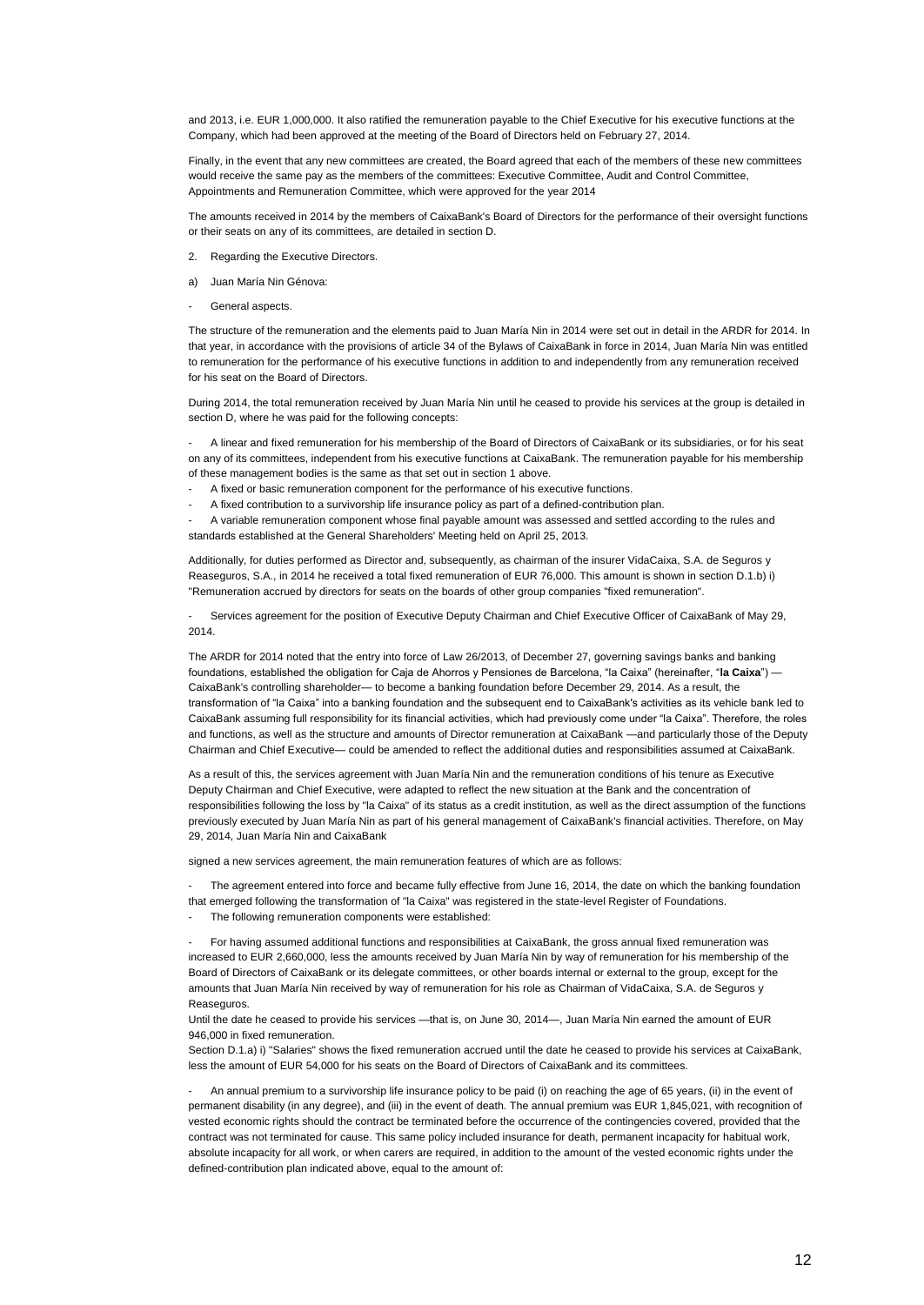Two yearly payments of his fixed remuneration if the contingency arises in the period 2014-2017, and one yearly payment in 2018, plus

two yearly payments of his annual fixed remuneration for his role as Chairman of VidaCaixa if the contingency arises in the period 2014-2017, and one yearly payment in 2018, for the amount applicable on the date the contingency arises.

Section D.1.a) iii) "Long-term savings schemes" sets out the contributions made until he ceased to provide his services at CaixaBank and section D.1.a) iv) "Other benefits" shows the risk premium covering additional benefits in the event of death or disability.

The following items were established as non-fixed remuneration components:

- Annual variable remuneration in the form of a target bonus amounting to EUR 700,000, subject to a performance cap of 150%.

- Right to participate in any incentive plans, share allotments, share options or remuneration schemes pegged to share value that may be agreed by the Company in the future.

As compensation for termination of contract without cause or due to the change of control of "la Caixa", the company set an amount equal to two times the sum of his fixed annual gross remuneration items, corresponding to the fixed remuneration and the annual survivorship life insurance premium, for the amounts applicable at the date of contract termination, plus the annual fixed remuneration he was entitled to receive for his role as Chairman of VidaCaixa, for the amount applicable at the date of contract termination.

The amount of the compensation would be less the amount of any economic rights vested or already effectively received under the survivorship life insurance policy and any similar amounts received from any other companies at which he may have held a position as CaixaBank representative.

The compensation would only be payable if, in the five years immediately prior to the termination of the services agreement, the company maintains average levels of solvency, liquidity and profit which are above the fourth quartile for all comparable Spanish savings banks.

- A one year post-contractual non-compete clause was established from the contract termination date, affecting all of his activities, both direct and indirect, in the financial sector. The consideration for this undertaking was set at one yearly payment of his fixed remuneration (fixed annual salary and annual contribution to the survivorship life insurance policy), payable in cases of voluntary termination. In all other cases, consideration in the form of a single year's remuneration was assumed covered under the compensation for termination of the contract. Breach of the non-compete obligation would have required Juan María Nin to pay CaixaBank an amount equal to one year's fixed remuneration (fixed annual salary and annual contribution to the survivorship life insurance policy).

CONTINUES IN ANNEX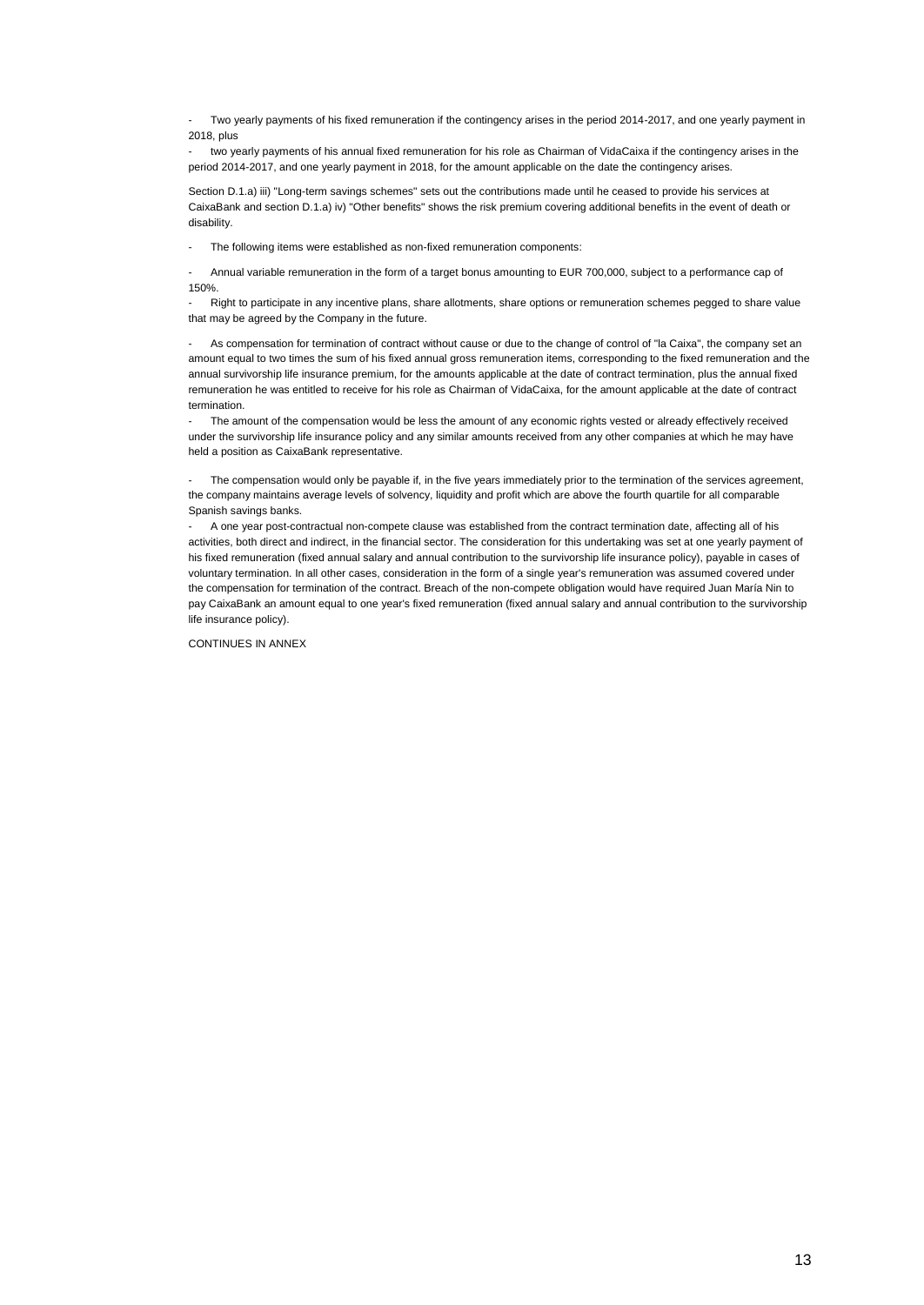## **D ITEMISED INDIVIDUAL REMUNERATION ACCRUED BY EACH DIRECTOR**

| <b>Name</b>                           | <b>Type</b>                 | Vesting period year 2014  |
|---------------------------------------|-----------------------------|---------------------------|
| <b>ANTONIO MASANELL LAVILLA</b>       | Executive                   | 30/06/2014 to 31/12/2014. |
| MARÍA AMPARO MORALEDA MARTÍNEZ        | Independent Director        | 24/04/2014 to 31/12/2014. |
| ARTHUR K.C. LI                        | Other external Director     | 20/11/2014 to 31/12/2014. |
| FUNDACIÓN MONTE SAN FERNANDO          | Proprietary                 | 01/01/2014 to 31/12/2014. |
| DAVID K. P. LI                        | Other external Director     | 01/01/2014 to 23/10/2014. |
| <b>ALAIN MINC</b>                     | Independent Director        | 01/01/2014 to 31/12/2014. |
| <b>FUNDACIÓN CAJA NAVARRA</b>         | Proprietary                 | 01/01/2014 to 31/12/2014. |
| JUAN MARÍA NIN GÉNOVA                 | Executive                   | 01/01/2014 to 30/06/2014. |
| SUSANA GALLARDO TORREDEDIA            | Independent Director        | 01/01/2014 to 24/04/2014. |
| <b>ISIDRO FAINÉ CASAS</b>             | Proprietary                 | 01/01/2014 to 31/12/2014. |
| EVA AURÍN PARDO                       | Proprietary                 | 01/01/2014 to 31/12/2014. |
| <b>FRANCESC XAVIER VIVES TORRENTS</b> | Independent Director        | 01/01/2014 to 31/12/2014. |
| JAVIER GODÓ MUNTAÑOLA                 | Proprietary                 | 01/01/2014 to 30/06/2014. |
| JAVIER IBARZ ALEGRÍA                  | Proprietary                 | 01/01/2014 to 31/12/2014. |
| JOHN S. REED                          | <b>Independent Director</b> | 01/01/2014 to 31/12/2014. |
| JUAN JOSÉ LÓPEZ BURNIOL               | Proprietary                 | 01/01/2014 to 31/12/2014. |
| JUAN ROSELL LASTORTRAS                | Independent Director        | 01/01/2014 to 31/12/2014. |
| LEOPOLDO RODÉS CASTAÑÉ                | Proprietary                 | 01/01/2014 to 31/12/2014. |
| MARÍA TERESA BASSONS BONCOMPTE        | Proprietary                 | 01/01/2014 to 31/12/2014. |
| SALVADOR GABARRÓ SERRA                | Proprietary                 | 01/01/2014 to 31/12/2014. |
| MARIA DOLORS LLOBET MARIA             | Proprietary                 | 01/01/2014 to 31/12/2014. |
| GONZALO GORTÁZAR ROTAECHE             | Executive                   | 30/06/2014 to 31/12/2014. |
| ANTONIO SÁINZ DE VICUÑA Y BARROSO     | Independent Director        | 01/03/2014 to 31/12/2014. |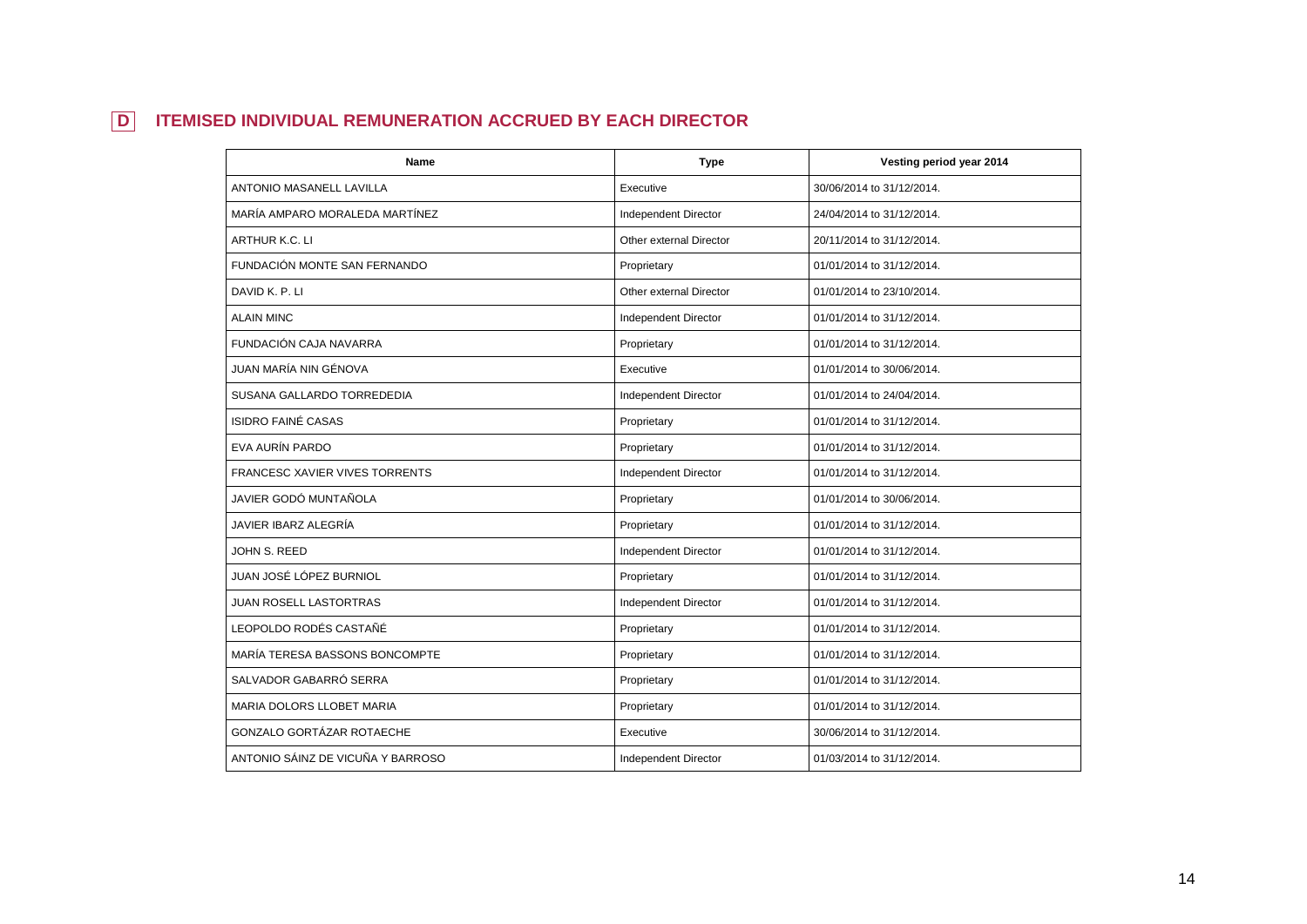D.1 Complete the following tables regarding the individual remuneration accrued by each Director (including remuneration received for the performance of executive functions) during the year.

### **a) Remuneration accrued at the reporting company:**

**i) Remuneration in cash (in thousands of EUR )**

| <b>Name</b>                           | <b>Wages</b> | Non-variable<br>remuneration | Attendance<br>fees | Short-term<br>variable<br>remuneration | Long-term<br>variable<br>remuneration | Remuneration<br>for<br>membership<br>on board | <b>Termination</b><br>benefits | Other<br>remuneration | <b>Total</b><br>2014 | <b>Total</b><br>2013 |
|---------------------------------------|--------------|------------------------------|--------------------|----------------------------------------|---------------------------------------|-----------------------------------------------|--------------------------------|-----------------------|----------------------|----------------------|
|                                       |              |                              |                    |                                        |                                       | committees                                    |                                |                       |                      |                      |
| MARIA DOLORS LLOBET MARIA             | $\mathbf 0$  | 81                           | $\mathbf 0$        | $\mathbf 0$                            | $\mathbf 0$                           | 27                                            | $\mathbf 0$                    | $\mathbf 0$           | 108                  | 108                  |
| LEOPOLDO RODÉS CASTAÑÉ                | $\mathbf 0$  | 81                           | $\mathbf 0$        | $\Omega$                               | $\mathbf 0$                           | $\overline{7}$                                | $\mathbf 0$                    | $\Omega$              | 88                   | 81                   |
| <b>ISIDRO FAINÉ CASAS</b>             | 0            | 1,081                        | $\mathbf 0$        | $\Omega$                               | $\mathbf 0$                           | 27                                            | $\mathbf 0$                    | $\mathbf 0$           | 1.108                | 1,108                |
| JUAN JOSÉ LÓPEZ BURNIOL               | 0            | 81                           | $\mathbf 0$        | $\Omega$                               | 0                                     | 34                                            | 0                              | $\Omega$              | 115                  | 108                  |
| SALVADOR GABARRÓ SERRA                | $\mathbf 0$  | 81                           | $\mathbf 0$        | $\mathbf 0$                            | $\mathbf 0$                           | 34                                            | $\mathbf 0$                    | $\mathbf 0$           | 115                  | 108                  |
| JAVIER IBARZ ALEGRÍA                  | $\mathbf 0$  | 81                           | $\mathbf 0$        | $\Omega$                               | $\Omega$                              | 34                                            | 0                              | $\Omega$              | 115                  | 108                  |
| JAVIER GODÓ MUNTAÑOLA                 | $\mathbf 0$  | 40                           | $\mathbf 0$        | 0                                      | $\mathbf 0$                           | 5                                             | 0                              | $\mathbf 0$           | 45                   | 108                  |
| JUAN ROSELL LASTORTRAS                | $\mathbf 0$  | 81                           | $\mathbf 0$        | $\Omega$                               | $\mathbf 0$                           | $\overline{7}$                                | $\mathbf 0$                    | $\Omega$              | 88                   | 81                   |
| MARÍA TERESA BASSONS BONCOMPTE        | $\mathbf 0$  | 81                           | $\mathbf 0$        | $\mathbf 0$                            | $\mathbf 0$                           | 27                                            | $\mathbf 0$                    | $\mathbf 0$           | 108                  | 81                   |
| <b>FRANCESC XAVIER VIVES TORRENTS</b> | 0            | 81                           | $\mathbf 0$        | $\Omega$                               | $\mathbf 0$                           | 27                                            | 0                              | $\mathbf 0$           | 108                  | 108                  |
| SUSANA GALLARDO TORREDEDIA            | $\mathbf 0$  | 25                           | $\mathbf 0$        | $\Omega$                               | $\mathbf 0$                           | 17                                            | $\mathbf 0$                    | $\mathbf 0$           | 42                   | 135                  |
| FUNDACIÓN CAJA NAVARRA                | $\mathbf 0$  | 81                           | $\mathbf 0$        | $\mathbf 0$                            | $\mathbf 0$                           | $\mathbf 0$                                   | 0                              | $\mathbf 0$           | 81                   | 81                   |
| FUNDACIÓN MONTE SAN FERNANDO          | $\mathbf 0$  | 81                           | $\mathbf 0$        | $\Omega$                               | $\mathbf 0$                           | $\mathbf 0$                                   | $\mathbf 0$                    | $\mathbf 0$           | 81                   | 81                   |
| <b>ALAIN MINC</b>                     | $\mathbf 0$  | 81                           | $\mathbf 0$        | $\Omega$                               | $\mathbf 0$                           | 27                                            | $\mathbf 0$                    | $\Omega$              | 108                  | 108                  |
| DAVID K. P. LI                        | 0            | 68                           | $\mathbf 0$        | $\Omega$                               | $\mathbf 0$                           | $\mathbf 0$                                   | $\mathbf 0$                    | $\Omega$              | 68                   | 81                   |
| ARTHUR K.C. LI                        | $\Omega$     | $\Omega$                     | $\mathbf 0$        | $\Omega$                               | $\mathbf 0$                           | $\mathbf 0$                                   | 0                              | $\Omega$              | $\Omega$             | $\overline{0}$       |
| EVA AURÍN PARDO                       | $\mathbf 0$  | 81                           | $\mathbf 0$        | $\Omega$                               | $\mathbf 0$                           | $\mathbf 0$                                   | $\mathbf 0$                    | $\mathbf 0$           | 81                   | 81                   |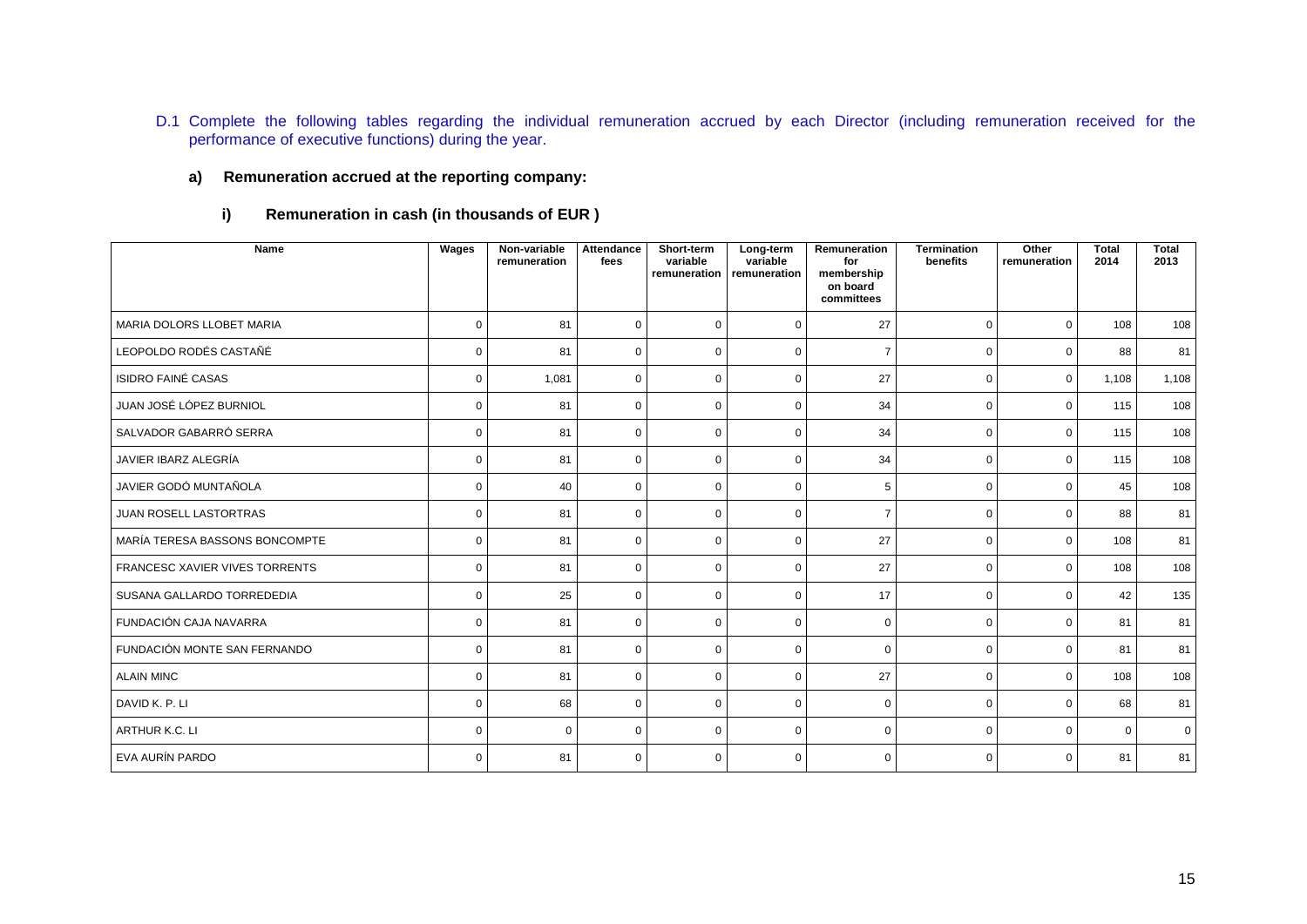| Name                              | Wages | Non-variable<br>remuneration | Attendance<br>fees | Short-term<br>variable | Long-term<br>variable<br>remuneration I remuneration | Remuneration<br>for<br>membership<br>on board<br>committees | Termination<br>benefits | Other<br>remuneration | <b>Total</b><br>2014 | <b>Total</b><br>2013 |
|-----------------------------------|-------|------------------------------|--------------------|------------------------|------------------------------------------------------|-------------------------------------------------------------|-------------------------|-----------------------|----------------------|----------------------|
| JOHN S. REED                      |       | 81                           |                    |                        |                                                      |                                                             |                         |                       | 81                   | 81                   |
| MARÍA AMPARO MORALEDA MARTÍNEZ    |       | 55                           |                    |                        |                                                      | 51                                                          |                         |                       | 106                  | $\mathbf 0$          |
| ANTONIO SÁINZ DE VICUÑA Y BARROSO |       | 68                           |                    |                        |                                                      | 52                                                          |                         |                       | 120                  | 0                    |
| GONZALO GORTÁZAR ROTAECHE         | 572   | 40                           |                    | 42                     |                                                      | 14                                                          |                         |                       | 673                  | $\mathbf{0}$         |
| ANTONIO MASANELL LAVILLA          | 531   | 40                           |                    | 35                     |                                                      | 14                                                          |                         |                       | 623                  | $\mathbf 0$          |
| JUAN MARÍA NIN GÉNOVA             | 892   | 40                           |                    | 138                    | $\Omega$                                             | 14                                                          | 15,081                  | 0                     | 16,165               | 2,146                |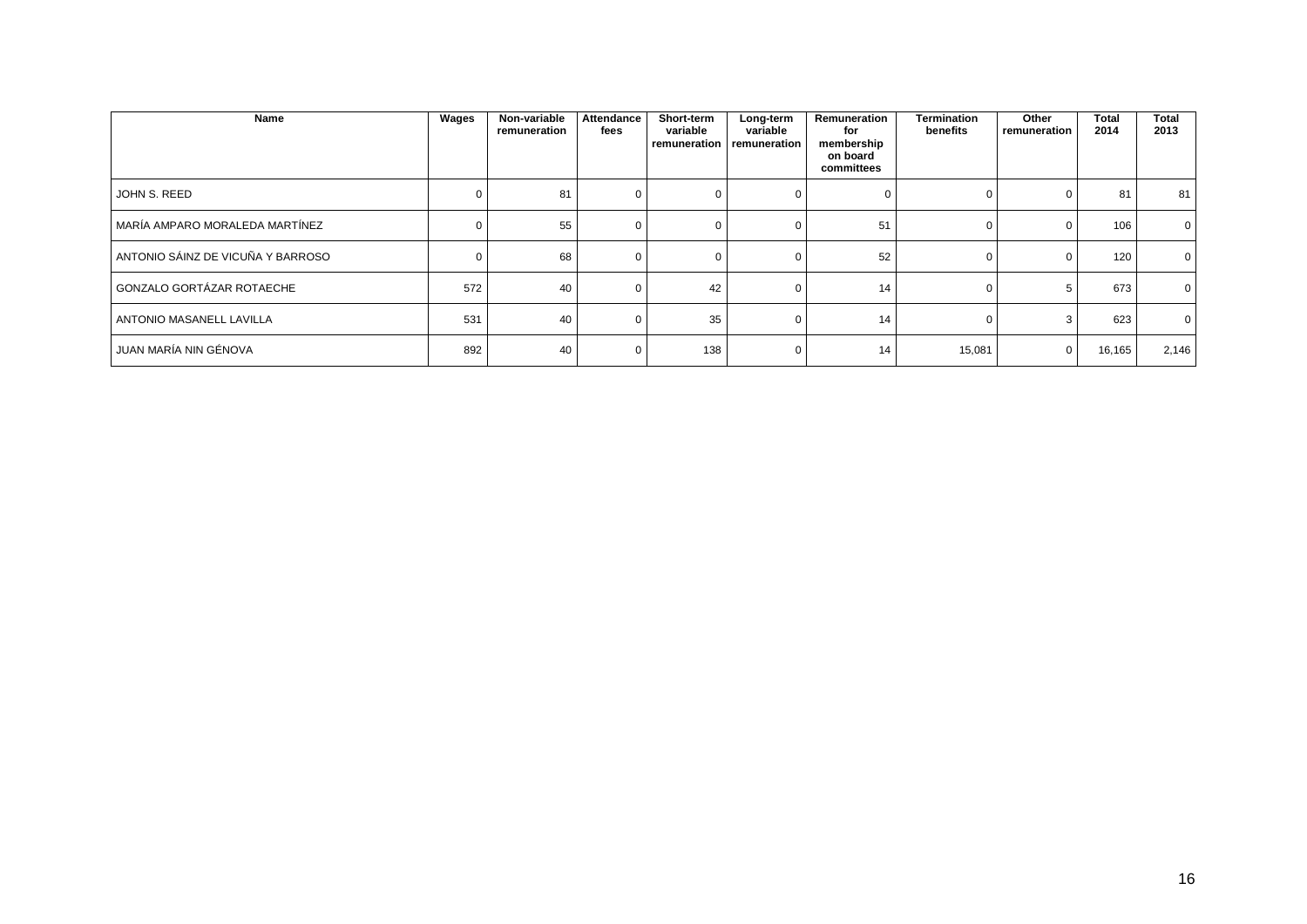## **ii) Share-based remuneration schemes**

| JUAN MARÍA NIN GÉNOVA<br><b>Variable Compensation Plan 2014</b> |                                                     |                                   |                                   |                        |                                       |                                 |                                           |                          |                                   |                                   |                               |
|-----------------------------------------------------------------|-----------------------------------------------------|-----------------------------------|-----------------------------------|------------------------|---------------------------------------|---------------------------------|-------------------------------------------|--------------------------|-----------------------------------|-----------------------------------|-------------------------------|
|                                                                 | Options held at the beginning of 2014               |                                   |                                   |                        |                                       |                                 |                                           |                          |                                   |                                   | Options allotted in 2014      |
| Implementation<br>Date                                          | No. of<br>options                                   | No. of<br>corresponding<br>shares | <b>Exercise</b><br>price<br>(EUR) |                        |                                       | <b>Exercise period</b>          |                                           | No. of<br>options        | No. of<br>corresponding<br>shares | <b>Exercise</b><br>price<br>(EUR) | <b>Exercise period</b>        |
| 01/01/2014                                                      | $\Omega$                                            | $\mathbf 0$                       | 0.00                              |                        |                                       | $\blacksquare$                  |                                           | $\mathbf 0$              | $\mathbf 0$                       | 0.00                              | $\blacksquare$                |
| Conditions:                                                     |                                                     |                                   |                                   |                        |                                       |                                 |                                           |                          |                                   |                                   |                               |
|                                                                 | Shares awarded in 2014                              |                                   |                                   |                        | Options exercised in 2014             |                                 | <b>Options expired</b><br>and unexercised |                          |                                   |                                   | Options held at year-end 2014 |
| No. of shares                                                   | Price                                               | Amount                            | <b>Exercise</b><br>price<br>(EUR) | No. of<br>options      | No. of<br>corresponding<br>shares     | Gross gain<br>(EUR<br>thousand) | No. of options                            | No. of<br>options        | No. of<br>corresponding<br>shares | <b>Exercise</b><br>price<br>(EUR) | <b>Exercise period</b>        |
| 33,410                                                          | 4.12                                                | 138                               | 0.00                              | $\Omega$               | $\mathbf 0$                           | 0                               | $\Omega$                                  | $\mathbf 0$              | $\Omega$                          | 0.00                              | $\sim$                        |
| Other conditions for exercise: -                                |                                                     |                                   |                                   |                        |                                       |                                 |                                           |                          |                                   |                                   |                               |
| <b>GONZALO GORTÁZAR ROTAECHE</b>                                |                                                     |                                   |                                   |                        |                                       |                                 |                                           |                          |                                   |                                   |                               |
| <b>Variable Compensation Plan 2014</b>                          |                                                     |                                   |                                   |                        |                                       |                                 |                                           |                          |                                   |                                   |                               |
|                                                                 |                                                     |                                   |                                   |                        | Options held at the beginning of 2014 |                                 |                                           | Options allotted in 2014 |                                   |                                   |                               |
| Implementation<br>Date                                          | No. of<br>options                                   | No. of<br>corresponding<br>shares | <b>Exercise</b><br>price<br>(EUR) | <b>Exercise period</b> |                                       |                                 |                                           | No. of<br>options        | No. of<br>corresponding<br>shares | <b>Exercise</b><br>price<br>(EUR) | <b>Exercise period</b>        |
| 01/01/2014                                                      | $\Omega$                                            | $\Omega$                          | 0.00                              |                        |                                       | $\overline{a}$                  |                                           | $\Omega$                 | $\Omega$                          | 0.00                              | $\sim$                        |
| Conditions: -                                                   |                                                     |                                   |                                   |                        |                                       |                                 |                                           |                          |                                   |                                   |                               |
|                                                                 | Options exercised in 2014<br>Shares awarded in 2014 |                                   |                                   |                        |                                       |                                 | <b>Options expired</b><br>and unexercised |                          |                                   |                                   | Options held at year-end 2014 |
| No. of shares                                                   | Price                                               | Amount                            | <b>Exercise</b><br>price<br>(EUR) | No. of<br>options      | No. of<br>corresponding<br>shares     | Gross gain<br>(EUR<br>thousand) | No. of options                            | No. of<br>options        | No. of<br>corresponding<br>shares | Exercise<br>price<br>(EUR)        | <b>Exercise period</b>        |
| 10,140                                                          | 4.12                                                | 42                                | 0.00                              | $\Omega$               | $\mathbf 0$                           | 0                               | $\Omega$                                  | $\Omega$                 | $\Omega$                          | 0.00                              | $\sim$                        |
| Other conditions for exercise: -                                |                                                     |                                   |                                   |                        |                                       |                                 |                                           |                          |                                   |                                   |                               |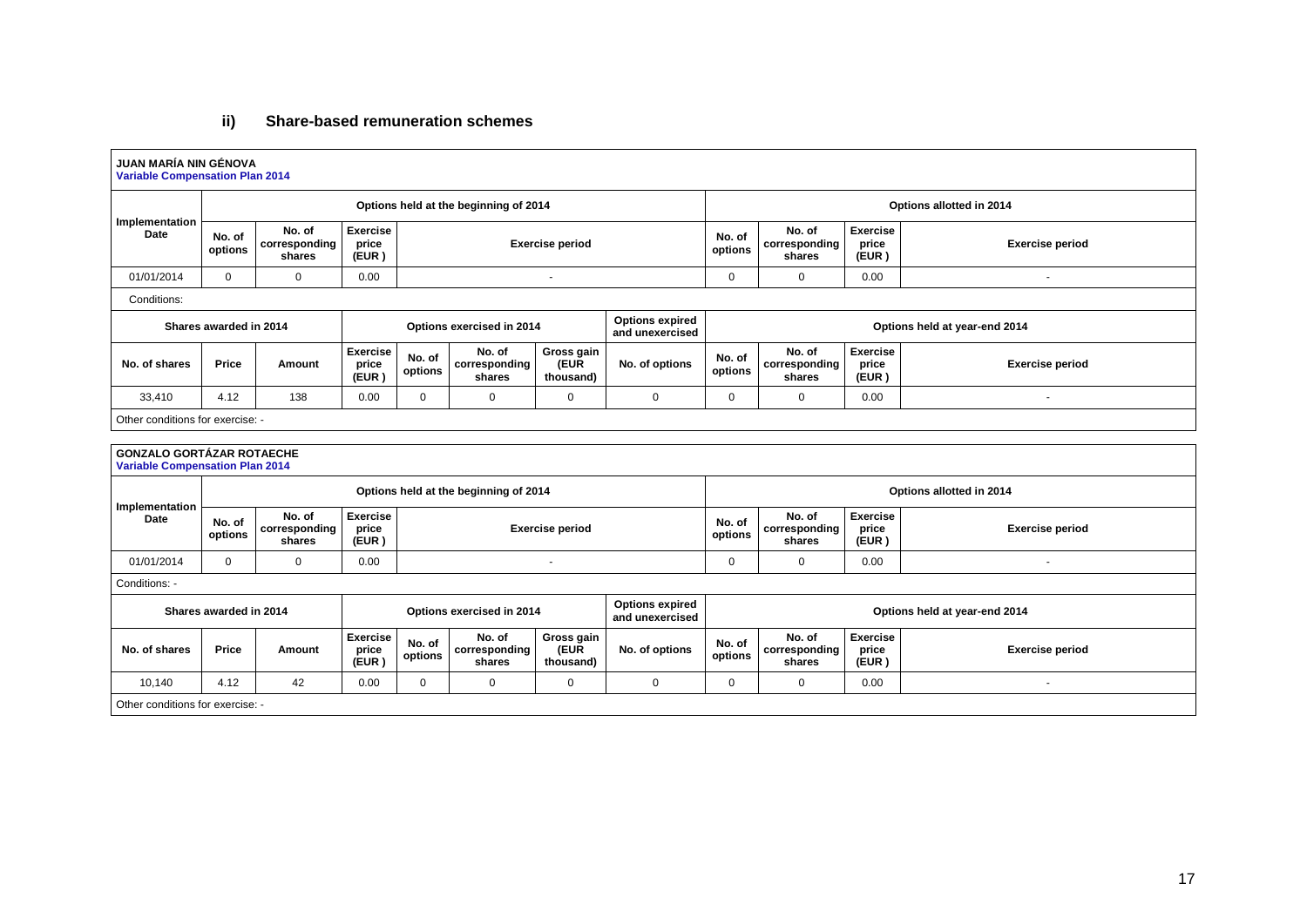#### **ANTONIO MASANELL LAVILLA Variable Compensation Plan 2014 Implementation Date Options held at the beginning of 2014 Options allotted in 2014 No. of options No. of corresponding shares Exercise price (EUR ) Exercise period No. of options No. of corresponding shares Exercise price (EUR ) Exercise period** 01/01/2014 0 0 0.00 0.00 - - 0 0.00 0 0.00 - 0.00 - 0.00 0 - 0.00 0 - 0.00 0 - 0.00 0 - 0.00 0 - 0.00 0 - 0.00 0 - 0 Conditions: - **Shares awarded in 2014 Options exercised in 2014 Options expired and unexercised Options held at year-end 2014 No. of shares Price Amount Exercise price (EUR ) No. of options No. of corresponding shares Gross gain (EUR thousand) No. of options No. of options No. of corresponding shares Exercise price (EUR ) Exercise period** 8,595 4.12 35 0.00 0 0 0 0 0 0 0.00 - Other conditions for exercise: -

### **iii) Long-term savings schemes**

| Name                      | (thousands of EUR) | Contribution by the company in the year | Cumulative amount of funds (thousands of<br>EUR) |         |  |
|---------------------------|--------------------|-----------------------------------------|--------------------------------------------------|---------|--|
|                           | FY 2014            | FY 2013                                 | FY 2014                                          | FY 2013 |  |
| JUAN MARÍA NIN GÉNOVA     | 120                | 100                                     | 223                                              | 100     |  |
| ANTONIO MASANELL LAVILLA  | 50                 | 0                                       | 12,442                                           | 0       |  |
| GONZALO GORTÁZAR ROTAECHE | 129                | 0                                       | 1,925                                            |         |  |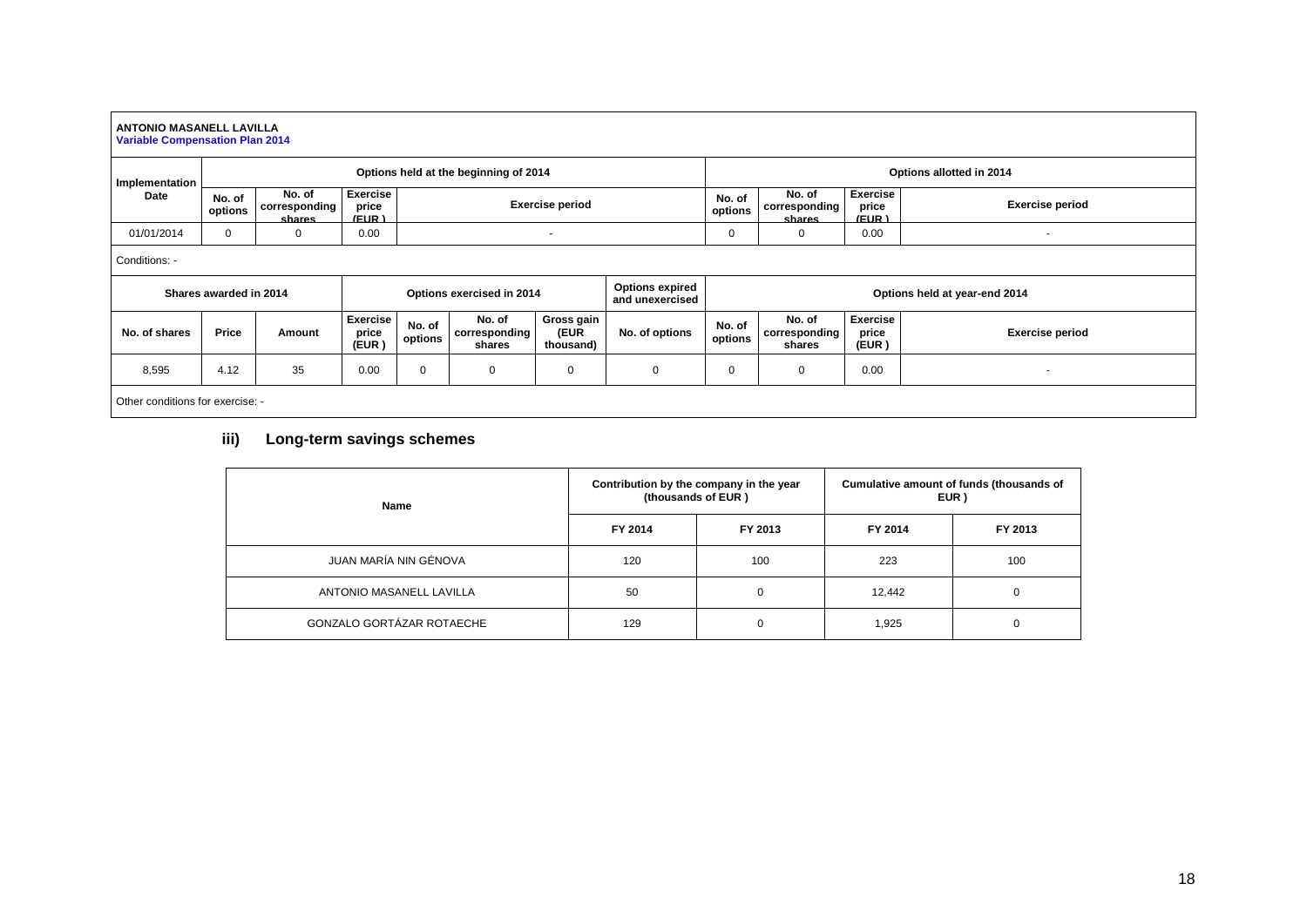## **iv) Other benefits (in thousands of EUR )**

| <b>JUAN MARÍA NIN GÉNOVA</b> |                                                                   |                                                         |                         |  |  |  |  |  |  |
|------------------------------|-------------------------------------------------------------------|---------------------------------------------------------|-------------------------|--|--|--|--|--|--|
|                              | Remuneration in the form of advances, loans or guarantees granted |                                                         |                         |  |  |  |  |  |  |
|                              | <b>Rate of interest</b>                                           | <b>Essential features</b>                               | <b>Amounts returned</b> |  |  |  |  |  |  |
|                              | 0.00                                                              | N/A                                                     | N/A                     |  |  |  |  |  |  |
| Life insurance premiums      |                                                                   | Guarantees issued by the company in favour of Directors |                         |  |  |  |  |  |  |
| Period<br>2014               | Period<br>2013                                                    | FY 2014                                                 | FY 2013                 |  |  |  |  |  |  |
| 6                            | $\mathbf 0$                                                       | N/A.                                                    |                         |  |  |  |  |  |  |

| <b>GONZALO GORTÁZAR ROTAECHE</b> |                                                                   |                                                         |                         |  |  |  |  |  |  |  |
|----------------------------------|-------------------------------------------------------------------|---------------------------------------------------------|-------------------------|--|--|--|--|--|--|--|
|                                  | Remuneration in the form of advances, loans or guarantees granted |                                                         |                         |  |  |  |  |  |  |  |
|                                  | <b>Rate of interest</b>                                           | <b>Essential features</b>                               | <b>Amounts returned</b> |  |  |  |  |  |  |  |
|                                  | 0.00                                                              | N/A                                                     | N/A                     |  |  |  |  |  |  |  |
|                                  | Life insurance premiums                                           | Guarantees issued by the company in favour of Directors |                         |  |  |  |  |  |  |  |
| Period<br>2014                   | Period<br>2013                                                    | FY 2014                                                 | FY 2013                 |  |  |  |  |  |  |  |
| 13                               |                                                                   | N/A.                                                    |                         |  |  |  |  |  |  |  |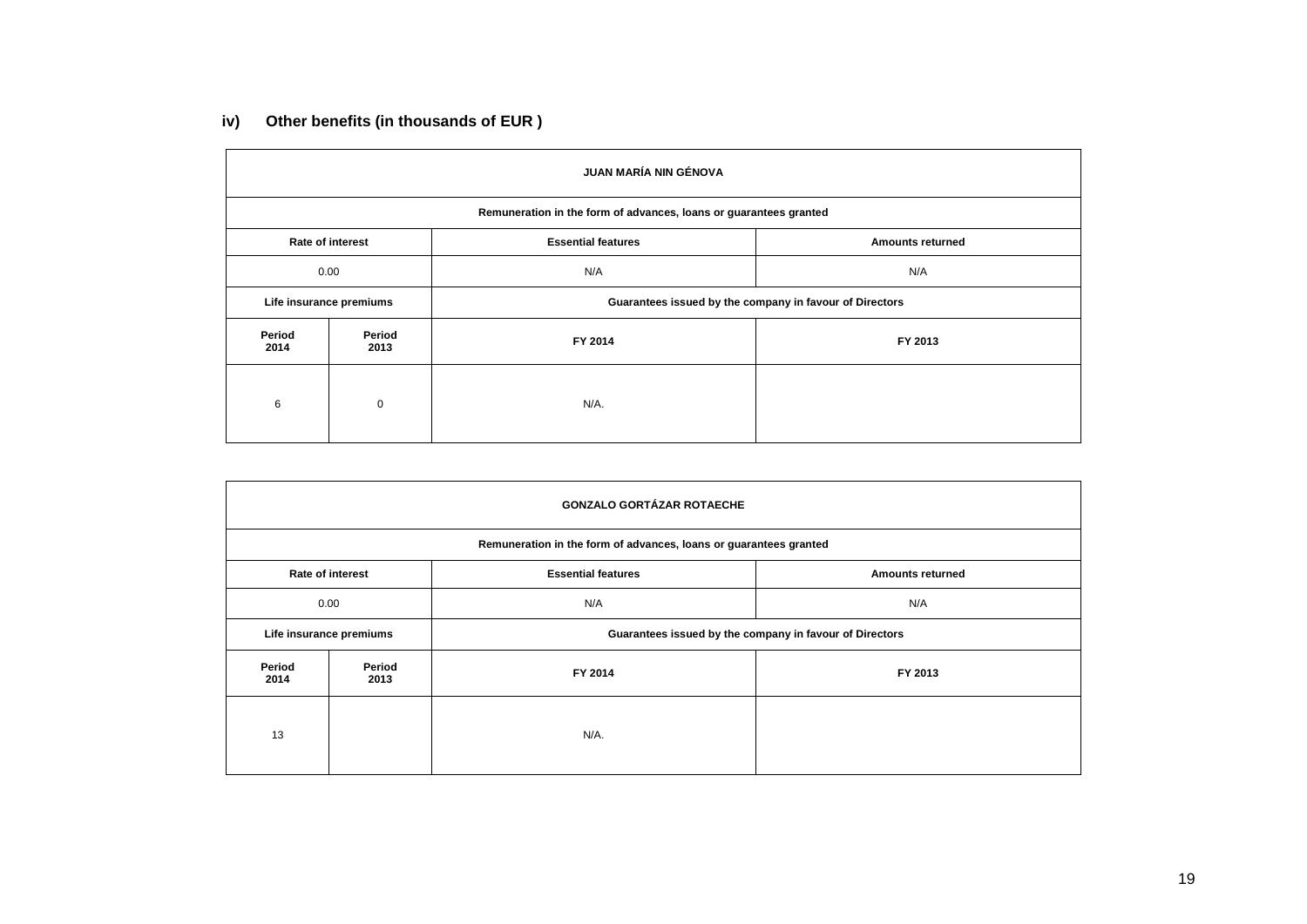### **b) Remuneration accrued by directors for seats on the boards of other group companies:**

| Name                      | Wages | Non-variable<br>remuneration | Attendance<br>fees | Short-term<br>variable | Long-term<br>variable<br>remuneration remuneration | Remuneration<br>for<br>membership<br>on board<br>committees | Termination<br>benefits | Other<br>remuneration | Total<br>2014 | <b>Total</b><br>2013 |
|---------------------------|-------|------------------------------|--------------------|------------------------|----------------------------------------------------|-------------------------------------------------------------|-------------------------|-----------------------|---------------|----------------------|
| JUAN MARÍA NIN GÉNOVA     |       | 76                           |                    |                        |                                                    | $\Omega$                                                    | $\Omega$                |                       | 76            | 90                   |
| MARIA DOLORS LLOBET MARIA |       | 138                          |                    |                        |                                                    | $\Omega$                                                    | $\Omega$                | $\Omega$              | 138           | 100                  |
| JAVIER GODÓ MUNTAÑOLA     |       | 45                           |                    |                        |                                                    | 0                                                           | 0                       | 0                     | 45            | 90                   |
| GONZALO GORTÁZAR ROTAECHE |       | 447                          |                    |                        |                                                    | $\Omega$                                                    | $\Omega$                | $\Omega$              | 447           | $\overline{0}$       |
| EVA AURÍN PARDO           |       | 45                           |                    |                        |                                                    | $\Omega$                                                    | $\Omega$                | ∩                     | 45            | $\overline{0}$       |
| JAVIER IBARZ ALEGRÍA      |       | 45                           |                    |                        |                                                    | 0                                                           | $\Omega$                | $\Omega$              | 45            | $\overline{0}$       |

**i) Remuneration in cash (in thousands of EUR )**

**ii) Share-based remuneration schemes**

**iii) Long-term savings schemes**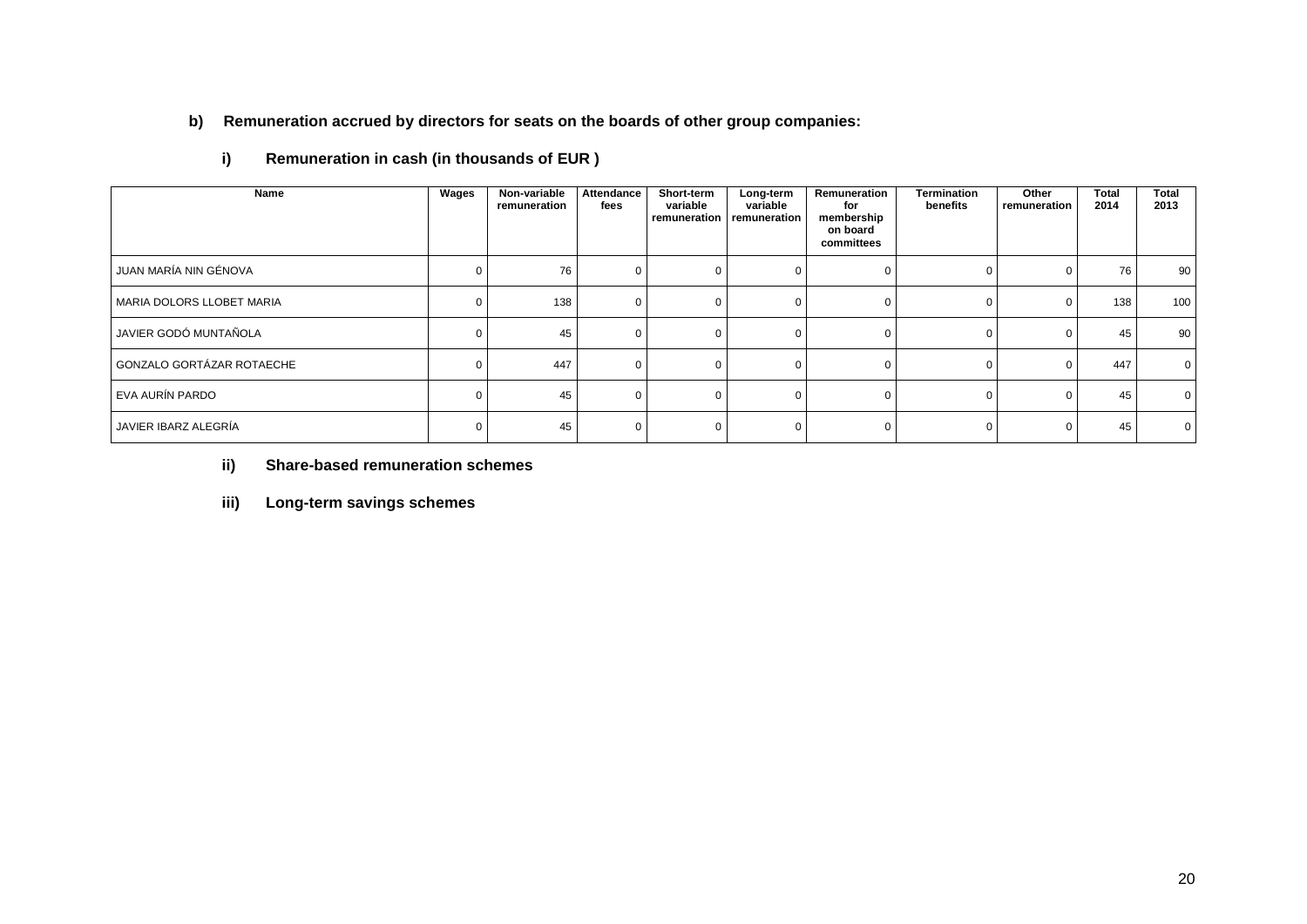### **c) Summary of remuneration (in thousands of EUR ):**

Should include amounts for all remuneration components referred to in the present report accrued by the Director, in thousands of euros.

For long-term savings schemes, include contributions or amounts allocated to the scheme:

|                                | Remuneration accrued in the company     |                                                   |                                       |                              | Remuneration accrued in group companies |                                |                                       |                               | <b>Total</b>         |                      |                                                      |
|--------------------------------|-----------------------------------------|---------------------------------------------------|---------------------------------------|------------------------------|-----------------------------------------|--------------------------------|---------------------------------------|-------------------------------|----------------------|----------------------|------------------------------------------------------|
| <b>Name</b>                    | <b>Total</b><br>remuneration<br>in cash | <b>Monetary</b><br>amount of<br>shares<br>granted | Gross gain<br>on options<br>exercised | <b>Total 2014</b><br>company | <b>Total</b><br>remuneration<br>in cash | Amount of<br>shares<br>awarded | Gross gain<br>on options<br>exercised | <b>Total</b><br>2014<br>group | <b>Total</b><br>2014 | <b>Total</b><br>2013 | Contribution<br>to savings<br>schemes in<br>the year |
| <b>ALAIN MINC</b>              | 108                                     | $\mathbf 0$                                       | $\Omega$                              | 108                          | $\mathbf 0$                             | $\mathbf 0$                    | $\mathbf 0$                           | $\mathbf 0$                   | 108                  | 108                  | $\mathbf 0$                                          |
| JUAN MARÍA NIN GÉNOVA          | 16,165                                  | 138                                               | 0                                     | 16,303                       | 76                                      | $\mathbf 0$                    | $\mathbf 0$                           | 76                            | 16,379               | 2,146                | 120                                                  |
| JOHN S. REED                   | 81                                      | $\mathbf 0$                                       | 0                                     | 81                           | 0                                       | $\mathbf 0$                    | $\mathbf 0$                           | $\mathbf 0$                   | 81                   | 81                   | $\mathbf 0$                                          |
| MARIA DOLORS LLOBET MARIA      | 108                                     | $\mathbf 0$                                       | $\Omega$                              | 108                          | 138                                     | $\mathbf 0$                    | $\mathbf 0$                           | 138                           | 246                  | 208                  | $\mathbf 0$                                          |
| LEOPOLDO RODÉS CASTAÑÉ         | 88                                      | $\mathbf 0$                                       | $\Omega$                              | 88                           | 0                                       | 0                              | $\mathbf 0$                           | $\mathbf 0$                   | 88                   | 81                   | $\mathbf 0$                                          |
| <b>ISIDRO FAINÉ CASAS</b>      | 1,108                                   | $\mathbf 0$                                       | $\Omega$                              | 1,108                        | 0                                       | $\mathbf 0$                    | $\mathbf 0$                           | $\mathbf 0$                   | 1,108                | 1,108                | $\mathbf 0$                                          |
| JUAN JOSÉ LÓPEZ BURNIOL        | 115                                     | $\mathbf 0$                                       | $\Omega$                              | 115                          | $\Omega$                                | $\mathbf 0$                    | $\Omega$                              | $\mathbf 0$                   | 115                  | 108                  | $\mathbf 0$                                          |
| SALVADOR GABARRÓ SERRA         | 115                                     | $\mathbf 0$                                       | $\Omega$                              | 115                          | 0                                       | $\mathbf 0$                    | $\mathbf 0$                           | $\mathbf 0$                   | 115                  | 108                  | $\mathbf{0}$                                         |
| JAVIER IBARZ ALEGRÍA           | 115                                     | $\mathbf 0$                                       | $\Omega$                              | 115                          | 45                                      | 0                              | $\Omega$                              | 45                            | 160                  | 108                  | $\mathbf 0$                                          |
| JAVIER GODÓ MUNTAÑOLA          | 45                                      | $\mathbf 0$                                       | $\Omega$                              | 45                           | 45                                      | $\mathbf 0$                    | $\mathbf 0$                           | 45                            | 90                   | 198                  | $\mathbf 0$                                          |
| <b>JUAN ROSELL LASTORTRAS</b>  | 88                                      | $\mathbf 0$                                       | $\Omega$                              | 88                           | $\Omega$                                | 0                              | $\mathbf 0$                           | $\mathbf 0$                   | 88                   | 81                   | $\mathbf{0}$                                         |
| MARÍA TERESA BASSONS BONCOMPTE | 108                                     | $\mathbf 0$                                       | $\Omega$                              | 108                          | $\Omega$                                | $\mathbf 0$                    | $\Omega$                              | $\mathbf 0$                   | 108                  | 81                   | $\mathbf 0$                                          |
| EVA AURÍN PARDO                | 81                                      | $\mathbf 0$                                       | $\Omega$                              | 81                           | 45                                      | $\mathbf 0$                    | $\mathbf 0$                           | 45                            | 126                  | 81                   | $\mathbf 0$                                          |
| FRANCESC XAVIER VIVES TORRENTS | 108                                     | $\mathbf 0$                                       | $\Omega$                              | 108                          | 0                                       | 0                              | $\mathbf 0$                           | $\mathbf 0$                   | 108                  | 108                  | $\mathbf{0}$                                         |
| SUSANA GALLARDO TORREDEDIA     | 42                                      | $\mathbf 0$                                       | $\Omega$                              | 42                           | $\Omega$                                | $\mathbf 0$                    | $\mathbf 0$                           | $\mathbf 0$                   | 42                   | 135                  | $\mathbf 0$                                          |
| <b>FUNDACIÓN CAJA NAVARRA</b>  | 81                                      | $\mathbf 0$                                       | $\Omega$                              | 81                           | 0                                       | 0                              | $\mathbf 0$                           | $\mathbf 0$                   | 81                   | 81                   | $\mathbf 0$                                          |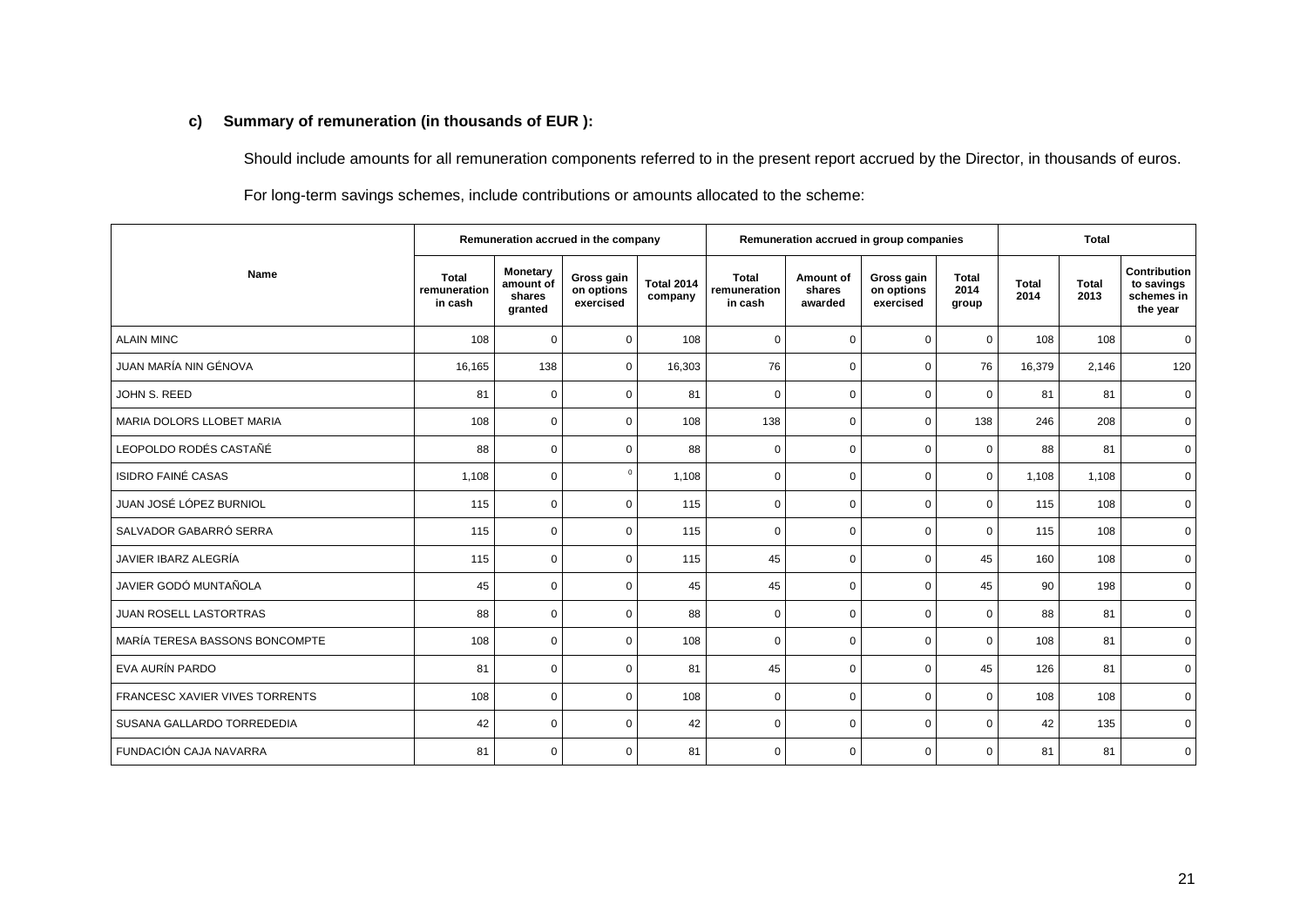|                                   | Remuneration accrued in the company     |                                                   |                                       |                              | Remuneration accrued in group companies |                                                   |                                       |                               | <b>Total</b> |               |                                                      |
|-----------------------------------|-----------------------------------------|---------------------------------------------------|---------------------------------------|------------------------------|-----------------------------------------|---------------------------------------------------|---------------------------------------|-------------------------------|--------------|---------------|------------------------------------------------------|
| Name                              | <b>Total</b><br>remuneration<br>in cash | <b>Monetary</b><br>amount of<br>shares<br>granted | Gross gain<br>on options<br>exercised | <b>Total 2014</b><br>company | Total<br>remuneration<br>in cash        | <b>Monetary</b><br>amount of<br>shares<br>granted | Gross gain<br>on options<br>exercised | <b>Total</b><br>2014<br>group | Total 2014   | Total<br>2013 | Contribution<br>to savings<br>schemes in<br>the year |
| FUNDACIÓN MONTE SAN FERNANDO      | 81                                      | $\mathbf 0$                                       |                                       | 81                           | $\Omega$                                | $\Omega$                                          | O                                     | 0                             | 81           | 81            | 0                                                    |
| DAVID K. P. LI                    | 68                                      | $\mathbf 0$                                       |                                       | 68                           | 0                                       | 0                                                 | $\Omega$                              | 0                             | 68           | 81            | 0                                                    |
| ARTHUR K.C. LI                    | $\Omega$                                | $\mathbf 0$                                       |                                       | $\Omega$                     | $\Omega$                                | $\Omega$                                          | $\Omega$                              | $\Omega$                      |              | $\Omega$      | $\mathbf 0$                                          |
| ANTONIO MASANELL LAVILLA          | 623                                     | 35                                                |                                       | 658                          | $\Omega$                                | $\Omega$                                          |                                       | 0                             | 658          | $\Omega$      | 50                                                   |
| GONZALO GORTÁZAR ROTAECHE         | 673                                     | 42                                                |                                       | 715                          | 447                                     | $\Omega$                                          | $\Omega$                              | 447                           | 1,162        | $\Omega$      | 129                                                  |
| MARÍA AMPARO MORALEDA MARTÍNEZ    | 106                                     | $\mathbf 0$                                       |                                       | 106                          | $\Omega$                                | $\Omega$                                          | $\Omega$                              | 0                             | 106          | $\Omega$      | $\mathbf 0$                                          |
| ANTONIO SÁINZ DE VICUÑA Y BARROSO | 120                                     | $\mathbf{0}$                                      |                                       | 120                          | $\Omega$                                | 0                                                 |                                       | 0                             | 120          | $\mathbf 0$   | 0                                                    |
| <b>TOTAL</b>                      | 20,277                                  | 215                                               | 0                                     | 20,442                       | 796                                     | $\bf{0}$                                          | 0                                     | 796                           | 21,238       | 4,983         | 299                                                  |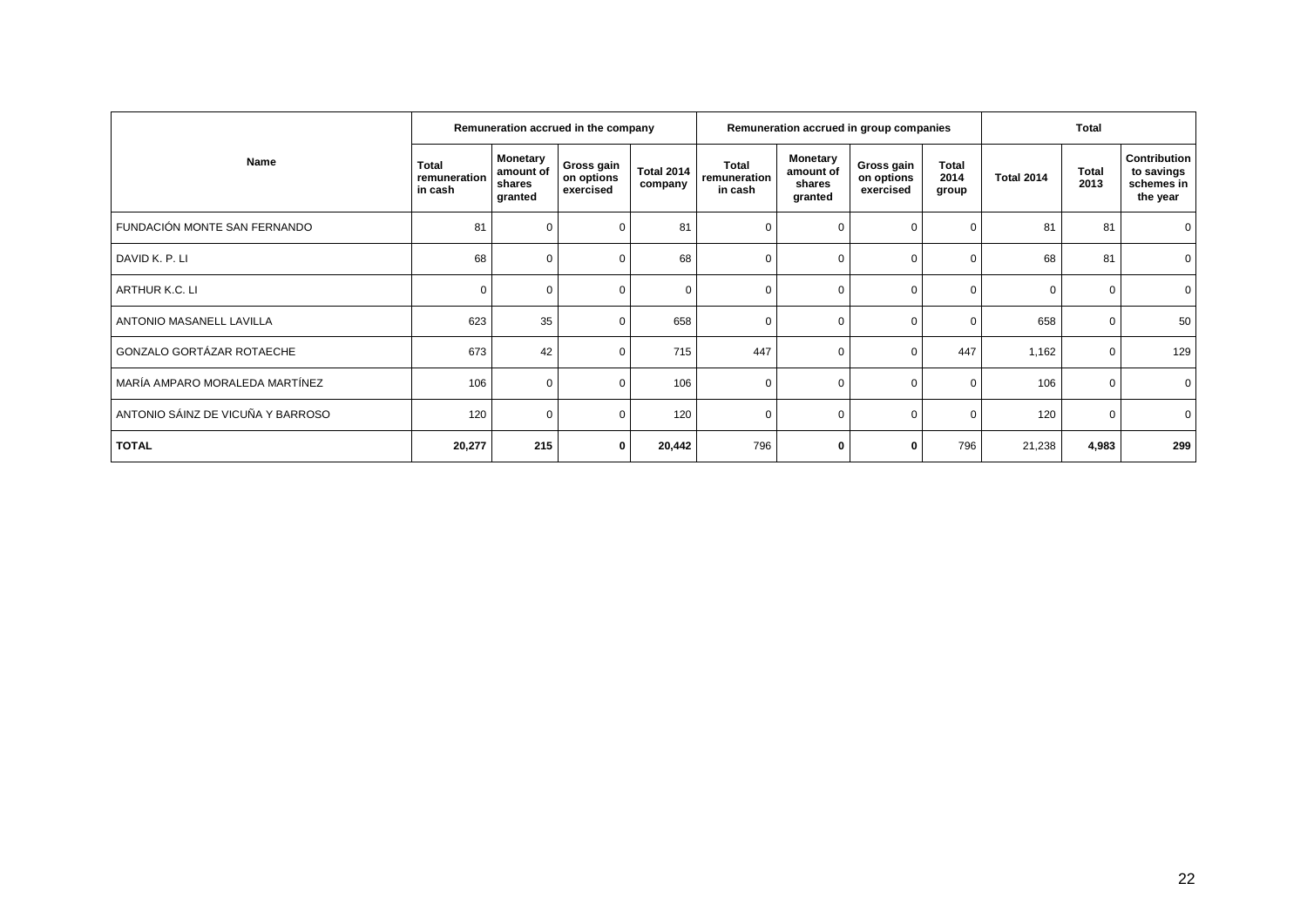#### D.2 Disclose the relationship between remuneration obtained by Directors and the company's profits or some other measure of enterprise results, explaining, as appropriate, how changes in the company's performance may have influenced the change in Directors' remuneration.

As indicated in section C, Juan María Nin's fixed remuneration (salary) for 2014 was raised as a result of his assuming additional roles and responsibilities at CaixaBank following the transformation of "la Caixa" into a banking foundation and the discontinuation of CaixaBank's indirect exercise of the financial activities of "la Caixa", leading to its assuming full responsibility for these financial activities.

Furthermore, the fixed remuneration of Gonzalo Gortázar was also raised as a result of his professional experience and the new functions assumed as Chief Executive.

The fixed remuneration Antonio Massanell received for carrying out his executive duties in the year remained at the same levels as in 2013.

Regarding the short-term variable remuneration for the year 2014, a number of the corporate targets set for the 2013 variable remuneration were amended, in order to align them with CaixaBank's targets for the year 2014:

- The LTD-liquidity target was substituted for the retail business volume target (loans plus retail customer funds).
- A new target was included, known as "Percentage change in net interest income".
- The ROA target was eliminated, which is closely related to the new ROE target (use of capital).
- The net profit/use of regulatory capital target was substituted for the ROE target.

In this way, the targets and weightings for the year 2014 were as follows:

Target Weighting CaixaBank ROE 12.5% Percentage change in recurring operating expenses 7.5% CaixaBank quality 10% Variation distressed assets 7.5% Retail business volume 5% Percentage change in net interest income 7.5%

As regards the degree of attainment of the corporate targets outlined in section C, in the year 2014 the degree of attainment of the corporate targets by Juan María Nin was 97.2%, compared to 85.82% in the year 2013. Furthermore, in the case of Gonzalo Gortazar and Antonio Massanell (whose maximum levels of attainment did not reach the 150% achieved by Juan María Nin, but rather 120%), the degree of attainment of the corporate targets in the year 2014 was 88.72%, compared to 79.83% in the year 2013.

D.3 Disclose the outcome of the advisory vote at the general shareholders' meeting on the annual report on Director remuneration of the previous year, indicating the number of votes against, if any:

|                    | <b>Number</b> | % of total |
|--------------------|---------------|------------|
| Votes cast         | 4,057,126,033 | 100.00%    |
|                    |               |            |
|                    | <b>Number</b> | % of total |
| Votes against      | 74,219,464    | 1.82%      |
| Votes for          | 3,928,947,734 | 96.84%     |
| <b>Abstentions</b> | 53,958,835    | 1.33%      |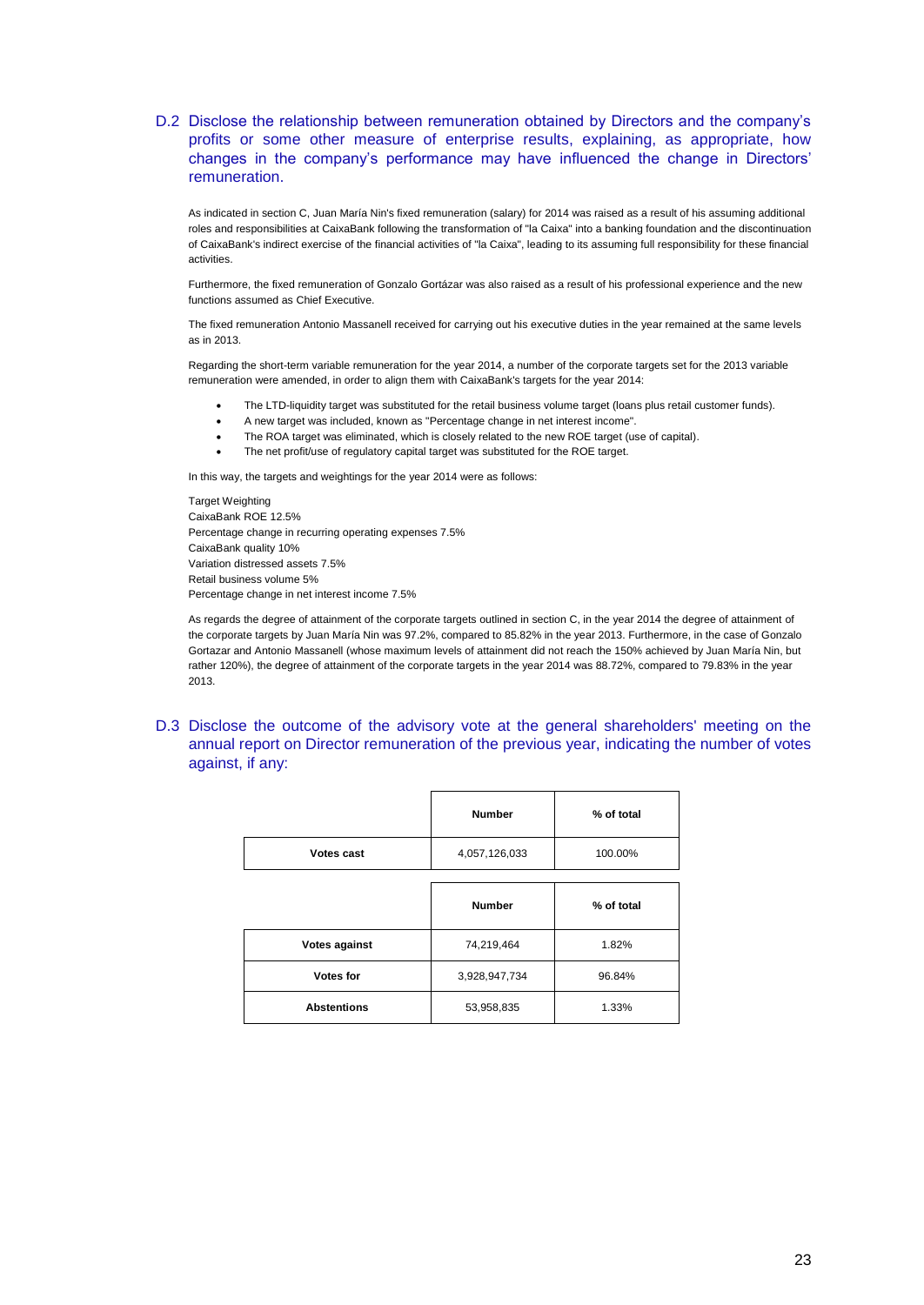### **E OTHER INFORMATION OF INTEREST**

If you consider that there is any material aspect of Director remuneration that has not been addressed in this report and which is necessary to provide a fuller view of the company's Director remuneration practices, explain briefly.

#### SECTION A.1 CONTINUED

b) Most significant changes in the Remuneration Policy compared to 2014.

Following the entry into force of the LOSS and Commission Delegated Regulation (EU) No 604/2014 of 4 March 2014 (hereinafter, the Delegated Regulation), CaixaBank has reviewed and adapted its Remuneration Policy for the Identified Group and included both non-executive Directors and executive Directors of CaixaBank.

No significant changes were made to the 2014 Remuneration Policy for non-executive Directors other than those described in section A.3 for 2015.

Significant changes were made to the Remuneration Policy for future years compared to 2014 for executive Directors, namely:

The maximum percentage for achieving the targets set for variable remuneration in the form of a bonus has been reduced from 150% to 120%.

It will now be possible for all or some of the executive Directors to receive a variable remuneration component comprising a long-term share-based incentive scheme or instruments linked to the CaixaBank share price.

- Deductions to variable remuneration (malus) have been extended and clawback clauses have been introduced, both of which may affect 100% of the variable remuneration

Payments for early termination of contracts are limited to a maximum of two annual payments of the fixed components of remuneration (fixed remuneration in cash and pre-established contributions to pensions and savings plans).

Payments for early termination of contacts may be deferred and shall be paid in accordance with the principles applicable to variable remuneration.

Variable remuneration may also be reduced in the event of early termination of contracts.

- In keeping with good governance recommendations, in 2014 the Appointments and Remuneration Committee was divided into two separate committees, an Appointments Committee and a Remuneration Committee. The committee's members were all renewed in accordance with the LSC and the LOSS.

These changes are described in greater detail in the corresponding sections of this Remuneration Policy.

c) Relative weight of variable components compared to non-variable components of remuneration.

Pursuant to the Bylaws, Director remuneration at CaixaBank (non-executive Directors) shall only comprise fixed components, with the exception of variable components or payments in the form of company shares or instruments linked to its share price, as explained later on in this Remuneration Policy.

For Directors with executive duties (hereinafter executive Directors), the LSC and CaixaBank's Bylaws state that, in addition to remuneration received for being a Director, they shall be remunerated for any executive duties carried out; this additional remuneration shall be structured taking into account the economic situation and results, and shall include:

fixed remuneration based on the level of responsibility and the career path, which constitutes a relevant part of total compensation;

- variable remuneration linked to the achievement of pre-established targets and prudent risk management; and
- a pension scheme.

In addition to the above, all or some of the executive Directors may receive a variable remuneration component, following approval by the General Meeting, comprising a long-term share-based incentive scheme or one that is linked to the CaixaBank share price (hereinafter ILP).

In order to achieve a reasonable and prudent balance between fixed and variable remuneration, the amounts of fixed remuneration for executive Directors are deemed sufficient, while the percentage comprised by variable remuneration in the form of a bonus is, in general, relatively low, ranging from a minimum of 10% at present and a maximum of 25%, excluding other possible variable components such as the ILP.

Variable remuneration for Directors must not exceed 100% of the total fixed remuneration for each of them unless the CaixaBank General Meeting approves a higher amount, which shall be no more than 200% of the fixed component, pursuant to requirements and adhering to the procedures outlined in the LOSS.

#### SECTION A.3 CONTINUED

c) Fixed components of remuneration for executive Directors.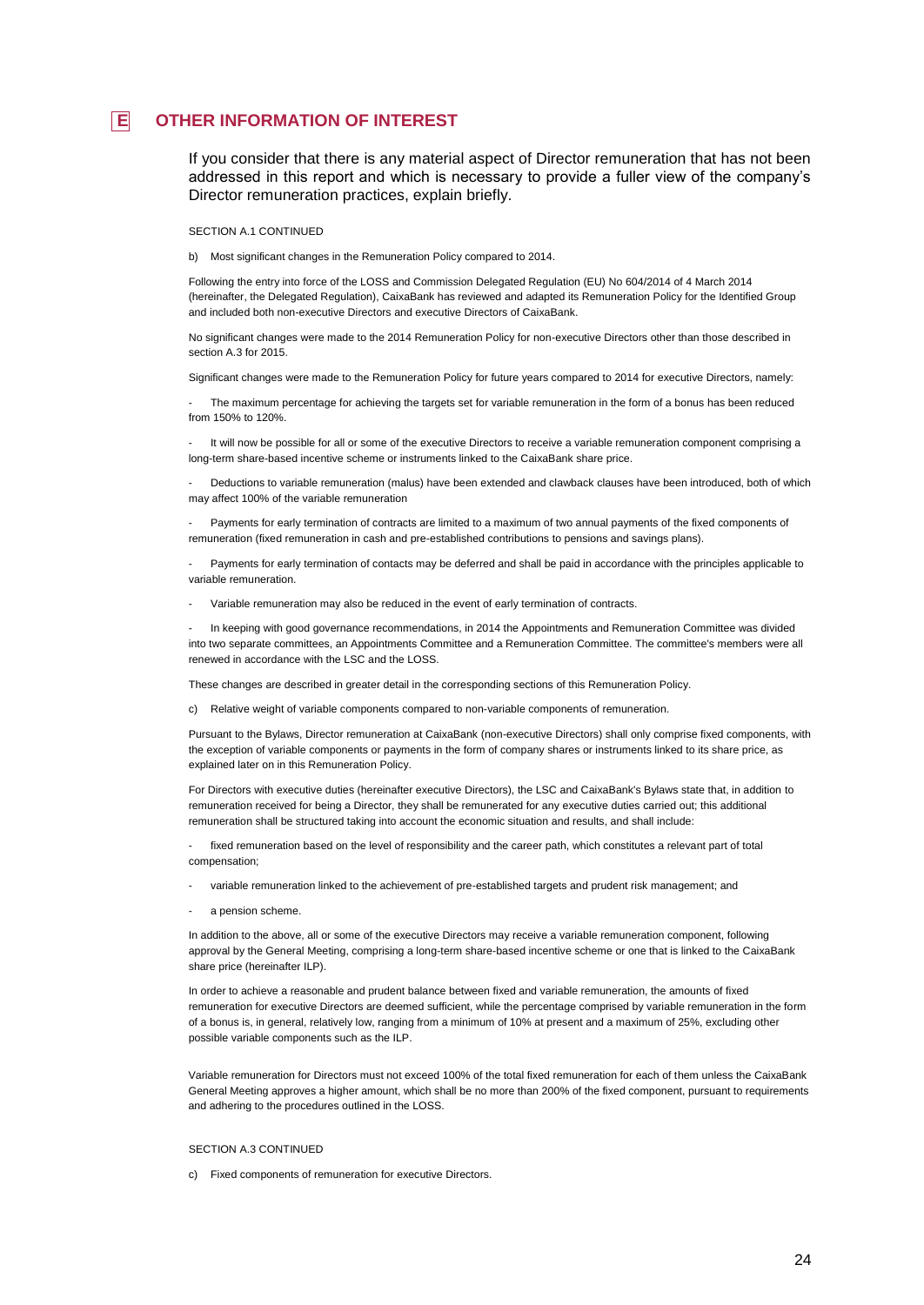Fixed remuneration, and any modifications, for executive Directors, is largely based on the level of responsibility and the career path of each Director, combined with a market approach taking into account specific salary polls and ad hoc studies. The specific salary polls and ad hoc studies which CaixaBank participates in are carried out by leading specialist companies, and include CaixaBank's peers in the financial sector and markets as well as comparable IBEX35 companies.

For example, CaixaBank has used publicly-available information on the financial sector concerning executive Directors at financial entities on the IBEX 35 (Santander, BBVA, Banco Sabadell, Banco Popular and Bankinter); and for the multisector sample has taken public information available on executive Directors at 20 companies which are similar to CaixaBank in size, market capitalisation, assets, turnover and number of employees.

For the fixed component of remuneration, contracts of executive Directors contain pre-established contributions to pension and savings plans, as shown in greater detail in Section A.5.

As a general rule, fixed remuneration for executive Directors includes remuneration received in connection with duties carried out at CaixaBank Group entities or other entities in the interest of CaixaBank, whereby this remuneration is deducted from the net amount of fixed remuneration to be paid by CaixaBank..

d) Fixed components of remuneration for non-executive Directors in 2015.

At its meeting on 18 December 2014, and based on a proposal by the Remuneration Committee, the Board of Directors approved a new Director remuneration framework effective 1 January 2015.

Under this proposal, CaixaBank, as one of Spain's leading credit institution, remains the one where the non-executive Directors are paid the least, as their remuneration does not exceed the annual amount approved at the 2014 General Shareholders' Meeting (EUR 3,800,000 for the remuneration of the Board, excluding the remuneration of the Executive Directors). The approved resolution is as follows:

To return to the remuneration levels established in 2012 for members of the Board of Directors, i.e. EUR 90,000 per annum, and for members of the Appointments Committee and the Remuneration Committee, i.e. EUR 30,000 per annum (we would note that in mid-2012 the Board resolved to reduce remuneration by 10%, leaving these amounts at EUR 81,000 and EUR 27,000 respectively).

- To establish remuneration for members of the Executive Committee, the Audit and Control Committee and the Risks Committee, for the duties carried out and the dedication shown in each committee, at EUR 50,000 per annum per member.

- Remuneration paid to committee Chairmen shall, in all cases, be 20% higher than that paid to committee members;
- Remuneration paid to the Chairman of the Board of Directors shall remain at EUR 1,000,000 per annum.

The Board of Directors does not plan to propose that the 2015 General Meeting approve a new annual fixed sum for Directors. Therefore, the maximum amount approved at the 2014 Ordinary General Meeting of EUR 3,800,000 shall remain in force for 2015 and until at time that the General Meeting agrees a new amount.

e) Fixed components of remuneration for executive Directors in 2015.

Fixed remuneration to be paid in cash for current executive Directors in 2015 is as follows:

| Gonzalo Gortázar Rotaeche – Chief Executive Officer | EUR 2,149,000 |
|-----------------------------------------------------|---------------|
| Antonio Massanell Lavilla - Deputy Chairman         | EUR 1,520,000 |

Estimated remuneration for positions held at Group companies, based on those held at 26 February 2015, is EUR 1,037,000 for Gonzalo Gortázar Rotaeche and EUR 446,000 for Antonio Massanell Lavilla, thereby putting the estimated net amounts to be paid by CaixaBank in 2015 at EUR 1,112,000 and EUR 1,074,000, respectively.

Remuneration to be paid to both as members of the Board of Directors and as members of Board Committees, is estimated at EUR 140,000 for 2015, and deducted from the fixed amount paid for carrying out executive Director duties.

See Section A.5 for information on remuneration corresponding to fixed contributions to pension schemes.

f) Fixed components of remuneration planned for Directors for future years.

Non-executive Director remuneration for future years shall be adapted to the prevailing Bylaw-stipulated system at all times, and the amount set at the General Meeting. As a result, this Remuneration Policy shall be deemed to have been amended with particular regard to the remuneration for non-executive Directors whenever the General Meeting approves a maximum amount other than that established in Section A.3.

Any future proposals for share-based remuneration shall be approved by the CaixaBank Board of Directors pursuant to the Corporate Enterprises Act and the Bylaws. Share-based payments shall require approval from the General Meeting.

Additional remuneration paid to the Chairman may vary in 2016, within the maximum overall limit set by the General Meeting for that year, as a result of any changes which may arise following the conclusion of the transition phase established in Transitional Provision 2 of Law 26/2013 of 27 December governing savings banks and banking foundations.

Fixed remuneration for executive Directors shall be set, in the case of new Directors, or modified pursuant to the methodology described in section A.3 above.

#### SECTION A 4 CONTINUED

Lock-up policy.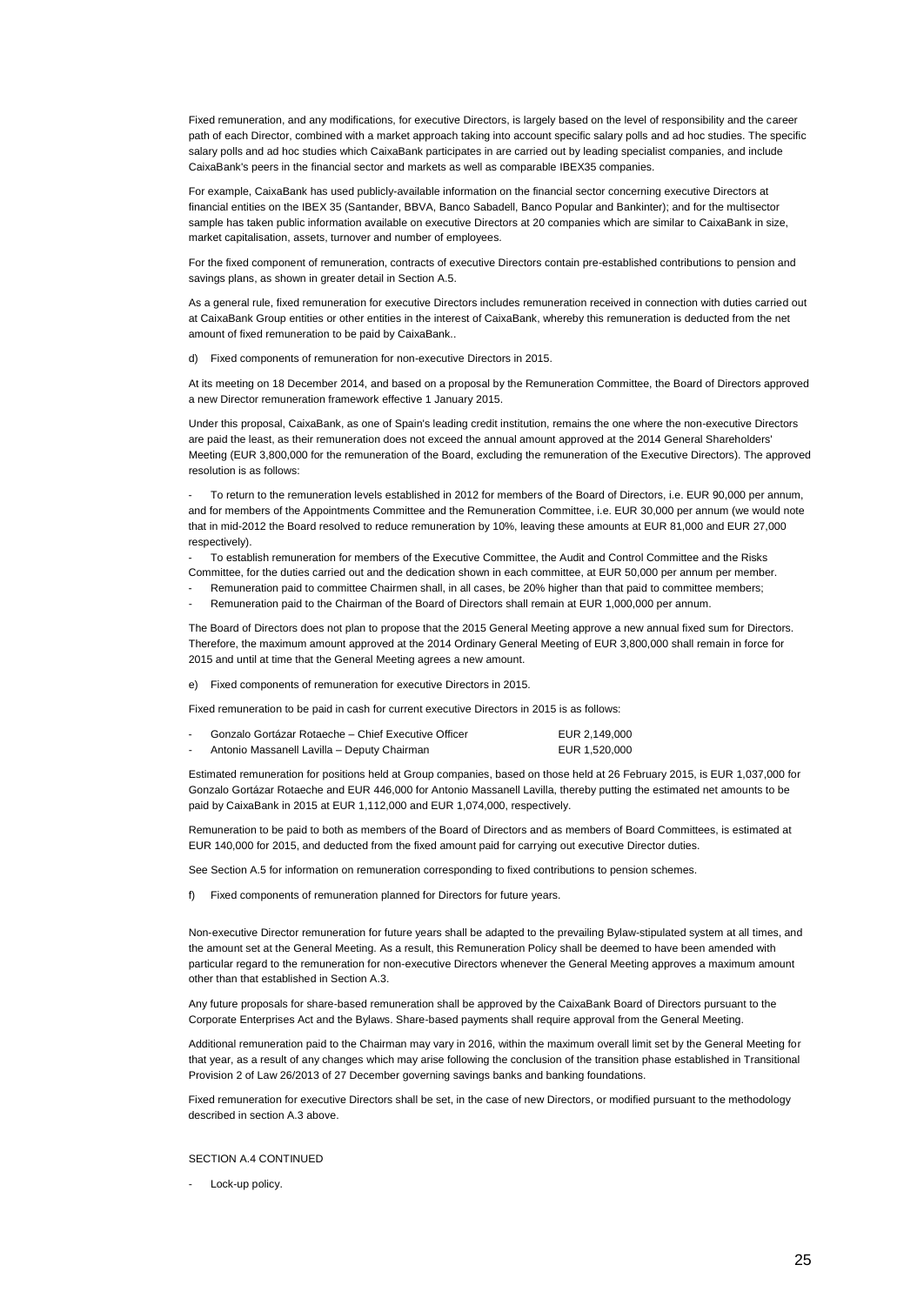Shares delivered as remuneration may not be exchanged for one year from the date transferred. During this one-year period, the executive Director owning the shares may exercise the shareholder rights carried by the instruments.

CaixaBank retains ownership of all retained shares and cash payments. Deferred cash payments accrue interest on behalf of the executive Director. The executive Director is entitled to receive any returns on the deferred shares. These returns include any remuneration payable to shareholders or yields on the shares, including but not limited to gross dividends distributed, bonus shares assigned to the deferred shares, and, where applicable, gains on sales of rights to bonus shares or of preferential subscription rights, among others (in this last case, the option chosen shall always be the sale of rights and delivery in cash). The application or implementing regulations of the Remuneration Policy should ensure that the value of retained shares is not diluted. Any yields on deferred cash shall accrue interest as described above.

In exceptional cases, such as permanent disability or death, Human Resources, in conjunction with the Risks Department, shall determine the procedure for settling any pending payments based on criteria compatible with the general principles of the Remuneration Policy.

#### Special cases.

The principles of the Remuneration Policy should foresee specific solutions for special cases not otherwise provided for (i.e., corporate transactions that affect ownership of the shares delivered or deferred).

Long-term share-based incentive scheme.

All or some of the executive Directors may receive a variable remuneration concept comprising a long-term share-based incentive plan, whereby they may receive, after a specified period of time, an amount in shares, share options or cash, providing certain conditions in the ILP are met, such as the executive Director still being employed on the payment date and the attainment of certain compliance and financial indicators.

The allocation of individual incentives shall be based on objective criteria according to the duties carried out by the executive Director. The specific conditions of the ILP shall be approved by the CaixaBank General Meeting based on a proposal by the Board of Directors, and those contained in the corresponding resolutions and implementing regulations.

- iii. Deductions to and recovery of variable remuneration (ex-post adjustments).
- **Deductions**

Pursuant to the LOSS, the amounts of variable remuneration paid to executive Directors may be totally or partially reduced, including the amounts pending payment, either cash or share-based payments, in any of the following situations:

Resignation or justified dismissal by the Entity, in which case the reduction shall be in its entirety; just cause shall be considered to be any serious and culpable breach of the duties of diligence, loyalty and good faith under which the executive Director must discharge their duties at the CaixaBank Group, as well as any other serious and culpable breach of the duties assumed in their contract, or any other organic or service relationships which the individual and the CaixaBank Group may enter into.

- Any serious or very serious regulatory breaches attributable to them.
- Any serious or very serious breaches of internal regulations.
- Any breach of the requirements of suitability and correction attributable to them.

- Any regulatory breaches attributable to them and which, may or may not entail losses, might put at risk the solvency of a business line and, in general, the participation in or responsibility for conduct which may have generated significant losses.

Where payment or consolidation of these amounts is not sustainable in light of CaixaBank's overall situation, or where payment is not justified in view of the results of CaixaBank as a whole, the business unit, or the employee in question.

The existence of qualifications in the Auditors Report which reduce the financial parameters used as the basis to calculate variable remuneration.

- Any other circumstances which are expressly explained in the corresponding contracts.

- Any other circumstances established by applicable legislation or the regulatory authorities to interpret applicable law, implement it through regulations and effectively execute or enforce it.

The Remuneration Committee shall propose to the Board of Directors any reduction or loss of rights to receive the deferred amounts, or the total or partial recovery, according to the characteristics and circumstances of each individual case.

- Recovery.

In cases where any of the above mentioned situations might have occurred prior to payment of any amount of the variable remuneration but were reported after the event, and had the situation been taken into account partial or full payment would not have been made, the executive Director shall repay CaixaBank the part of the variable remuneration erroneously received. Repayment shall be in cash or shares, as applicable.

Deductions or recovery in the ILP.

The implementing regulations of the ILP shall establish specific rules on deducting or recovering payments made to participants, adapting these as necessary to the above mentioned cases for deducting or recovering payments for the purposes and nature of the ILP.

iv. Guaranteed variable remuneration.

Executive Directors shall not receive any guaranteed variable remuneration. However, the Entity may consider introducing this for new hires providing it has a healthy and solid capital base and the remuneration is applied to the first year of the contract.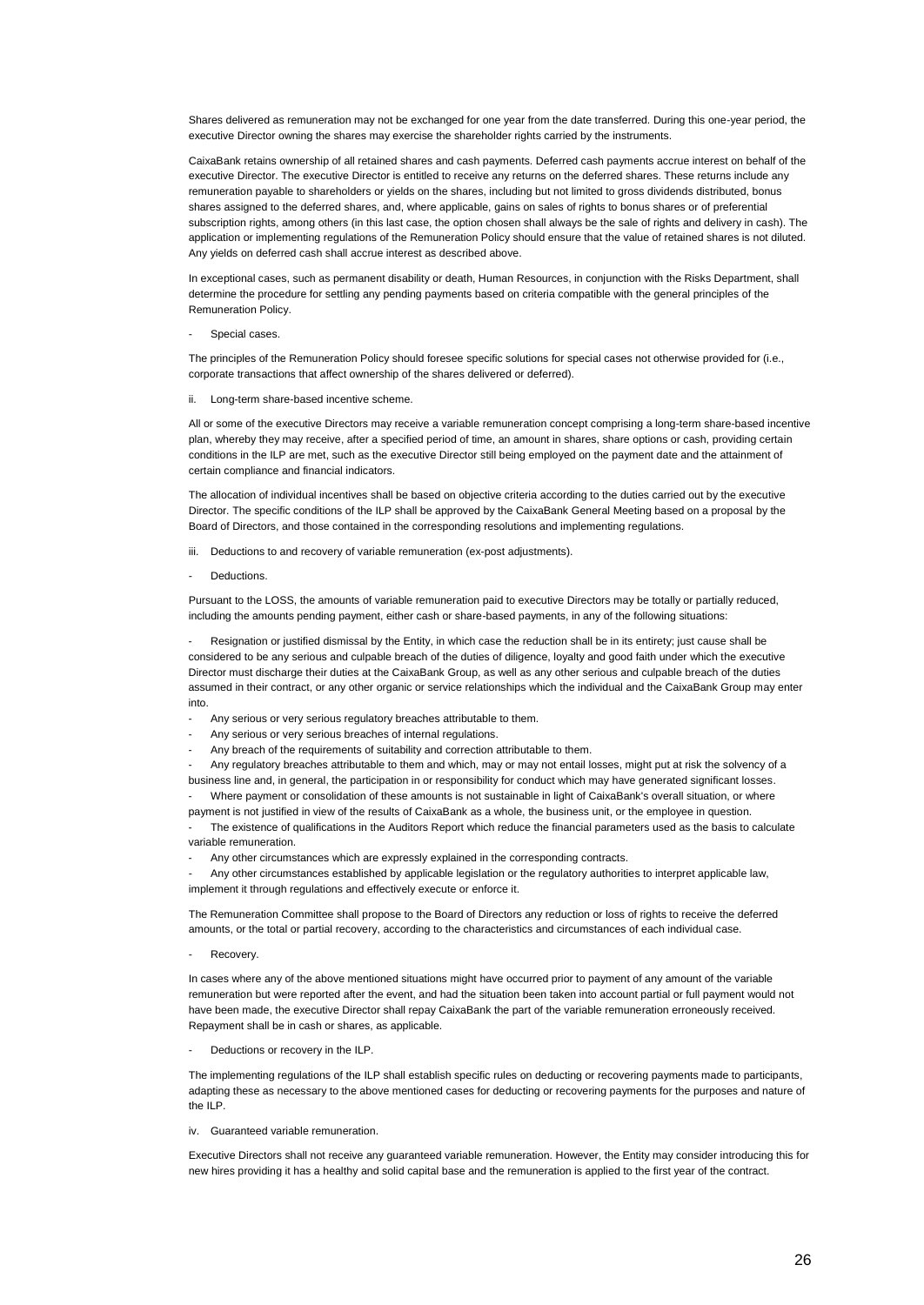- c) Variable components of remuneration for executive Directors in 2015.
- i. Variable remuneration in the form of bonuses

Gonzalo Gortázar Rotaeche:

The target bonus for 2015 is set at EUR 500,000. The degree of fulfilment shall be measured according to a 50% weighting of corporate targets and 50% of individual targets

Corporate targets (50%) comprise the following parameters:

- Profitability, with a weighting of 25% and a minimum degree of fulfilment of 80% and a maximum of 120%. This parameter is in turn divided into the following:

| ROE CaixaBank                                                        | 15% |
|----------------------------------------------------------------------|-----|
| Percentage variation of recurring operating expenses                 | 5%  |
| Percentage variation of net interest income and fees and commissions | 5%  |

- Total business volume of CaixaBank, excluding international issuances, with a weighting of 7.5% and a minimum degree of fulfilment of 80% and a maximum of 120%.

- Risk from variation of distressed assets, with a weighting of 7.5% and a minimum degree of fulfilment of 80% and a maximum of 120%.

- CaixaBank quality, with a weighting of 10% and a minimum degree of fulfilment of 80% and a maximum of 100%.

The part of individual targets (50%) shall have a minimum degree of fulfilment of 60% and a maximum of 120%, and shall be distributed over targets linked to CaixaBank's strategy. The final valuation carried out by the Remuneration Committee, based on consultations with the Chairman, may vary +/-25% with regard to the target evaluation of individual targets, in order to include the quantitative evaluation of the executive Director's performance. Any exceptional achievements during the year, and which were not contemplated at the beginning, shall also be taken into account.

Should the minimum degree of fulfilment not be attained, a zero bonus shall be accrued for each of the indicators or individual targets.

Antonio Massanell Lavilla:

The target bonus for 2015 is set at EUR 150,000. The degree of fulfilment shall be measured according to a 50% weighting of corporate targets and 50% of individual targets

Corporate targets (50%) comprise the following parameters:

- Profitability, with a weighting of 25% and a minimum degree of fulfilment of 80% and a maximum of 120%. This parameter is in turn divided into the following:

| . . | ROE CaixaBank                                                        | 15% |
|-----|----------------------------------------------------------------------|-----|
|     | Percentage variation of recurring operating expenses                 | 5%  |
|     | Percentage variation of net interest income and fees and commissions | 5%  |

- Total business volume of CaixaBank, excluding international issuances, with a weighting of 7.5% and a minimum degree of fulfilment of 80% and a maximum of 120%.

- Risk from variation of distressed assets, with a weighting of 7.5% and a minimum degree of fulfilment of 80% and a maximum of 120%.

- CaixaBank quality, with a weighting of 10% and a minimum degree of fulfilment of 80% and a maximum of 100%.

The part of individual targets (50%) shall have a minimum degree of fulfilment of 60% and a maximum of 120%, and shall be distributed over targets linked to CaixaBank's strategy. The final valuation carried out by the Remuneration Committee, based on consultations with the Chairman, may vary +/-25% with regard to the target evaluation of individual targets, in order to include the quantitative evaluation of the executive Director's performance. Any exceptional achievements during the year, and which were not contemplated at the beginning, shall also be taken into account.

Should the minimum degree of fulfilment not be attained, a zero bonus shall be accrued for each of the indicators or individual targets

ii. ILP

The CaixaBank Board of Directors plans to propose that the 2015 Ordinary General Meeting approve an ILP for all employees, including executive Directors.

d) Variable components of remuneration planned for Directors for future years

We cannot rule out changes in future years to the proportion of variable remuneration in the form of bonuses compared to fixed components. In any case, any change to the amount or the structure of the variable components of Director remuneration in future years shall be made according to the LOSS.

SECTION A 7 CONTINUED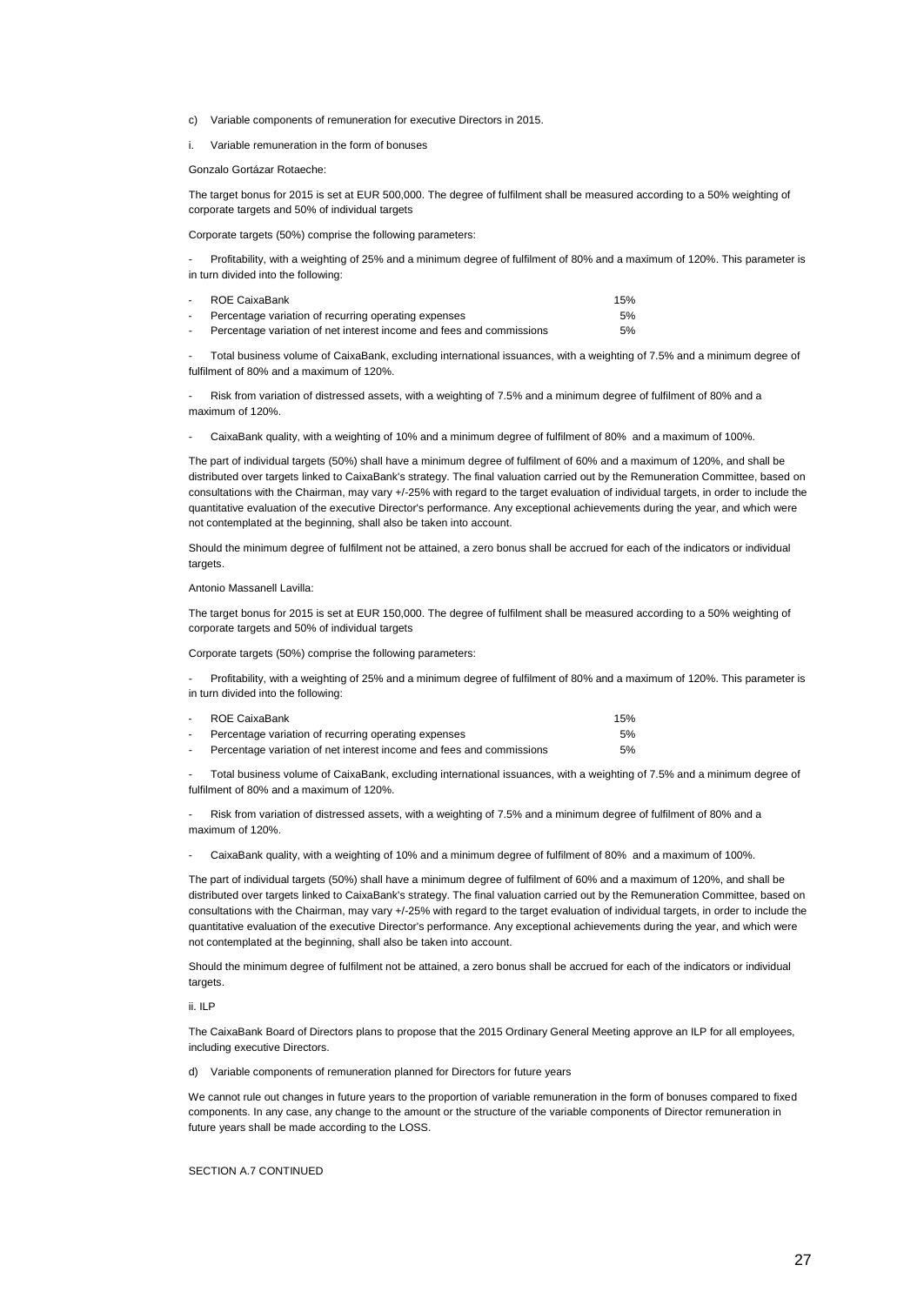#### b) Payments for early termination.

#### i. General aspects

Pursuant to the LOSS, payments for early termination shall be based on results obtained over time and shall not reflect bad results or misconduct.

#### ii. Limits.

In general, the amount of payments for early termination of contracts of executive Directors shall not exceed two times the annual amount of the fixed components of remuneration. Payments for breach of notice agreed in respective contracts shall be included in the limit.

#### iii. Deductions.

In application of the principle that payments for early termination shall be based on results obtained over time and not reflect bad results or misconduct, payments for early termination of executive Directors' contracts shall be subject to the same deductions as for variable remuneration outlined in section A.4 of this document, with the effects and under the procedure described therein, including application of deferred payments pending receipt. However, contracts entered into by executive Directors may include other causes for deducting or recovering payment in addition to those described in section A.4.

iv. Pension scheme.

As stipulated in section A.5, payments for early termination of executive Directors' contracts shall comprise the positive difference between the compensation entitlement and the cumulative amount of rights in their favour in the policy governing the complementary pension scheme, of which the executive Director is the holder in the event of early termination or rescission.

v. Deferral and payment.

Any payments in the event or early termination resulting from the application of the content of this section, shall be deferred using formulae based on the applicable principles for deferral of variable remuneration, compatible with the provisions of the LOSS, its implementing regulations or any criteria issued by the regulatory authorities to interpret applicable law, implement it through regulations and effectively execute or enforce it.

- c) Terms and conditions of Gonzalo Gortázar Rotaeche's contract as Chief Executive Officer.
- General aspects.

The current Chief Executive Officer service level agreement entered into with Gonzalo Gortázar Rotaeche is of a commercial nature and for an indefinite period; it contains a clear description of the duties and responsibilities and the duty to exclusively devote his attention to CaixaBank, under the terms of section A.7. It also contains clauses regarding compliance of duties, confidentiality and liability coverage as described in section A.7. The contract does not contain any seniority agreements.

The contract contains provisions to be integrated in the Remuneration Policy and any amendments thereto, as well as possible adaptations to any future regulatory requirements.

- Post-contractual and non-competition compensation agreement.

The contract contains a post-contractual and non-competition agreement of one year from termination, which encompasses any direct or indirect activity within the financial sector.

Should Gonzalo Gortázar voluntarily terminate his contract, the non-competition compensation payment is set at one annual payment of his fixed remuneration. The cumulative amount of rights in the complementary pension scheme shall be deducted from this amount, as outlined in section A.5, along with any other payments received for the termination of positions within the Group which may include this kind of compensation. Should these deductions result in a negative amount, compensation shall be zero.

Should the contract be terminated with the right to compensation, compensation for the non-competition agreement is understood to be included in the early termination payment described below.

Should Gonzalo Gortázar breach the non-competition agreement, he shall pay CaixaBank one annual payment of his fixed remuneration.

- Grounds for termination.

The contract shall contain the following grounds for termination:

- Unilateral termination by Gonzalo Gortázar due to a serious breach by CaixaBank of the obligations included in his contract.
- Unilateral termination by CaixaBank where no just cause is found.
- Removal from or non-renewal of his post as a Director of the Company and his duties as CEO with no due cause.

- A change of control at CaixaBank by an entity other than "la Caixa" pursuant to article 42 of the Code of Commerce, or the transfer of all or a relevant part of its activity or its assets and liabilities to a third party or its integration into another business group thereby obtaining control of the Company.

Resignation of Gonzalo Gortázar as Chief Executive Officer or termination of his contract with just cause, where just cause shall be considered to be any serious and culpable breach of the duties of diligence, loyalty and good faith under which Gonzalo Gortázar must discharge his duties at CaixaBank or at any Group company, as well as any other serious and culpable breach of the duties assumed in his contract or any other organic or service relationships which Gonzalo Gortázar may enter into by virtue of the positions held in the interest of CaixaBank.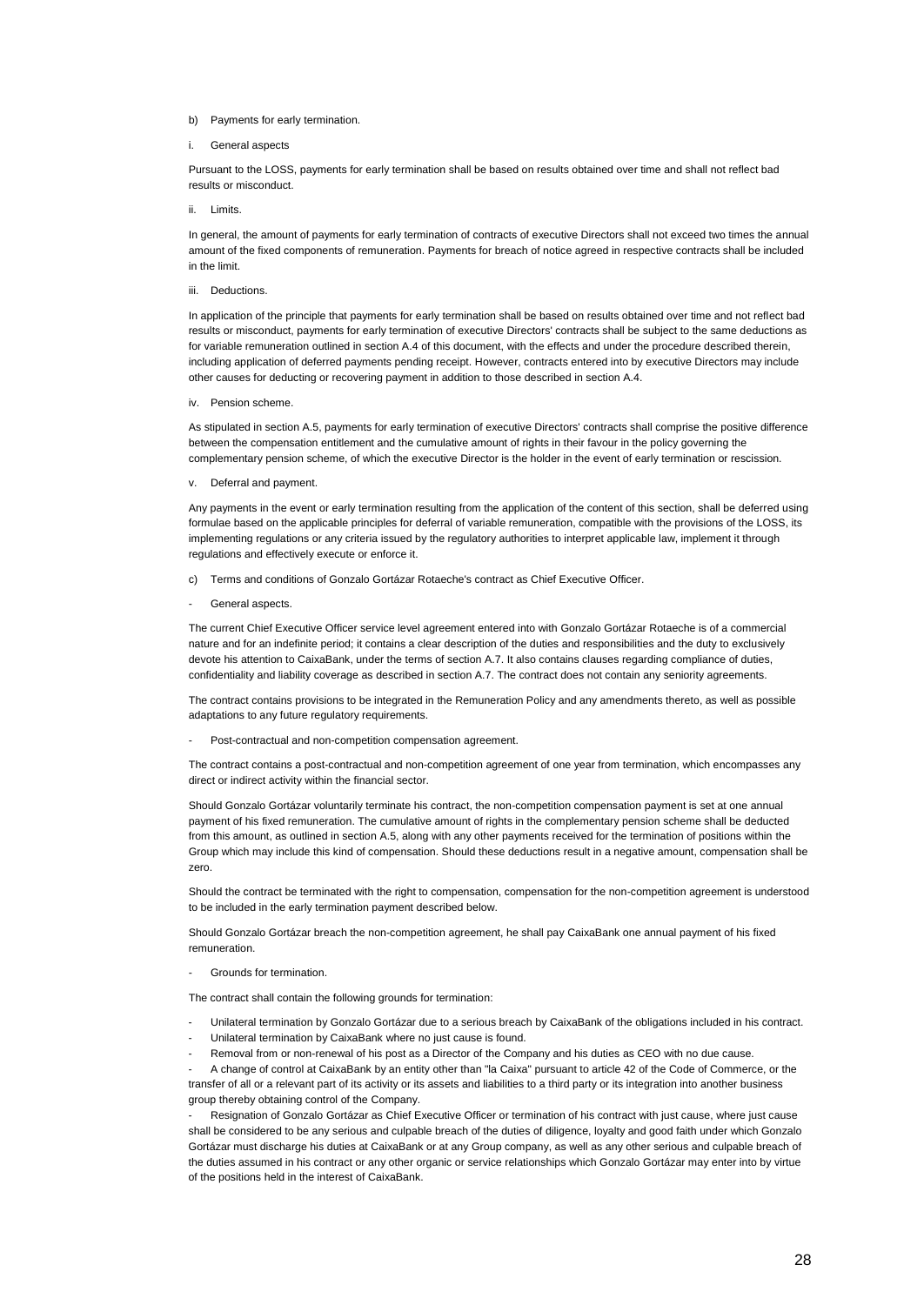Voluntary termination by Gonzalo Gortázar with a minimum notice period of three months.

Gonzalo Gortázar must exercise his right to terminate the contract in the cases foreseen in points (i) and (iv) above, within 6 months from the time he is aware of the cause of termination. If he has not exercised his right of termination once this time has elapsed, Gonzalo Gortázar shall not be entitled to any compensation.

Payments for early termination.

In all cases of termination without just cause or voluntary termination by Gonzalo Gortázar, compensation in his favour shall be determined.

Compensation payable to Gonzalo Gortázar shall be equivalent to two times the total of the gross annual fixed components of remuneration, that is the amount of annual fixed remuneration described in section A.3 and the annual contribution to the complementary pension scheme described in section A.5, in the amounts applicable at the date the contract is terminated.

The amount of compensation due shall be less the cumulative amount of funds in favour of Gonzalo Gortázar by virtue of the contributions made by CaixaBank to the new executive policy as per the contract and those contributions made to the policy as per the senior management contract in force prior to his appointment as Chief Executive Officer.

Likewise, the amount of compensation shall be reduced by any of the amounts received from the companies where he holds positions in the interest of CaixaBank for any item of compensation, payment for termination or compensation for post-contractual non-competition compensation.

Should these deductions result in a negative amount, compensation shall be zero.

The resulting compensation after deductions is subject to any reductions in payments for early termination at all times as stipulated in the Remuneration Policy.

The positive amount of the resulting compensation shall be paid in the manner and under the terms and conditions stipulated at all times in the Remuneration Policy regarding payments for early termination, including the rules on reducing payments and on the retention of equity instruments delivered as payment.

Gonzalo Gortázar's right to receive compensation is conditional upon him simultaneously resigning from all positions held in other companies in the interest of CaixaBank.

- d) Conditions of Antonio Massanell Lavilla's contract for carrying out executive duties.
- General aspects

The current service level agreement for executive duties entered into with Antonio Massanell, which will come into effect on 1 March 2015, is of a commercial nature and for an indefinite period; it contains a clear description of the duties and responsibilities and the duty to exclusively devote his attention to CaixaBank, under the terms of section A.7. It also contains clauses regarding compliance of duties, confidentiality and liability coverage as described in section A.7. The contract does not contain any seniority agreements.

The contract contains provisions to be integrated in the Remuneration Policy and any amendments thereto, as well as possible adaptations to any future regulatory requirements.

- Post-contractual and non-competition compensation agreement.

The contract contains a post-contractual and non-competition agreement of one year from termination, which encompasses any direct or indirect activity within the financial sector.

Should Antonio Massanell voluntarily terminate his contract, the non-competition compensation payment is set at one annual payment of his fixed remuneration. The cumulative amount of rights in the complementary pension scheme shall be deducted from this amount, as outlined in section A.5, along with any other payments received for the termination of positions within the Group which may include this kind of compensation. Should these deductions result in a negative amount, compensation shall be zero.

Should the contract be terminated with the right to compensation, compensation for the non-competition agreement is understood to be included in the early termination payment described below.

Should Antonio Massanell breach the non-competition agreement, he shall pay CaixaBank one annual payment of his fixed remuneration.

Grounds for termination.

The contract shall contain the following grounds for termination:

- Unilateral termination by Antonio Massanell due to a serious breach by CaixaBank of the obligations included in his contract.
- Unilateral termination by CaixaBank where no just cause is found.
- Removal from or non-renewal of his post as a Director of the Company and his executive duties with no due cause.

- A change of control at CaixaBank by an entity other than "la Caixa" pursuant to article 42 of the Code of Commerce, or the transfer of all or a relevant part of its activity or its assets and liabilities to a third party or its integration into another business group thereby obtaining control of the Company.

- Resignation of Antonio Massanell of his executive duties or termination of his contract with just cause, where just cause shall be considered to be any serious and culpable breach of the duties of diligence, loyalty and good faith under which Antonio Massanell must discharge his duties at CaixaBank or at any Group company, as well as any other serious and culpable breach of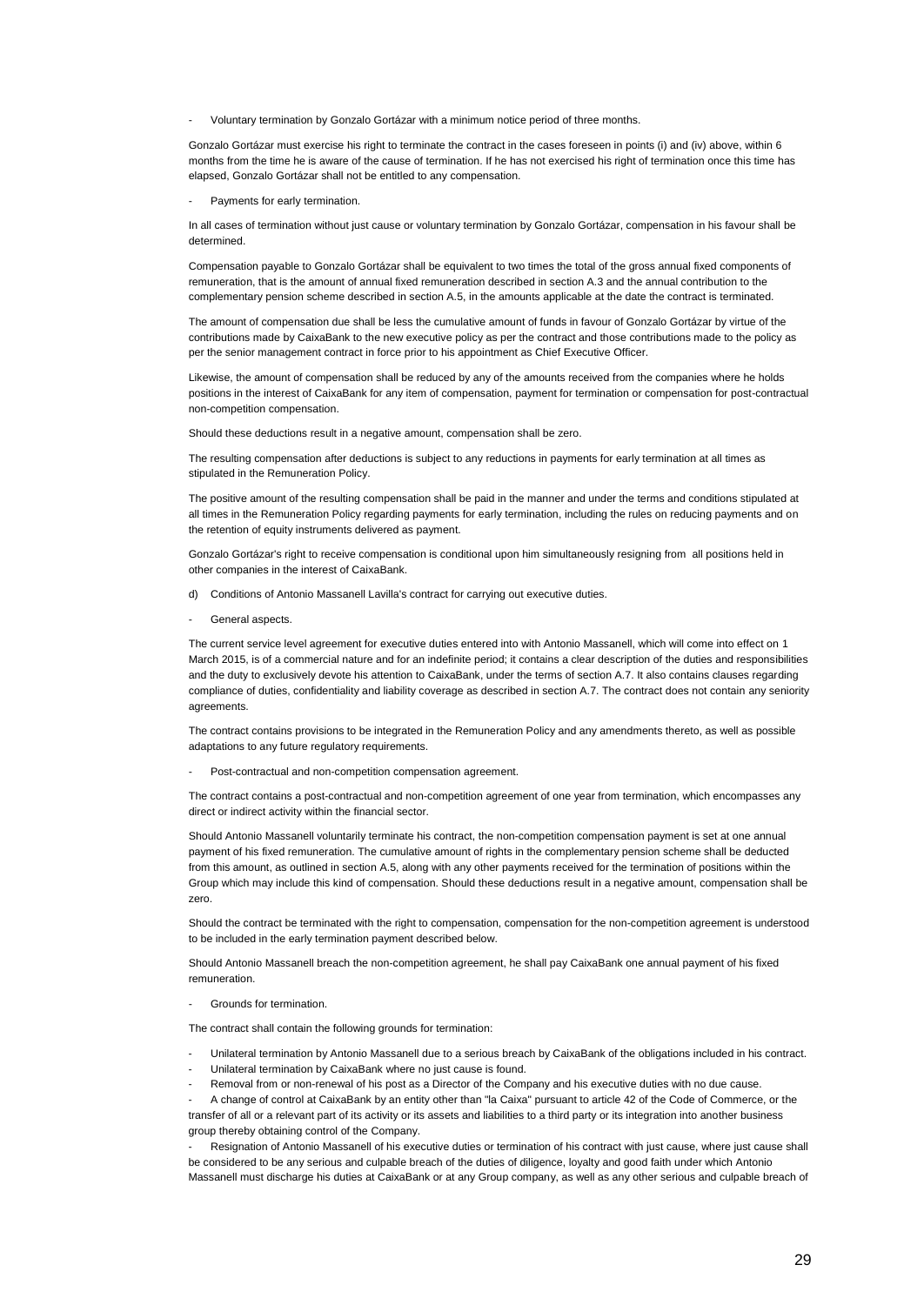the duties assumed in his contract or any other organic or service relationships which Antonio Massanell may enter into by virtue of the positions held in the interest of CaixaBank.

- Voluntary termination by Antonio Massanell with a minimum notice period of three months.

Antonio Massanell must exercise his right to terminate the contract in the cases foreseen in points (i) and (iv) above, within 6 months from the time he is aware of the cause of termination. If he has not exercised his right of termination once this time has elapsed, Antonio Massanell shall not be entitled to any compensation.

Payments for early termination.

In all cases of termination without just cause or voluntary termination by Antonio Massanell, compensation in his favour shall be determined.

Compensation payable to Antonio Massanell shall be equivalent to two times the total of the gross annual fixed components of remuneration, that is the amount of annual fixed remuneration described in section A.3 and the annual contribution to the complementary pension scheme described in section A.5, in the amounts applicable at the date the contract is terminated.

The amount of compensation due shall be less the amount in favour of Antonio Massanell by virtue of the contributions made by CaixaBank to the executive policy, for both the pension scheme described in the prevailing contract and that described in the senior management contract in force until 28 February 2015.

Likewise, the amount of compensation shall be reduced by any of the amounts received from the companies where he holds positions in the interest of CaixaBank for any item of compensation, payment for termination or compensation for post-contractual non-competition compensation.

Should these deductions result in a negative amount, compensation shall be zero.

The resulting compensation after deductions is subject to any reductions in payments for early termination at all times as stipulated in the Remuneration Policy.

The positive amount of the resulting compensation shall be paid in the manner and under the terms and conditions stipulated at all times in the Remuneration Policy regarding payments for early termination, including the rules on reducing payments and on the retention of equity instruments delivered as payment.

Antonio Massanell's right to receive compensation is conditional upon him simultaneously resigning from all positions held in other companies in the interest of CaixaBank.

At present, the resulting compensation after applying the above mentioned deductions would be EUR 0 as amount the in his favour in the pension scheme is higher than the agreed compensation.

This annual report on Director remuneration was approved by the company's Board of Directors at its meeting held on: 26 February 2015.

List whether any Directors voted against or abstained from voting on the approval of this Report.

Yes [ ] No [X]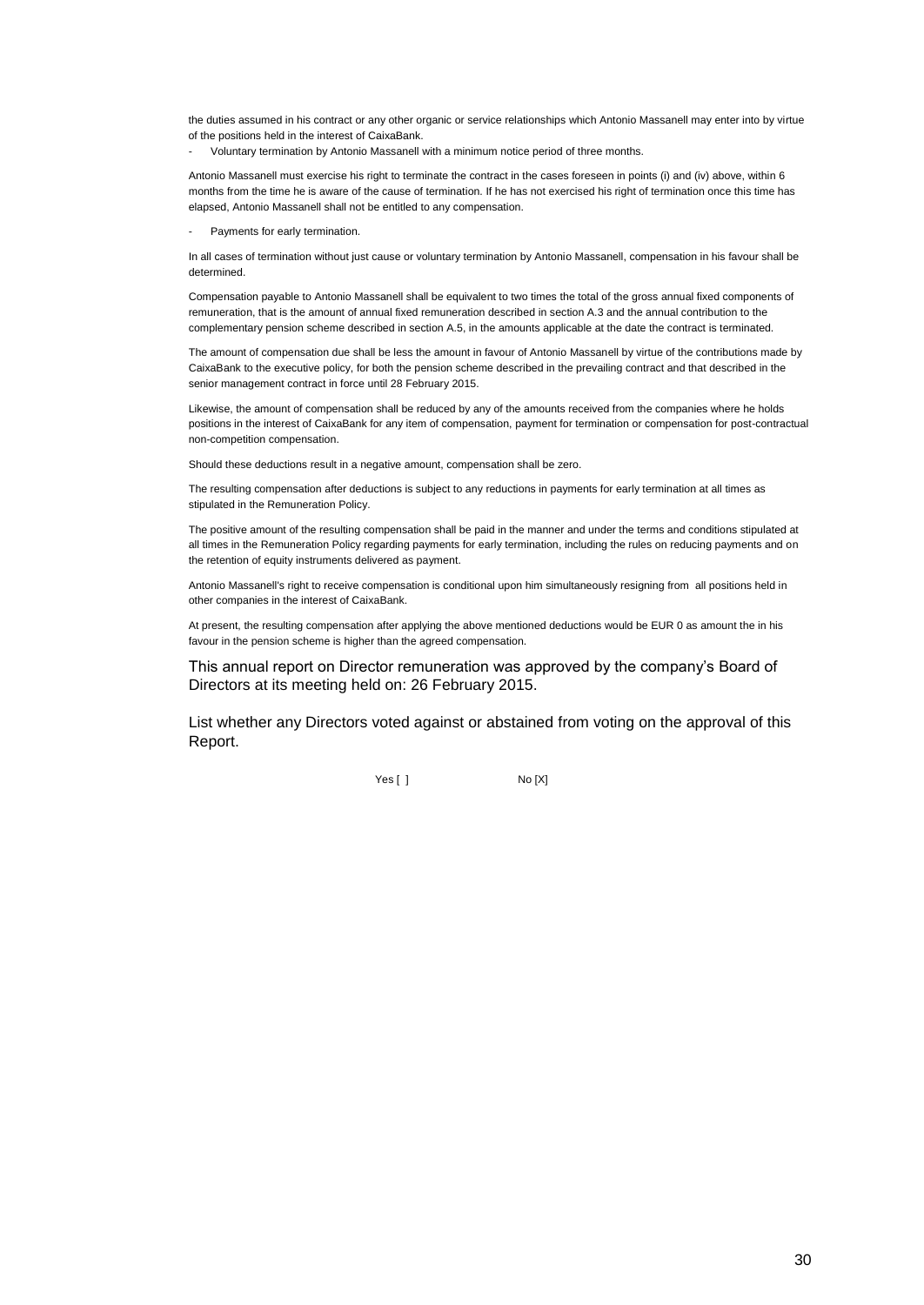# CAIXABANK, S.A.

## APPENDIX TO THE 2014 ANNUAL REPORT ON DIRECTORS' REMUNERATION

C.1 Provide an overall summary of the main features of the remuneration structure and components in the remuneration policy applied during the year that resulted in the itemised individual remuneration accrued by each Director appearing in section D of this report, and a summary of the decisions taken by the board to apply the components.

Continuation of section C.1.

#### **Resolution of 10 July 2014 to terminate the services agreement governing the post of Executive Deputy Chairman and Chief Executive and other legal ties**

Owing to the restructuring process the "la Caixa" Group underwent last year, it was decided at CaixaBank's Board of Directors meeting held on 30 June 2014 that the services of Juan María Nin would no longer be required. The services of Mr Nin were therefore terminated without cause.

As a result, Mr Nin and CaixaBank entered into an agreement on 10 July 2014 to terminate the contract governing his services and the other legal ties with the Group. The most significant aspects of the agreement are as follows:

- The termination agreement was signed with effects as of 30 June 2014.
- By virtue of the agreement, Mr Nin irrevocably stood down from the positions he was holding at the companies CaixaBank, Banco BPI, Grupo Financiero Inbursa and VidaCaixa de Seguros y Reaseguros and from all other posts and or functions he was holding or carrying out at any other kind of company or entity as proprietary Director on behalf of CaixaBank or its group, with the exception of his positions at Erste Group Bank A.G., Repsol YPF, S.A. and Gas Natural S.D.G., but without the agreement placing any obligation to renew such positions. Also excluded from the scope of the agreement was his position as Chairman of Fundación Consejo España-Estados Unidos in relation to the remainder of his initial term of office.
- It was agreed that Mr Nin would receive the sum of EUR 15,081,308 as consideration for his departure. This amount is detailed under section D.1.a) i) "Compensation", and can be broken down as follows:
	- EUR 10,576,287, equivalent to two yearly payments of his fixed pay items (fixed annual remuneration, annual contribution to the savings insurance and annual remuneration from VidaCaixa), less the amount of his vested economic rights in the savings insurance.
	- EUR 4,505,021 as an additional yearly payment for extending the postcontractual non-compete clause from one to two years (fixed annual remuneration plus annual contribution to the savings insurance).
- It was agreed the compensation would be paid as follows, as prescribed by applicable law: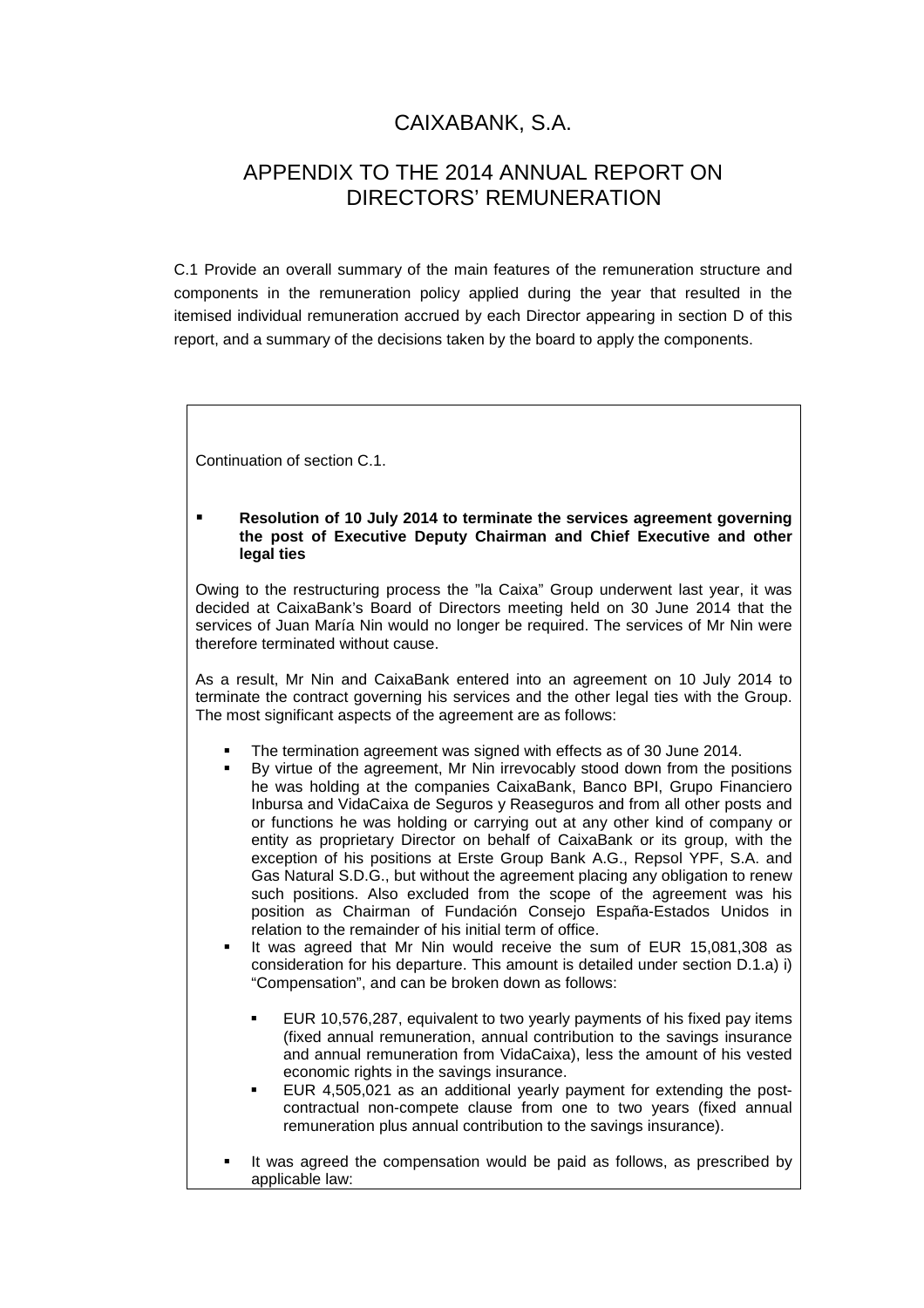- The gross sum of EUR 9,048,784, equivalent to 60% of the compensation, was paid in cash within 15 calendar days from the effective date of the termination (30 June 2014).
- The gross sum of EUR 3,016,262, equivalent to 20% of the compensation, was also paid in cash within 15 calendar days from the effective date of the termination; the net payable sum of EUR 1,749,432 was used that same day by Mr Nin to effect the simultaneous acquisition of CaixaBank shares for the same amount. The shares were deposited in a securities account in his name. By virtue of the arrangement, Mr Nin may make use of one third of said shares from 1 July 2015, another third from 1 July 2016 and the final third from 1 July 2017.
- The gross sum of EUR 3,016,202, equivalent to 20% of the compensation, to be paid in three yearly payments as follows:
	- EUR 980,285 on 30 June 2015.
	- EUR 980,285 on 30 June 2016.
	- EUR 1,055,692 on 30 June 2017.
- It was likewise agreed that the aforementioned amounts of compensation would only be payable if, in the five years leading up to the payment date, the Bank's solvency, liquidity and profit were above the fourth quartile for all peer Spanish banks, and provided also that before the payment date, Mr Nin had not been found to be in breach of any legal or contractual obligations or to have acted improperly in respect of the Bank, its group, or any other companies or entities in which the CaixaBank Group holds significant interests.
- In relation to the variable remuneration envisioned for 2014, it was agreed that CaixaBank would assess the professional performance of Mr Nin once the year had ended in respect of the period spanning 1 January 2014 to 30 June 2014 and evaluate also the other applicable corporate indicators. It was also agreed that where appropriate payment of the variable remuneration would be made on the basis of that assessment and as a bonus target amount in proportion to the period in question, such amount to be paid in the manner set out in the remuneration policy and at the same time as the other members of the Bank's identified group.
- It was similarly established that the termination of the contract would have no effect whatsoever on any deferred gross amounts payable in cash and in shares from variable remuneration from years prior to 2014. Any such amounts would be paid in accordance with the remuneration policy for members of the identified group in effect at CaixaBank, subject to the withholding period stated therein.
- As with the other effects of the termination, the vesting of the rights to the accumulated balance of the survivorship life insurance envisaged in the contract was officially put on record as being EUR 222,859 at 31 December 2014.

#### **Settlement and payment of variable remuneration for 2013**

With regards to the variable remuneration received in 2014 but accruing in 2013, the Board of Directors adopted a resolution on 27 February 2014 acknowledging the following levels of target attainment by Mr Nin:

- 112.5% of the individual targets.
- 85.82% of the corporate targets, based on the following performance scale and subject to a cap of 150%:
	- CaixaBank net profit/use of regulatory capital: weighting of 7.5% with attainment standing at 0%.
	- CaixaBank ROA: weighting of 5% with target attainment of 0%.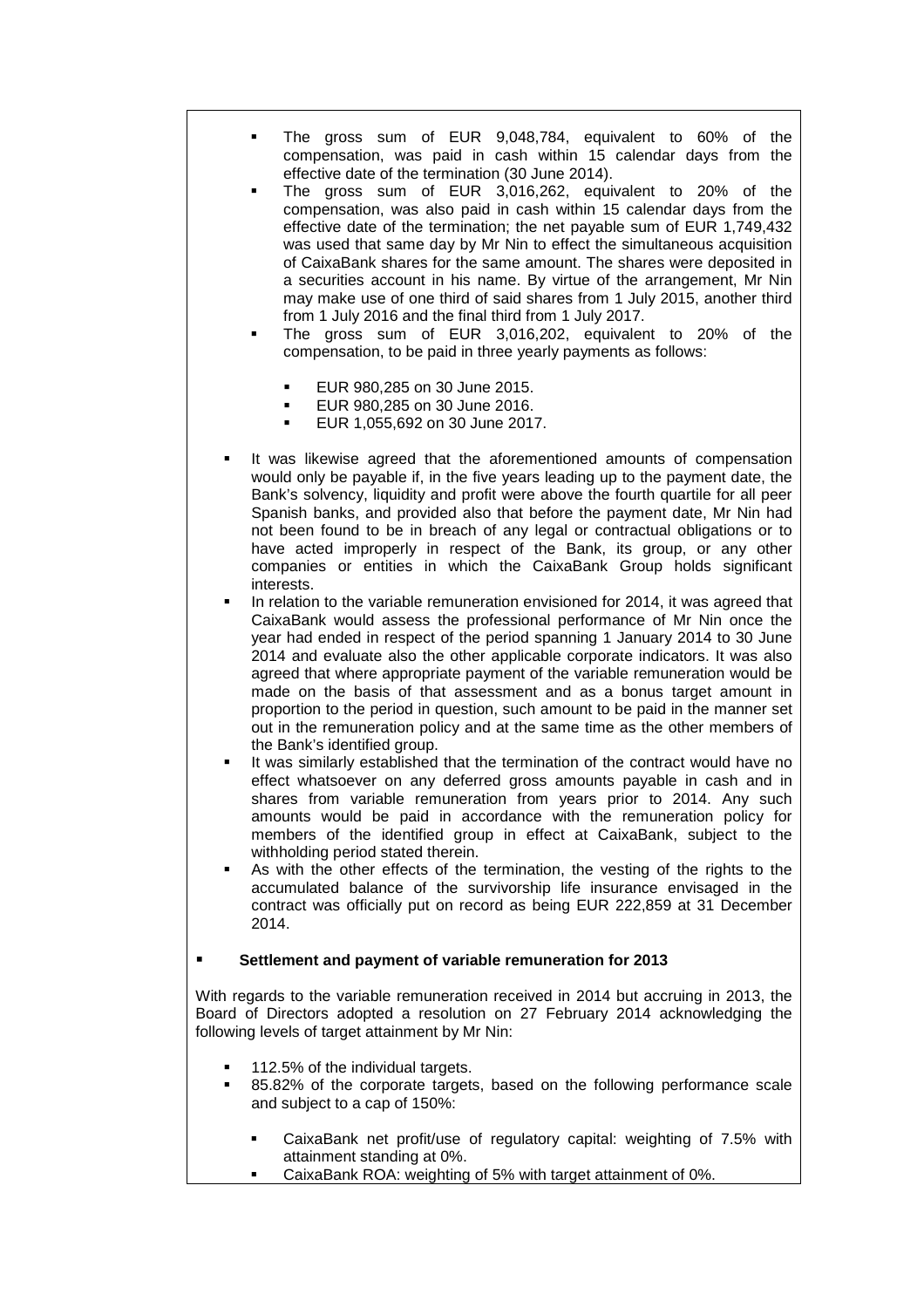- CaixaBank liquidity: weighting of 10% with target attainment of 150%.
- CaixaBank NPL ratio: weighting of 10% with target attainment of 120%.
- CaixaBank quality: weighting of 10% with attainment standing at 77.78%.
- CaixaBank Group change in expenses: weighting of 7.5% with attainment standing at 108.47%.

As Mr Nin's target bonus amounted to EUR 700,000, it was agreed that he would receive variable remuneration of EUR 694,143. In accordance with the remuneration policy in effect for 2014, Mr Nin's variable remuneration was paid as follows:

- 40% of the variable remuneration, equivalent to the gross sum of EUR 277,657, was paid to Mr Nin in 2014 as follows:
	- EUR 138,829 gross in cash.
	- 29,276 CaixaBank shares (gross), with the reference share price taken at close of trading on February 15, 2014.
- 60% of the variable remuneration, equivalent to the gross sum of EUR 416,486 will be deferred over a three-year period, such that Mr Nin receives a third of this amount in 2015, 2016 and 2017, with 50% of each payment to be made in cash and the remaining 50% in CaixaBank shares. The deferred part of the variable remuneration will be subject to the reduction clause set out in CaixaBank's remuneration policy.

10. Mr Nin also received the following amounts of variable remuneration in 2014 pertaining to financial years 2011 and 2012:

- FY 2011: EUR 70,000 gross in cash and 33,718 shares (gross), with the reference share price taken at close of trading on 15 May 2012.
- FY 2012: EUR 65,890 gross in cash and 22,412 shares (gross), with the reference share price taken at close of trading on 15 May 2013.

Lastly, and as indicated in section A, Mr Nin received the following deferred variable remuneration in 2014: the gross sum of EUR 2,875 as interest accrued on the deferred cash remuneration and the gross sum of EUR 19,543 in dividends on the deferred shares.

### **Settlement and payment of variable remuneration for 2014**

With regards to the variable remuneration to be received in 2015 but relating to the variable remuneration pertaining to 2014, the following levels of target attainment were acknowledged, in accordance with the termination provisions of the services level agreement:

60% of the individual targets.

11.

12.

15.

16.

- 97.2% of the corporate targets, based on the following performance scale and subject to a cap of 150%:
	- CaixaBank ROE: weighting of 12.5% with target attainment of 123.81%.
	- Percentage change in recurring operating expenses: weighting of 7.5% with target attainment of 102.17%.
	- CaixaBank quality: weighting of 10% with target attainment of 0%.
	- Change in distressed assets: weighting of 7.5% with target attainment of 150%.
	- Retail business volume: weighting of 5% with target attainment of 150%.
	- Percentage change in net interest income: weighting of 5% with target attainment of 89.47%.

As Mr Nin's target bonus amounted to EUR 700,000, it was agreed that he would receive variable remuneration of EUR 275,099 on a pro-rata basis in proportion to the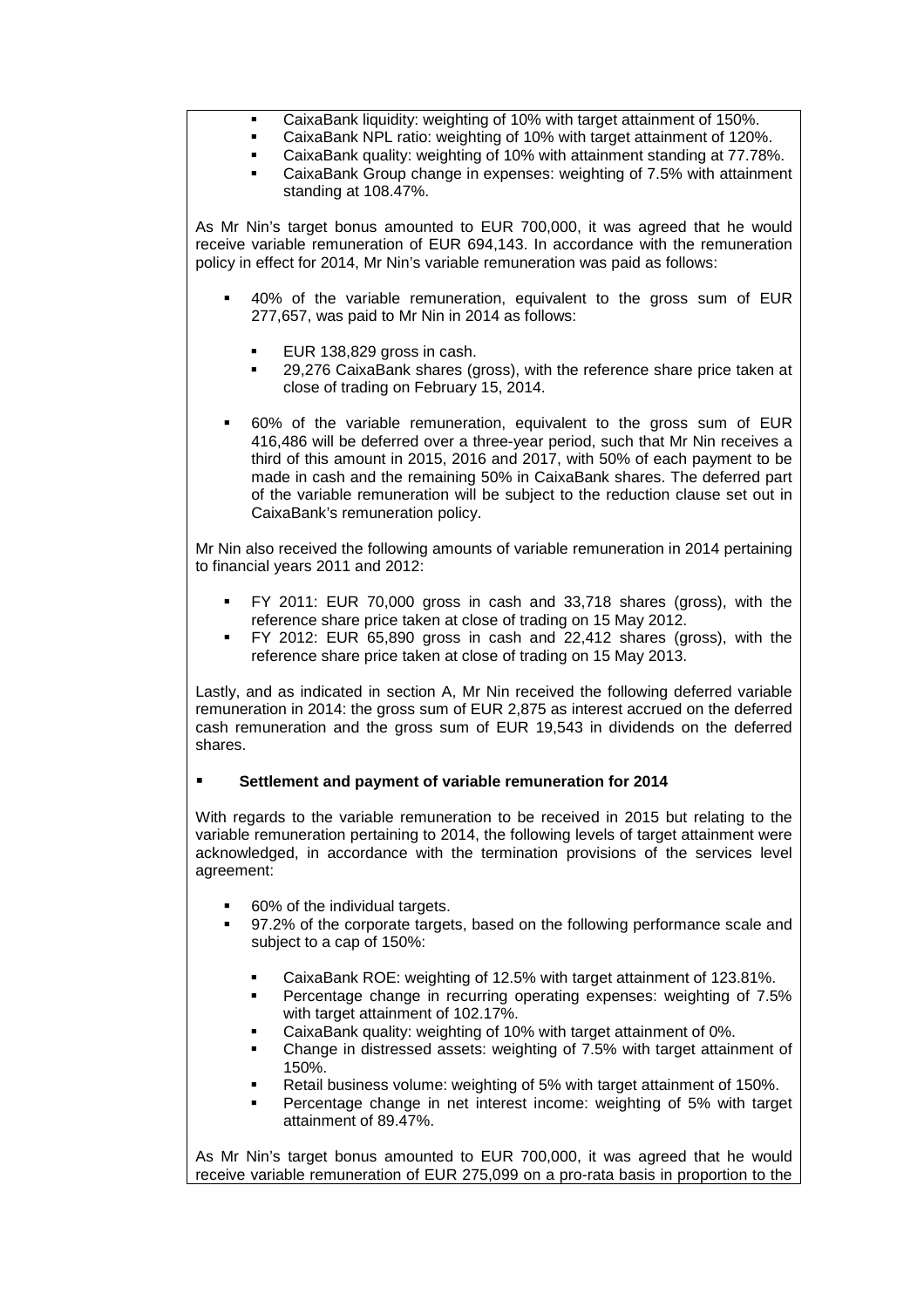six months of the year during which he provided his services at CaixaBank. In accordance with the remuneration policy in effect for 2015, this variable remuneration has been paid as follows:

- 40% of the variable remuneration, equivalent to the gross sum of EUR 110,040, has been paid to Mr Nin in 2015 as follows:
	- EUR 55,020 gross in cash.

18.

19.

21.

23.

25.

26.

- 13,364 CaixaBank shares (gross), with the reference share price taken at close of trading on 13 February 2015.
- 60% of the variable remuneration, equivalent to the gross sum of EUR 165,059, has been deferred over a three-year period, such that Mr Nin will receive a third of this amount in 2016, 2017 and 2018, with 50% of each payment to be made in cash and the remaining 50% in CaixaBank shares. The deferred part of the variable remuneration will be subject to the reduction clause set out in CaixaBank's remuneration policy.

The instructions on how to complete the Annual Report indicate that the Director will be deemed entitled to the short-term variable remuneration on the date the vesting period ends. Accordingly, the entire amount payable in cash in relation to 2014 (including the deferred and non-deferred parts thereof) is reported under section D.1.a) i) "Short-term variable remuneration".

Likewise, in respect of the variable remuneration item "paid in shares", and following the same approach as for the short-term variable remuneration, section D.1.a) ii) "Share-based remuneration systems" details all the shares vesting in 2014, indicating both the deferred and non-deferred parts of such payment.

24. Mr Nin also received the following amounts of variable remuneration in 2015 pertaining to financial years 2011, 2012 and 2013:

- FY 2011: the gross sum of EUR 70,000 in cash and 33,718 CaixaBank shares (gross), with the reference share price taken at close of trading on 15 May 2012.
- FY 2012: the gross sum of EUR 65,889 in cash and 22,411 CaixaBank shares (gross), with the reference share price taken at close of trading on 15 February 2013.
- FY 2013: the gross sum of EUR 69,415 in cash and 14,638 CaixaBank shares (gross), with the reference share price taken at close of trading on 15 February 2014.

### **b) Gonzalo Gortázar Rotaeche**

### **General aspects**

Owing to the restructuring process the "la Caixa" Group underwent last year, a resolution was passed at the CaixaBank board meeting held on 30 June 2014, to appoint Gonzalo Gortázar as the Bank's new Chief Executive. Prior to his appointment, Mr Gortázar had been General Manager at CaixaBank.

As a result of the appointment, CaixaBank's Board of Directors agreed to enter into a services agreement with Mr Gortázar laying out the terms and conditions agreed upon by the parties concerning the performance of his executive functions and the rendering of services in his capacity as the new Chief Executive. It was agreed that the contract would be provisional as it had to be signed as a matter of urgency.

The following terms and conditions were agreed upon in respect of Mr Gortázar's pay items: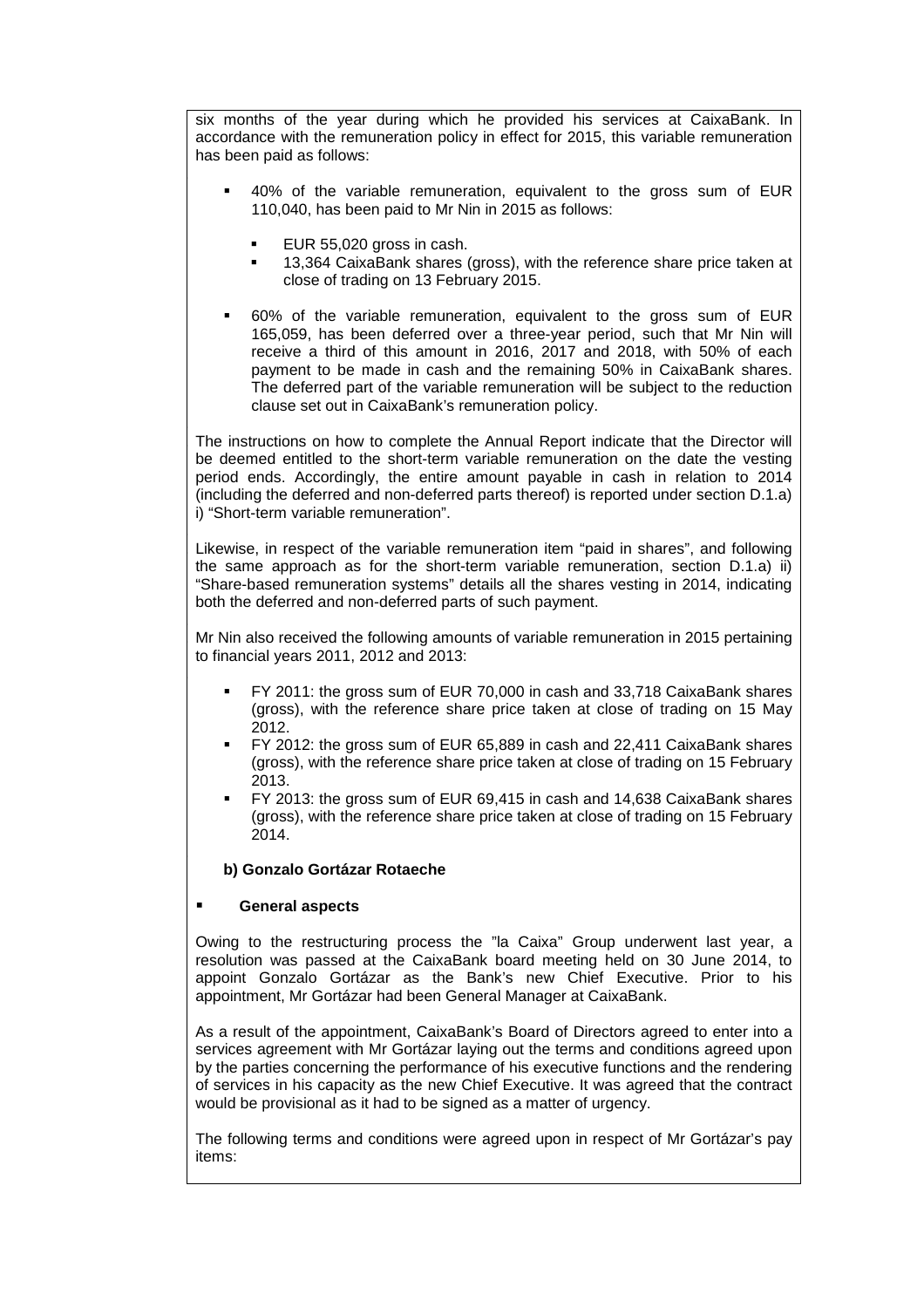The fixed items of his remuneration were arranged as follows:

 To reflect his professional experience and the new functions assumed, his fixed yearly remuneration was raised to EUR 2,149,000 (prior to his appointment as Chief Executive of CaixaBank, his fixed pay had been EUR 1,255,000), less the amounts he receives as remuneration for his seat on CaixaBank's Board of Directors, on its delegate committees, on other boards of CaixaBank Group companies, or on the boards of other companies when acting on behalf of CaixaBank.

Detailed below is the fixed remuneration received by Mr Gortázar as of the date of his appointment as Chief Executive:

- Up to 30 June 2014 as General Manager of CaixaBank: EUR 627,499.
- From 1 July 2014 as Chief Executive of CaixaBank: EUR 1,074,499.

Section D.1.a) i) "Salaries" sets out the remuneration accrued since 1 July 2014, less the amounts received, from the date of his appointment as Chief Executive, for his seats on the Boards of Directors and delegate committees of the CaixaBank Group. That is, less EUR 54,000 for his seat on CaixaBank's Board of Directors and on its committees and less the amounts indicated further below for his positions held at other companies during 2014 as CaixaBank representative from 1 July 2014.

 No change was made to the fixed contribution of EUR 255,000 per year made to an employee scheme to provide for retirement, death, permanent incapacity for habitual work, absolute incapacity for all work, or when carers are required, with the scheme including additional coverage for death, permanent incapacity for habitual work, absolute incapacity for all work, or when carers are required. The amount to be received in addition to the total amount accumulated under the aforementioned scheme would be two yearly payments of his fixed remuneration at the time the contingency in question arises.

Section D.1.a) iii) "Long-term savings schemes" details the contribution made to the aforementioned employee benefit scheme, along with the contribution made in his name to the common employee benefit scheme set up for all employees (the one-month contribution) from the date of his appointment as Chief Executive.

Section D.1.a) iv) "Other benefits" indicates the risk premium covering the additional pay-out in the event of death or incapacity, but reporting only 50% of the total amount of the premium for 2014 to reflect the period during which Mr Gortázar held office as Chief Executive.

- No change was made to the medical insurance policy for Mr Gortázar and his wife and children aged under 25, with the insurance premium amounting to EUR 5,200 in 2014. Section D.1.a) i) "Other concepts" reports 50% of the total amount of the premium, reflecting the period of the year during which Mr Gortázar held office as Chief Executive.
- The variable pay items of his remuneration were also unchanged, and are as follows:
	- Annual variable remuneration in the form of a target bonus amounting to EUR 160,000, subject to a performance cap of 120%.
	- Right to participate in any incentive plans, share allotments, share options or remuneration schemes pegged to share value that may be agreed by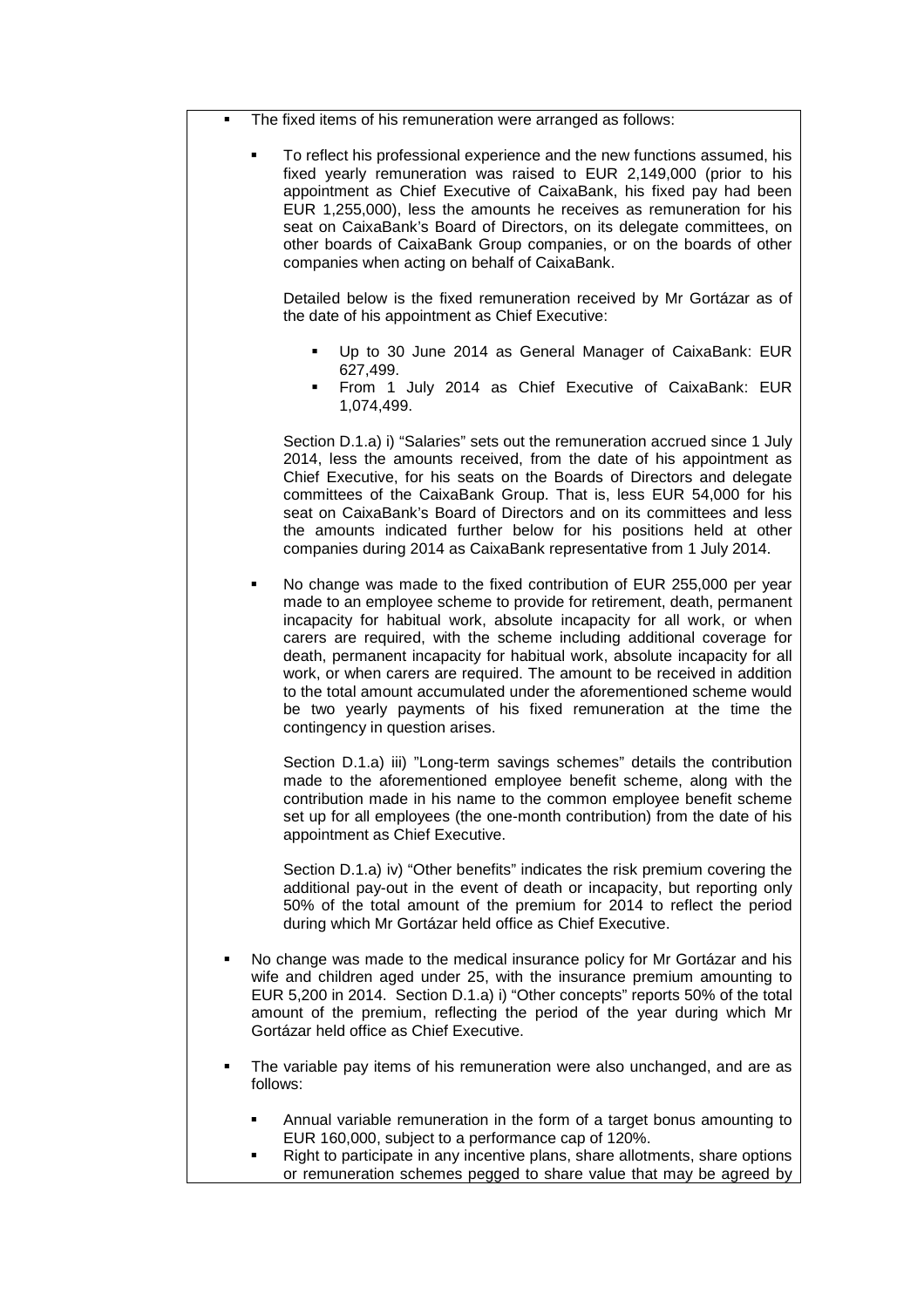the Company in the future.

- As compensation for a possible termination of contract without cause or due to a change of control of "la Caixa", the Company set an amount equal to two times his fixed annual gross remuneration items, corresponding to the fixed remuneration plus the annual contribution to his employee benefits scheme, for the amounts applicable at the date of contract termination.
- The amount of the compensation would be less the amount of any economic rights vested or already effectively received under the employee benefits scheme, and less any similar amounts received from group companies or from any other companies at which he may hold a position as CaixaBank representative. This amount is also less the total amount accumulated over the life of his senior management contract prior to his appointment as Chief Executive.
- The final amount of the compensation will only be payable if, in the five years immediately prior to the termination, the Company maintains average solvency, liquidity and profit above the fourth quartile for all peer Spanish banks.
- A one-year post-contractual non-compete clause was established from the contract termination date, affecting all of his activities, both direct and indirect, in the financial sector. The consideration for this undertaking was set at one yearly payment of his fixed remuneration, payable in cases of voluntary termination. In all other cases, consideration in the form of a single year's remuneration was assumed covered under the compensation for termination of the contract. Breach of the non-compete obligation would have required Mr Gortázar to pay CaixaBank an amount equal to one year's fixed remuneration.

The services contract of Mr Gortázar has been modified with effects as of 1 January 2015, as explained under section A.

### **Positions held at other companies from 1 January through to 30 June 2014 as CaixaBank representative**

- **At group companies**
	- SegurCaixa Adeslas, S.A., from which he received gross remuneration of EUR 5,000.

### **Positions held at other companies from 1 July to 31 December 2014 as CaixaBank representative**

- **At group companies**
	- VidaCaixa, S.A., from which he received gross remuneration of EUR 447,000. This amount is reported under section D.1.b) i) "Fixed remuneration".

### **At other investees**

Grupo Financiero Inbursa, from which he received gross remuneration of EUR 1,136.

### **Settlement and payment of variable remuneration for 2013**

With regards to the variable remuneration received in 2014 but relating to the variable remuneration for 2013, the Board of Directors adopted a resolution on February 27, 2014 acknowledging the following levels of target attainment by Mr Gortázar:

100% of the individual targets.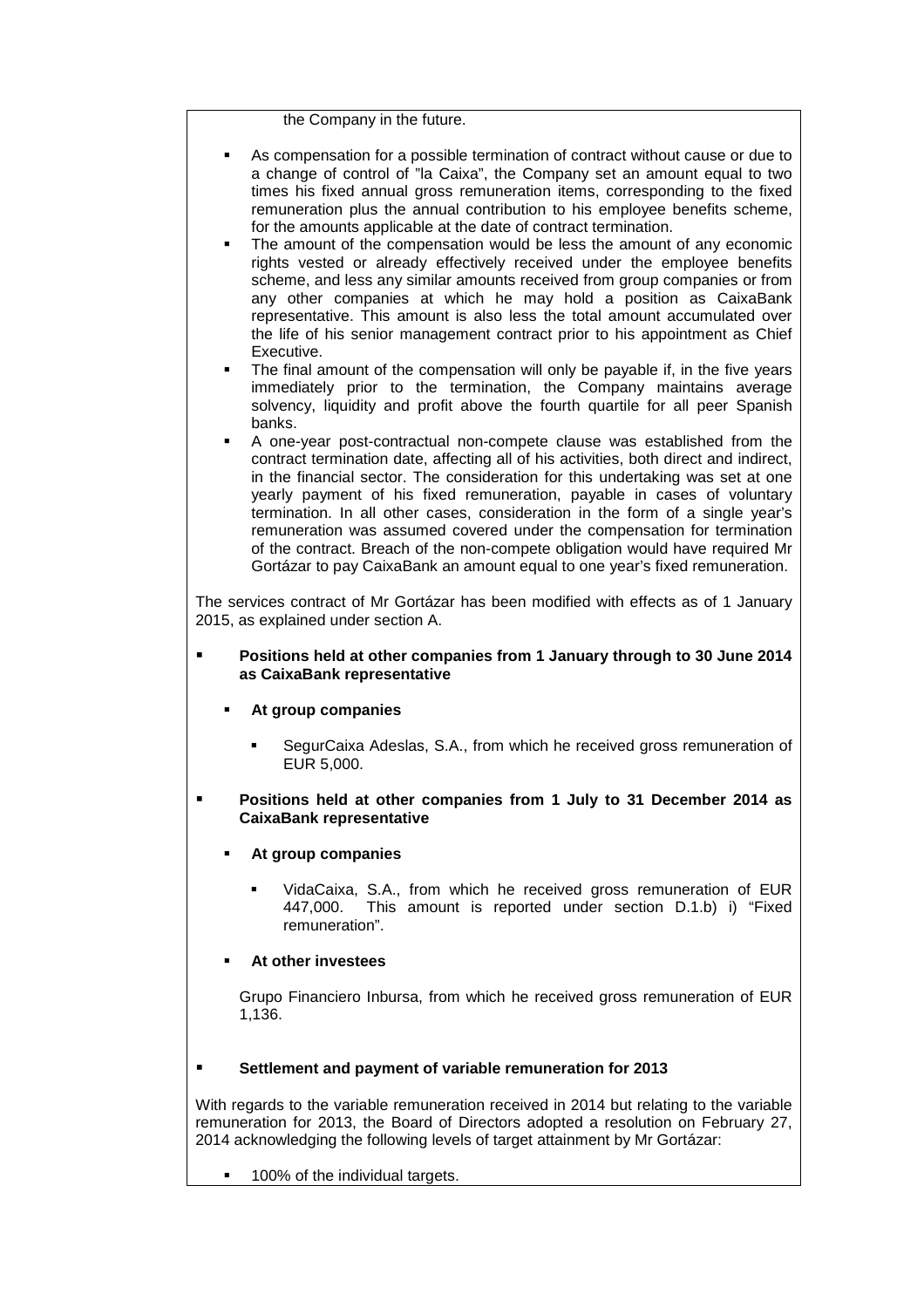- 79.83% of the corporate targets, based on the following performance scale and subject to a cap of 120%:
	- CaixaBank net profit/use of regulatory capital: weighting of 7.5% with attainment standing at 0%.
	- CaixaBank ROA: weighting of 5% with target attainment of 0%.
	- CaixaBank liquidity: weighting of 10% with attainment standing at 120%.
	- CaixaBank NPL ratio: weighting of 10% with attainment standing at 120%.
	- CaixaBank quality: weighting of 10% with attainment standing at 77.78%.
	- CaixaBank Group change in expenses: weighting of 7.5% with attainment standing at 108.47%.

As Mr Gortázar's target bonus amounted to EUR 160,000, it was agreed that he would receive variable remuneration of EUR 143,861. In accordance with the remuneration policy in effect for 2014, Mr Gortázar's variable remuneration was paid as follows:

- 50% of the variable remuneration, equivalent to a gross sum of EUR 71, 931, was paid to Mr Gortázar in 2014 as follows:
	- EUR 35,965 gross in cash.
	- 7,584 CaixaBank shares (gross), with the reference share price taken at close of trading on 15 February 2014.
- 50% of the variable remuneration, equivalent to a gross sum of EUR 71, 931 euros, to be deferred over a three-year period, such that Mr Gortázar receives a third of this amount in 2015, 2016 and 2017, with 50% of each payment to be made in cash and the remaining 50% in CaixaBank shares. The deferred part of the variable remuneration will be subject to the reduction clause set out in CaixaBank's remuneration policy.

Mr Gortázar also received the following amounts of variable pay in 2014 pertaining to financial years 2011 and 2012:

- FY 2011: the gross sum of EUR 13,333 in cash and 3,334 CaixaBank shares (gross), with the reference share price taken at close of trading on February 15, 2012.
- FY 2012: the gross sum of EUR 11,883 in cash and 4,042 CaixaBank shares (gross), with the reference share price taken at close of trading on February 15, 2013.

Lastly, and as indicated in section A, Mr Gortázar received the following deferred variable remuneration in 2014: the gross sum of EUR 542 as interest accrued on the deferred cash remuneration and the gross sum of EUR 2,320 in dividends on the deferred shares.

### **Settlement and payment of variable remuneration for 2014**

With regards to the variable remuneration to be received in 2015 but relating to the variable remuneration pertaining to 2014, the following levels of target attainment were acknowledged:

- 120% of the individual targets.
- 88.75% of the corporate targets, based on the following performance scale and subject to a cap of 120%:
	- CaixaBank ROE: weighting of 12.5% with target attainment of 120%.
	- Percentage change in recurring operating expenses: weighting of 7.5% with target attainment of 102.17%.
	- CaixaBank quality: weighting of 10% with target attainment of 0%.
	- Change in distressed assets: weighting of 7.5% with target attainment of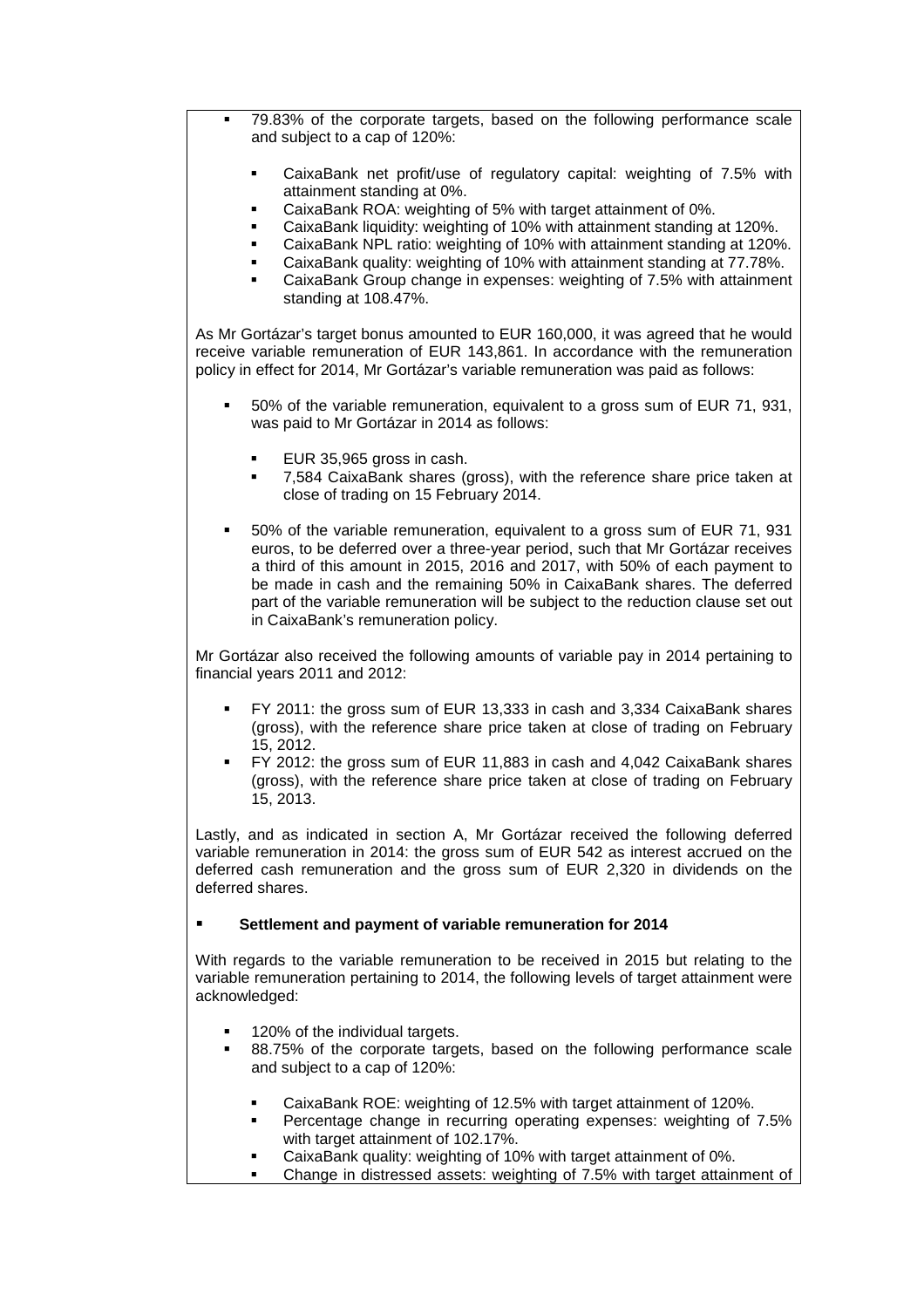#### 120%.

- Retail business volume: weighting of 5% with target attainment of 120%.
- Percentage change in net interest income: weighting of 5% with target attainment of 89.47%.

As Mr Gortázar's target bonus amounted to EUR 160,000, it was agreed that he would receive variable remuneration of EUR 166,998. In accordance with the remuneration policy in effect for 2015, this variable remuneration has been paid as follows:

- 40% of the variable remuneration, equivalent to the gross sum of EUR 66,799, has been paid to Mr Gortázar in 2015 as follows:
	- EUR 33,399 gross in cash.
	- 8,112 CaixaBank shares (gross), with the reference share price taken at close of trading on 13 February 2015.
- 60% of the variable remuneration, equivalent to the gross sum of EUR 100,199, has been deferred over a three-year period, such that Mr Gortázar will receive a third of this amount in 2016, 2017 and 2018, with 50% of each payment to be made in cash and the remaining 50% in CaixaBank shares. The deferred part of the variable remuneration will be subject to the reduction clause set out in CaixaBank's remuneration policy.

The instructions on how to complete the annual report indicate that the Director will be deemed entitled to the short-term variable remuneration on the date the vesting period ends. Accordingly, 50% of the total amount accrued in cash in 2014, pertaining to the period during which Mr Gortázar held office as Chief Executive (including both the deferred and non-deferred part), is reported under section D.1.a) i) "Short-term variable remuneration".

In respect of the "paid in shares" variable remuneration item, and following the same approach as for the short-term variable remuneration, section D.1.a) ii) "Share-based remuneration systems" details 50% of the total shares vesting in 2014 in relation to the period during which Mr Gortázar held office as Chief Executive, indicating both the deferred and non-deferred parts of such share payment.

Mr Gortázar also received the following amounts of variable remuneration in 2015 pertaining to financial years 2011, 2013 and 2013:

- FY 2011: the gross sum of EUR 13,333 in cash and 3,344 CaixaBank shares (gross), with the reference share price taken at close of trading on 15 February 2012.
- FY 2012: the gross sum of EUR 11,883 in cash and 4,042 CaixaBank shares (gross), with the reference share price taken at close of trading on 15 February 2013.
- FY 2013: the gross sum of EUR 11,989 in cash and 2,528 CaixaBank shares (gross), with the reference share price taken at close of trading on 15 February 2014.

Lastly, and as indicated in section A, Mr Gortázar received the following deferred variable remuneration in 2015: the gross sum of EUR 835.53 as interest accrued on the deferred cash remuneration and the gross sum of EUR 4,302.98 in dividends on the deferred shares. Where these amounts accrued in 2014, 50% of the amounts in question (pertaining to the period during which Mr Gortázar held office as Chief Executive) is reported in section D.1.a) i) "Other concepts".

- **c) Antonio Massanell Lavilla**
- **General aspects**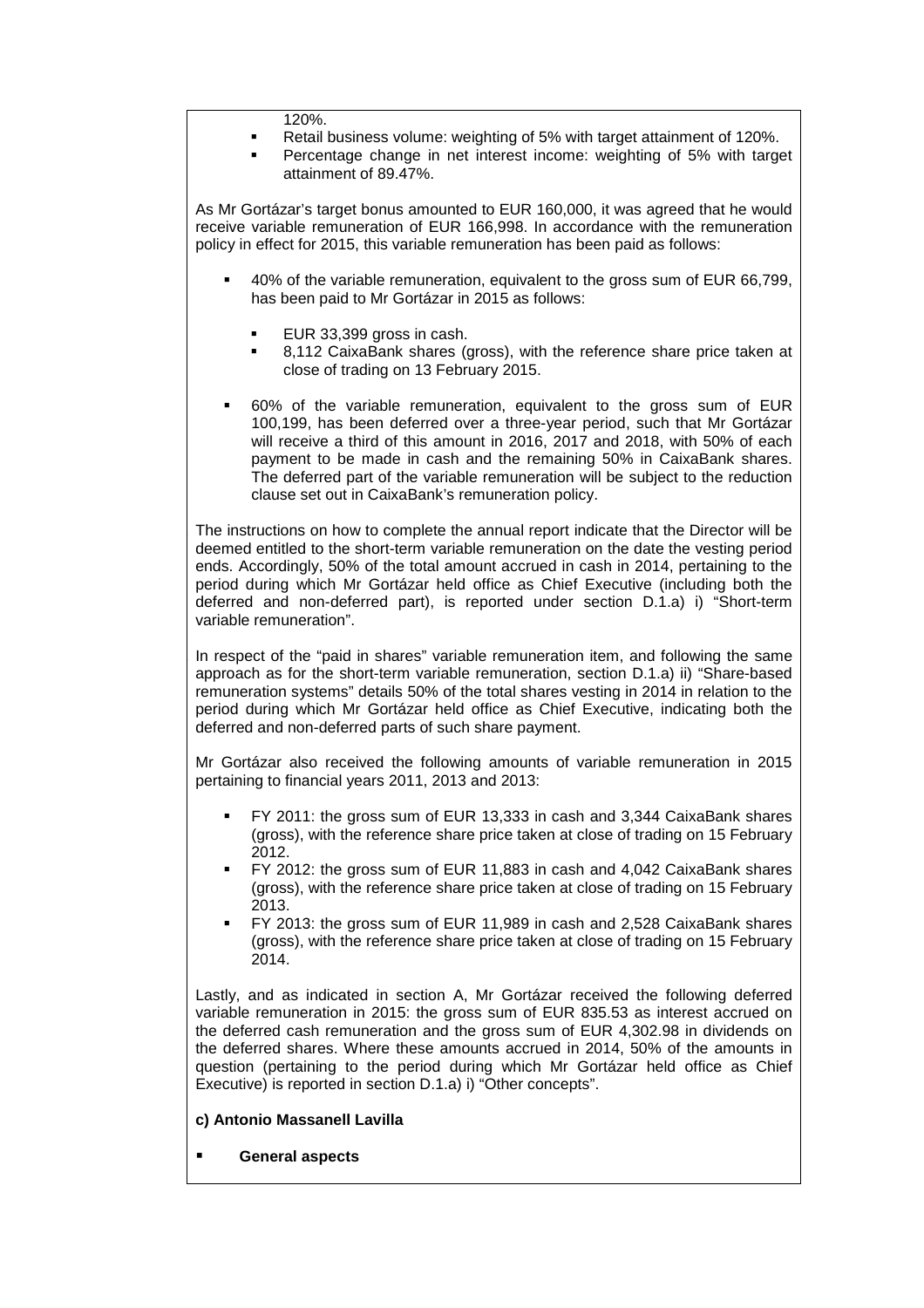Owing to the restructuring process the "la Caixa" Group underwent last year, a resolution was passed at the CaixaBank board meeting held on 30 June 2014, to appoint Antonio Massanell as CaixaBank's new Deputy Chairman, assuming executive functions and responsibilities for the Group's real estate and international areas. Prior to his appointment, Mr Massanell had been General Manager at CaixaBank.

CaixaBank's Board of Directors also appointed him to the Boards of Directors of Banco BPI and Grupo Financiero Inbursa.

On the subject of his remuneration, CaixaBank's Board of Directors agreed to keep the same pay package he had been enjoying up until his appointment under the senior management agreement signed on 1 July 2011. Nevertheless, CaixaBank's Board of Directors also agreed that the remuneration received for his seat on the Bank's Board of Directors would not be included in his fixed remuneration and would, therefore, be paid on top.

The contract of 1 July 2011 had the following to say on the subject of remuneration:

 Fixed annual remuneration of EUR 1,380,000. Amounts received as compensation in accordance with the Bank's By-laws and the allowances payable as consideration for his seat on the governing bodies of the CaixaBank Group will be deducted from the aforementioned remuneration. However, remuneration for his seat on the CaixaBank Board of Directors, or on its committees, will not be deducted from his fixed pay.

Detailed below is the fixed remuneration received by Mr Massanell as of the date of his appointment as Deputy Chairman:

- Up to 30 June 2014 as General Manager of CaixaBank: EUR 690,000.
- From 1 July 2014 as Deputy Chairman of CaixaBank: EUR 690,000.

Section D.1.a) i) "Salaries" sets out the remuneration accrued from 1 July 2014, less the amounts received, from the time of his appointment as Deputy Chairman, for his seats on the Boards of Directors and delegate committees of the CaixaBank Group, except those pertaining to CaixaBank. That is, less the amounts indicated below for positions held at other companies as representative of CaixaBank from 1 July 2014 on.

From the time of this appointment as Deputy Chairman, Mr Massanell received EUR 54,000 in 2014 as consideration for his seats on the Board of Directors of CaixaBank and its delegate committees.

- Variable salary pegged to the performance of certain yearly objectives, subject to a cap of EUR 125,000.
- A medical insurance policy for Mr Massanell and his wife and children aged under 25, with the insurance premium amounting to EUR 2,200 in 2014. Section D.1.a) i) "Other concepts" reports 50% of the total amount of the premium, relating to the period of the year during which Mr Massanell held office as Deputy Chairman.
- In the event that CaixaBank terminates Mr Massanell's employment contract without cause, compensation equivalent to seven times his annual basic and variable remuneration. The basis of the annual variable remuneration shall be taken to be the average sum received in the last two years plus, as the case may be, a proportional part of his fixed remuneration should CaixaBank fail to give sufficient advance notice.
- The above-mentioned compensation would be less the accumulated funds pertaining to Mr Massanell under the insurance policy set up through his employee benefits scheme.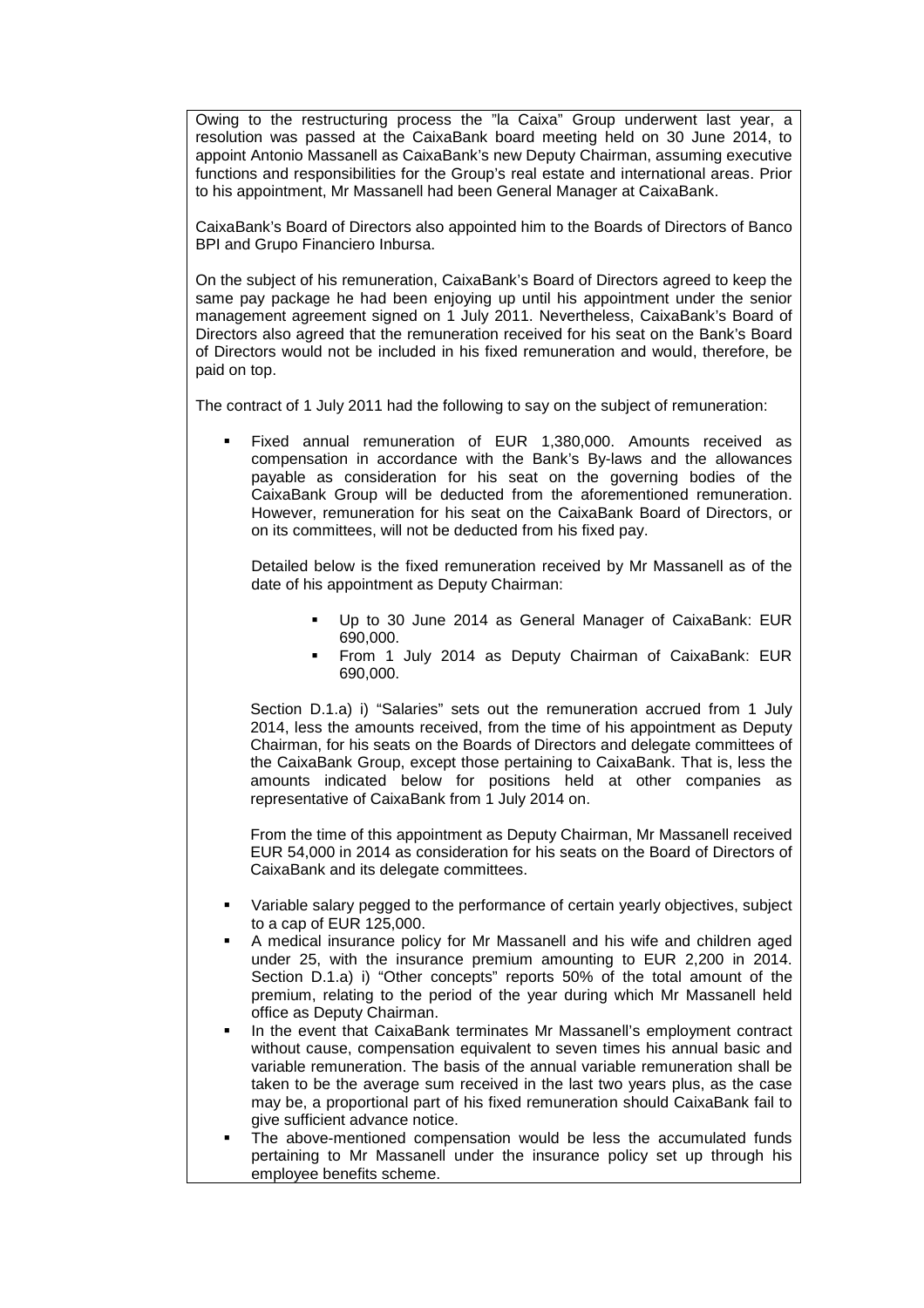- A special employee benefit supplement of EUR 100,000, to cover the contingencies of retirement, permanent incapacity for habitual work, absolute incapacity for all work, or when carers are required. Section D.1.a) iii) "Savings schemes" indicates the contribution made in the name of Mr Massanell from the date of his appointment as Deputy Chairman.
- The recognition of economic rights in his favour under the employee benefits scheme in the event that his employment relationship is terminated or he resigns prior to the occurrence of the covered contingencies, except in the case of dismissal on disciplinary grounds found to be fair.

The services contract of Mr Massanell has been modified with effects as of 1 March 2015, as explained in section A.

### **Positions held at other companies from 1 January through to 30 June 2014 as CaixaBank representative**

- **At other investees**
	- Telefónica, S.A., from which he received gross remuneration of EUR 93,000.
	- Sareb, from which he received gross remuneration of EUR 37,700.
- **At other companies**
	- **Mediterránea Beach & Golf Community, S.A.,** from which he received gross remuneration of EUR 16,000.
- **Positions held at other companies from 1 July to 31 December 2014 as CaixaBank representative**
	- **At other investees**
		- Telefónica, S.A., from which he received gross remuneration of EUR 96,000.
		- Sareb, from which he received gross remuneration of EUR 47,300.
	- **At other companies**
		- **Mediterránea Beach & Golf Community, S.A.,** from which he received gross remuneration of EUR 16,000.

### **Settlement and payment of variable remuneration for 2013**

With regards to the variable remuneration received in 2014 but accruing in 2013, the Board of Directors adopted a resolution on 27 February 2014 acknowledging the following levels of target attainment by Mr Massanell:

- 120% of the individual targets.
- 79.83% of the corporate targets, based on the following performance scale and subject to a cap of 120%:
	- CaixaBank net profit/use of regulatory capital: weighting of 7.5% with attainment standing at 0%
	- CaixaBank ROA: weighting of 5% with target attainment of 0%.
	- CaixaBank liquidity: weighting of 10% with attainment standing at 120%.
	- CaixaBank NPL ratio: weighting of 10% with attainment standing at 120%.
	- CaixaBank quality: weighting of 10% with attainment standing at 77.78%.
	- CaixaBank Group change in expenses: weighting of 7.5% with attainment standing at 108.47%.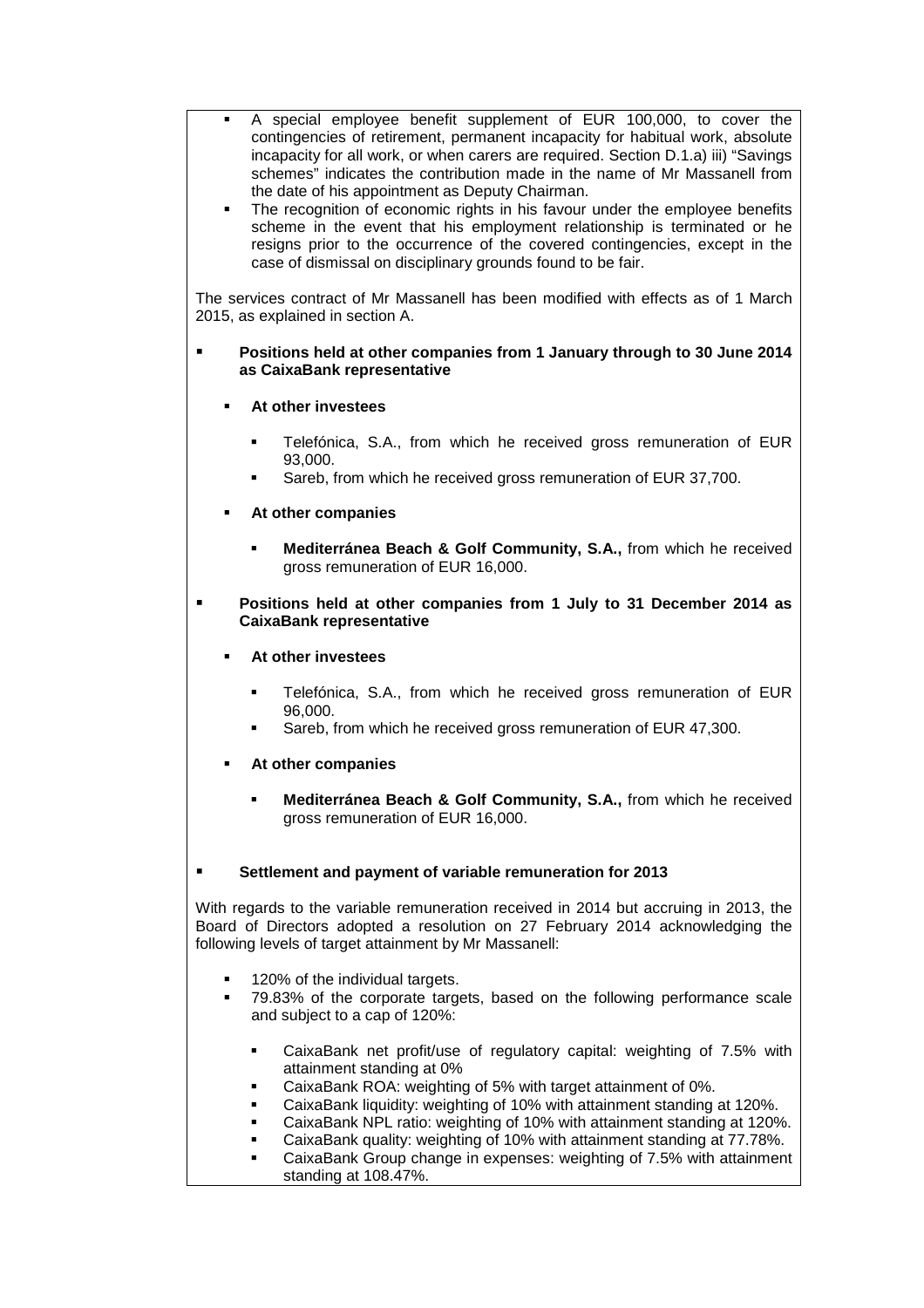As Mr Massanell's target bonus amounted to EUR 125,000, it was agreed that he would receive variable remuneration of EUR 124,892. In accordance with the remuneration policy in effect for 2014, Mr Massanell's variable remuneration was paid as follows:

- 50% of the variable remuneration, equivalent to the gross sum of EUR 62,446, was paid to Mr Massanell in 2014 as follows:
	- EUR 31,223 gross in cash.
	- 6,584 CaixaBank shares (gross), with the reference share price taken at close of trading on 15 February 2014.
- 50% of the variable remuneration, equivalent to the gross sum of EUR 62,446 will be deferred over a three-year period, such that Mr Massanell receives a third of this amount in 2015, 2016 and 2017, with 50% of each payment to be made in cash and the remaining 50% in CaixaBank shares. The deferred part of the variable remuneration will be subject to the reduction clause set out in CaixaBank's remuneration policy.

Mr Massanell also received the following amounts of variable pay in 2014 pertaining to financial years 2011 and 2012:

- FY 2011: the gross sum of EUR 10,416 in cash and 2,612 CaixaBank shares (gross), with the reference share price taken at close of trading on February 15, 2012.
- FY 2012: the gross sum of EUR 9,805 in cash and 3,335 CaixaBank shares (gross), with the reference share price taken at close of trading on February 15, 2013.

Lastly, and as indicated in section A, Mr Massanell received the following deferred variable remuneration in 2014: the gross sum of EUR 428 as interest accrued on the deferred cash remuneration and the gross sum of EUR 1,849 in dividends on the deferred shares.

### **Settlement and payment of variable remuneration for 2014**

With regards to the variable remuneration to be received in 2015 but relating to the variable remuneration pertaining to 2014, the following levels of target attainment were acknowledged:

- 100% of the individual targets.
- 88.75% of the corporate targets, based on the following performance scale and subject to a cap of 120%:
	- CaixaBank ROE: weighting of 12.5% with target attainment of 120%.
	- Percentage change in recurring operating expenses: weighting of 7.5% with target attainment of 102.17%.
	- CaixaBank quality: weighting of 10% with target attainment of 0%.
	- Change in distressed assets: weighting of 7.5% with target attainment of 120%.
	- Retail business volume: weighting of 5% with target attainment of 120%.
	- Percentage change in net interest income: weighting of 5% with target attainment of 89.47%.

As Mr Massanell's target bonus amounted to EUR 150,000, it was agreed that he would receive variable remuneration of EUR 141,560. In accordance with the remuneration policy in effect for 2018, this variable remuneration has been paid as follows: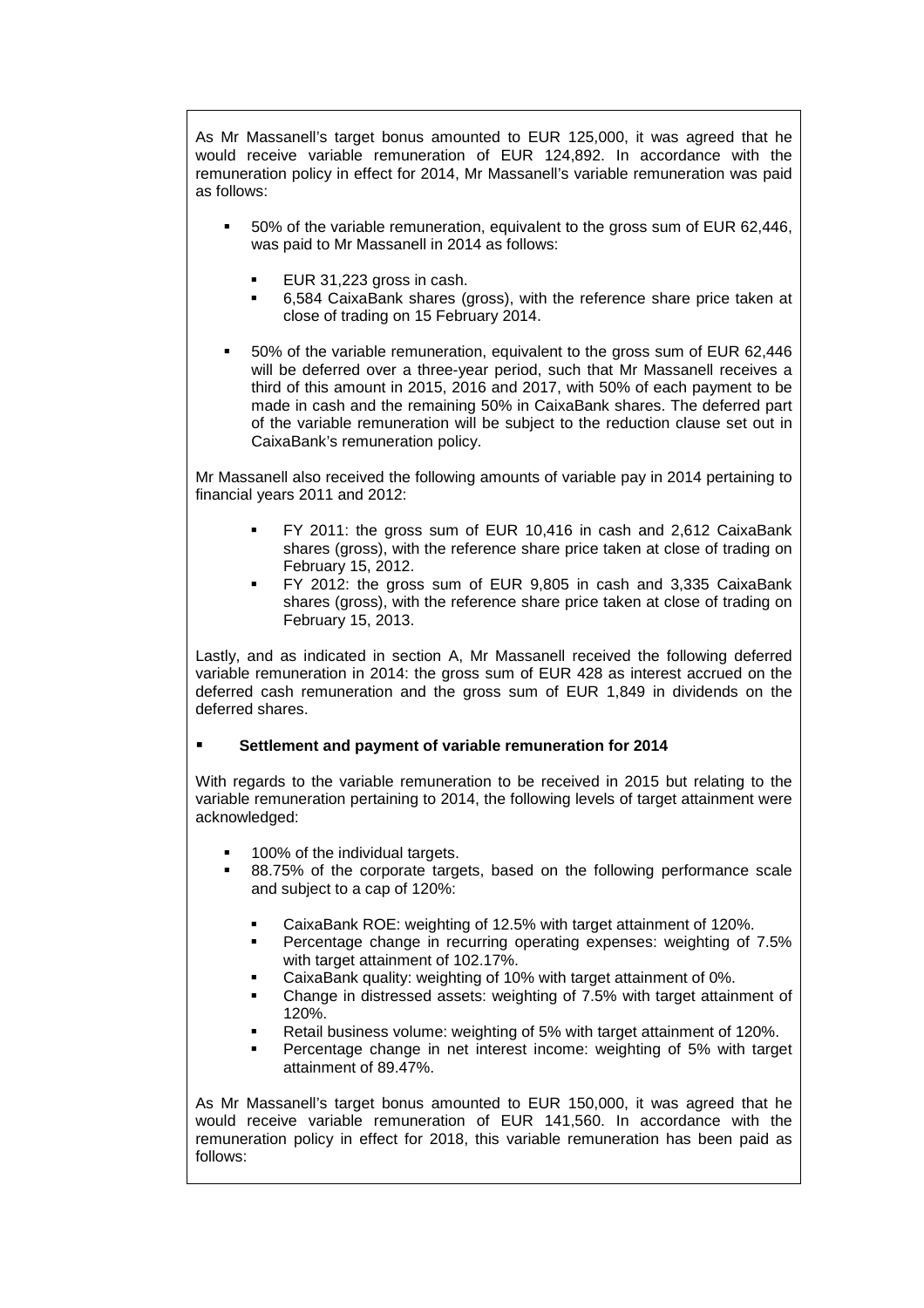- 40% of the variable remuneration, equivalent to the gross sum of EUR 56,624, has been paid to Mr Massanell in 2015 as follows:
	- EUR 28,312 gross in cash.
	- 6,876 CaixaBank shares (gross), with the reference share price taken at close of trading on 13 February 2015.
- 60% of the variable remuneration, equivalent to the gross sum of EUR 84,936, has been deferred over a three-year period, such that Mr Massanell will receive a third of this amount in 2016, 2017 and 2018, with 50% of each payment to be made in cash and the remaining 50% in CaixaBank shares. The deferred part of the variable remuneration will be subject to the reduction clause set out in CaixaBank's remuneration policy.

The instructions on how to complete the annual report indicate that the Director will be deemed entitled to the short-term variable remuneration on the date the vesting period ends. Accordingly, 50% of the total amount accrued in cash in 2014, pertaining to the period during which Mr Massanell held office as Deputy Chairman (including both the deferred and non-deferred part), is reported under section D.1.a) i) "Short-term variable remuneration".

In respect of the "paid in shares" variable remuneration item, and following the same approach as for the short-term variable remuneration, section D.1.a) ii) "Share-based remuneration systems" details 50% of the total shares vesting in 2014 in relation to the period during which Mr Massanell held office as Deputy Chairman, indicating both the deferred and non-deferred parts of such share payment.

Mr Massanell also received the following amounts of variable remuneration in 2015 pertaining to financial years 2011, 2012 and 2013:

- FY 2011: the gross sum of EUR 10,416 in cash and 2,612 CaixaBank shares (gross), with the reference share price taken at close of trading on 15 February 2012.
- FY 2012: the gross sum of EUR 9,805 in cash and 3,335 CaixaBank shares (gross), with the reference share price taken at close of trading on 15 February 2013.
- FY 2013: The gross sum of EUR 10,409 in cash and 2,196 CaixaBank shares (gross), with the reference share price taken at close of trading on 15 February 2014.

Lastly, and as indicated in section A, Mr Massanell has received the following deferred variable remuneration in 2015: the gross sum of EUR 669.78 as interest accrued on the deferred cash remuneration and the gross sum of EUR 3,478.23 in dividends on the deferred shares. Where these amounts accrued in 2014, 50% of the amounts in question (pertaining to the period during which Mr Massanell held office as Deputy Chairman) is reported under section D.1.a) i) "Other concepts".

### **d) Important note**

32.

Please note that the figure indicated for Mr Nin under section D.1.a. i) "Total for 2013" of this report does not coincide with the amount reported in the Annual Report on Directors' Remuneration for 2013, for the following reason:

 According to the CNMV, the heading "Short-term variable remuneration" should be used to report the part payable in cash, while the part payable in shares should be reported under section D.1.a) ii) "Share-based remuneration schemes"; in the 2013 report, however, all variable remuneration (cash and stock) was reported under section D.1.a.i) "Short-term variable remuneration".